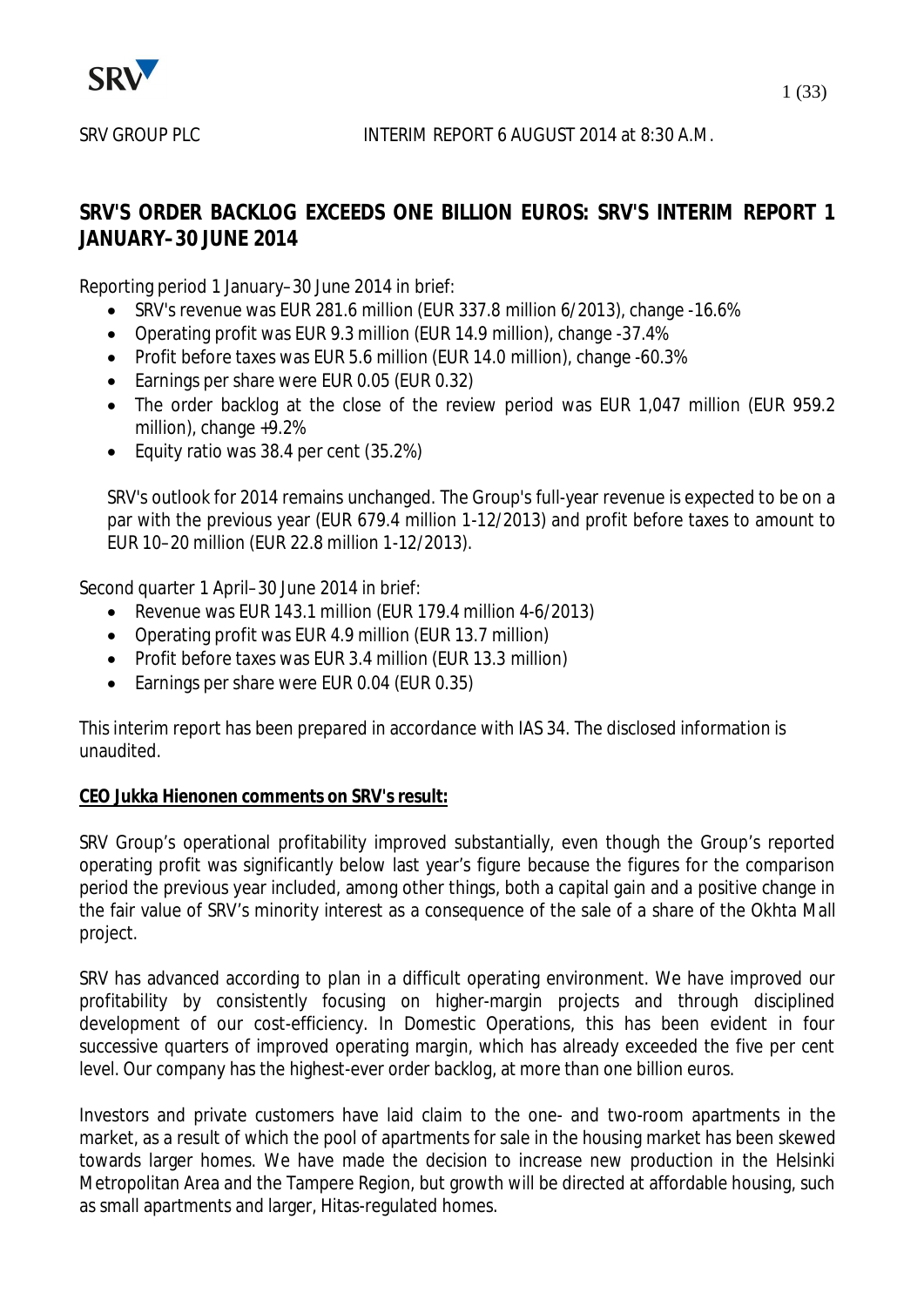

Owing to the rental housing projects developed by SRV, our housing production volume has grown by 12%. Of our housing production currently under construction, 93% per cent has been sold in advance, so the operational risk profile has also been carefully considered, taking any prolongation of the recession into account.

In Russia, we are continuing the construction of the Okhta Mall shopping centre, which we began in St. Petersburg a year ago. The project has advanced without delays and, with the weakening of the rouble, the project's cost estimate has fallen by around EUR 20 million. The project's tenant acquisition has gone well and a positive credit decision on loan financing has been achieved with a Russian bank. The development of visitor numbers at the Pearl Plaza shopping centre, which we partly own, has proceeded beyond expectations. In June, the sale of a majority interest in the Promenade shopping centre project, to be built in a city of the Greater Moscow region, was agreed with a Russian pension fund. SRV will be responsible for the project's construction and leasing. Construction work is already under way and preliminary lease agreements have been signed for more than half of the leasable floor area. The operating result of our International Operations showed a slight loss, however, due to fluctuations in the recognition as income of long-term projects.

The total volume of construction in Finland has declined for three years in succession and, judging by the number of new building permits, the decline will continue. There are large regional differences, and apartment block production in growth centres, for example, has remained relatively buoyant due to demand from funds and companies engaged in the construction of rental housing. Demand from private customers in housing sales has been weak owing to the low level of consumer confidence.

Demand for construction of business premises has remained low and underutilisation of business premises is still around the ten per cent level. The situation of the retail sector is difficult due to impaired consumer confidence. The largest investments are directed at public sector service construction and renovation construction.

Our large shopping centre projects in Finland and Russia are proceeding, even though the financial crisis and global political events have hampered the advancement of the projects and we have had to make corrections to ensure the projects' progress. In accordance with SRV's strategy, the projects are at different stages, so their impact on the company's profit development must be assessed over the longer term. Many projects were under preparation for years before they reached the construction stage. Projects, moreover, cannot be started and halted based on individual economic and political fluctuations, neither in Russia or in Finland.

In Ukraine, the situation has taken a worrying course. The confrontation of Russia and the EU has escalated to the stage of intensifying sanctions. These actions are leading towards isolation, and the EU has put the political agenda ahead of economic interests. It is difficult to predict how the situation will develop. Companies that have established a long-term presence in Russia must adapt to prevailing conditions and to date SRV has managed to make the necessary corrections.

We have strengthened our balance sheet and financial reserves to be ready for the launch of our long-prepared major projects, which will facilitate SRV's participation in the projects and ensure significantly better earnings than from contracting.

Our return on capital is low and in this respect I still consider our achievements to be modest, even though the delivery-based revenue recognition practice will partly shift our earnings into the future.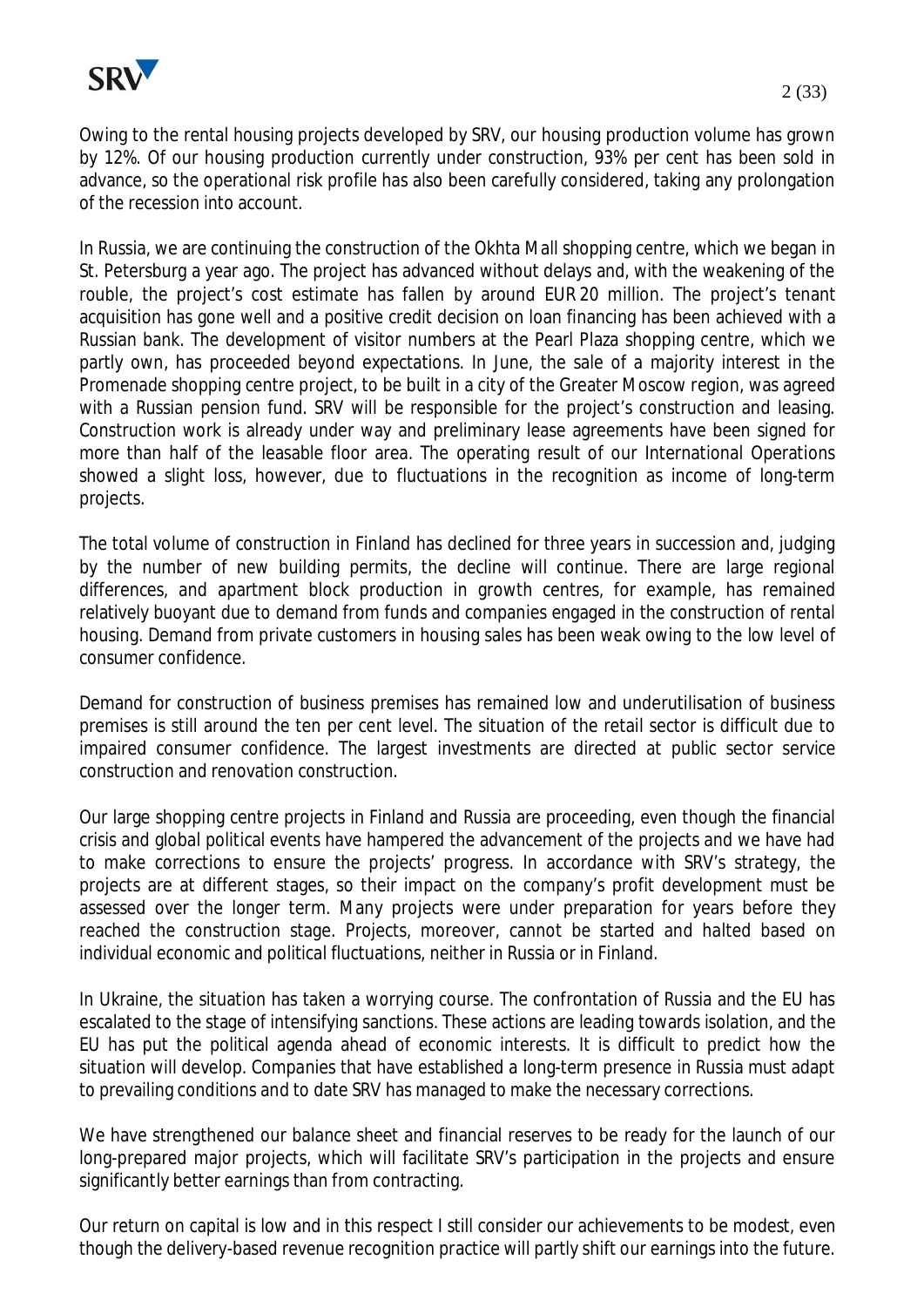

Operationally, the early part of the year was relatively successful in a difficult operating environment, but efforts to improve profitability and accelerate capital turnover still must continue. It is important, however, that we know how and from where they will continue. In the near-future, we must ensure the launch of our developer-contracted major projects and a high level of operational activity. Our strong order backlog gives us an excellent starting point for this.

| Group key figures                 | $1 - 6/$ | $1 - 6/$ | change,     | change, | $4 - 6/$ | $4 - 6/$ | $1-12/$ |
|-----------------------------------|----------|----------|-------------|---------|----------|----------|---------|
| (IFRS, EUR million)               | 2014     | 2013     | <b>MEUR</b> | %       | 2014     | 2013     | 2013    |
| Revenue                           | 281.6    | 337.8    | $-56.2$     | $-16.6$ | 143.1    | 179.4    | 679.4   |
| Operating profit                  | 9.3      | 14.9     | $-5.6$      | $-37.4$ | 4.9      | 13.7     | 26.4    |
| Financial income and expenses,    |          |          |             |         |          |          |         |
| total                             | $-3.8$   | $-0.9$   | $-2.9$      |         | $-1.5$   | $-0.4$   | $-3.6$  |
| Result before taxes               | 5.6      | 14.0     | $-8.4$      | $-60.3$ | 3.4      | 13.3     | 22.8    |
| Order backlog                     | 1 047.0  | 959.2    | 87.8        | 9.2     |          |          | 825.8   |
| New agreements                    | 502.0    | 424.5    | 77.4        | 18.2    | 317.3    | 384.5    | 600.7   |
| Operating profit, %               | 3.3      | 4.4      |             |         | 3.4      | 7.6      | 3.9     |
| Net profit, %                     | 1.5      | 4.0      |             |         | 1.8      | 7.4      | 2.7     |
| Equity ratio, %                   | 38.4     | 35.2     |             |         |          |          | 36.4    |
| Net interest-bearing debt         | 252.7    | 245.0    | 7.7         | 3.1     |          |          | 215.8   |
| Gearing, %                        | 113.4    | 112.5    |             |         |          |          | 97.1    |
| Return on investment, %           | 3.7      | 6.6      |             |         |          |          | 5.4     |
| Return on equity, %               | 3.7      | 12.4     |             |         |          |          | 8.4     |
| Earnings per share, EUR           | 0.05     | 0.32     | $-0.27$     | $-84.4$ | 0.04     | 0.35     | 0.39    |
| Equity per share, EUR             | 4.99     | 4.86     | 0.13        | 2.7     |          |          | 4.99    |
| Share price at end of period, EUR | 4.13     | 3.28     | 0.85        | 25.9    |          |          | 4.05    |
| Weighted average number of        |          |          |             |         |          |          |         |
| shares outstanding, millions      | 35.5     | 35.5     |             | 0.1     |          |          | 35.5    |
|                                   |          |          |             |         |          |          |         |

# **SRV GROUP PLC'S INTERIM REPORT 1 JANUARY–30 JUNE 2014**

#### **Overall review**

The Group's order backlog rose to an all-time high, EUR 1,047.0 million (EUR 959.2 million 6/2013), thanks to strong growth in new contractor agreements in Finland. The share of the order backlog that has been sold is 83 per cent, which amounts to EUR 873 million in total. The value of the Group's new agreements increased to EUR 502.0 million (EUR 424.5 million 1-6/2013).

The Group's revenue declined to EUR 281.6 million (EUR 337.8 million 1-6/2013). Revenue from Domestic Operations remained almost on a par with the comparison period. The domestic volume was supported by the growth in both business construction and SRV's housing development projects sold to investors. However, revenue from developer-contracting projects decreased due to the significant contraction in sales of housing projects to consumers. Revenue for International Operations in the comparison period, 1-6/2013, was increased by the sale of 55 per cent stake of the Okhta Mall shopping centre project in June 2013 and the construction volume of the final phase of the Pearl Plaza shopping centre.

Consolidated operating profit decreased to EUR 9.3 million (EUR 14.9 million). The operating profit margin was 3.3 per cent (4.4%). The profitability of Domestic Operations improved significantly as domestic operating profit more than doubled. Consolidated operating profit decreased, as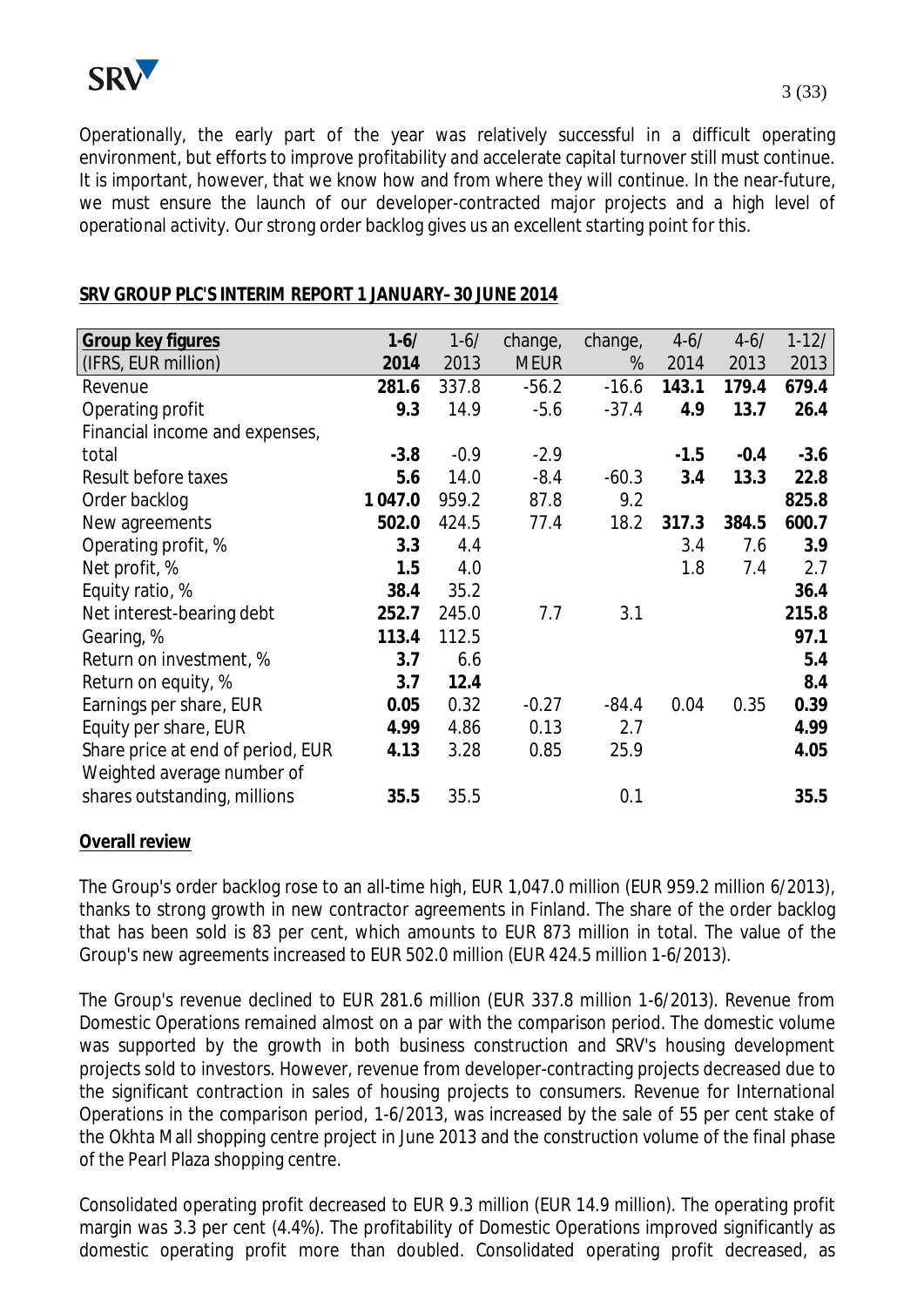

operating profit for the comparison period included capital gains from the sale of the 55 per cent holding in the Okhta Mall shopping centre project in St Petersburg in June 2013. In addition, operating profit for the comparison period was increased by the EUR 8.3 million change in the fair value of SRV's holding in the Okhta Mall shopping centre project.

Several factors contribute to the quarterly variation in the operating profit and operating profit margin: SRV's own projects are recognised as income upon delivery, the part of the order backlog that is continuously recognised as income mainly consists of low-margin contracting, a share equivalent to the ownership of SRV's associated companies is eliminated from the profit margins of construction carried out for these companies, and the project development nature of operations.

The Group's net financial expenses rose to EUR 3.8 million (EUR 0.9 million). Interest expenses for the review period increased due to the fixed-interest bond issued in December 2013. Financial income for the comparison period was increased by interest income from SRV's associated company Etmia II, which during Q2/2013 refinanced its construction funding obtained from SRV with a long-term project loan of about EUR 33 million.

The Group's profit before taxes was EUR 5.6 million (EUR 14.0 million). Earnings in the 1-6/2013 comparison period were improved by the sale of 55 per cent stake of the Okhta Mall shopping centre project in St Petersburg, the fair value change of SRV's holding and financial income from the associated company Etmia II.

The Group's equity ratio was 38.4 per cent (35.2%, on 30 June 2013). Profit performance, together with the decrease in total assets, contributed to the increase in equity ratio.

The revenue of Domestic Operations was EUR 255.3 million (EUR 264.0 million 1-6/2013). Operating profit improved to EUR 13.7 million (EUR 6.1 million), with an operating profit margin of 5.4 per cent (2.3%). The increase in profitability was driven by improved construction margin management, more efficient purchasing and higher development project volumes. On the other hand, the level of operating profit was affected by the fact that the commercial development order backlog recognised as income mainly consisted of low-margin contracting. The domestic order backlog rose to EUR 920.0 million (EUR 771.6 million). In order to improve profitability, the company has shifted the focus of operations to increasing developer contracting, development projects and negotiated contracts.

The total domestic housing sales increased and SRV sold a total of 448 housing units (401 1-6/2013) to consumers and investors. SRV had 1,638 housing units under construction (1,525 on 30 June 2013), of which 171 were developer-contracted. 93 per cent of housing units under construction have been sold, and 90 per cent of production consists of rental and right-of-occupancy units. 60 per cent (63%) of housing units are production developed by SRV.

Revenue from International Operations was EUR 26.6 million (EUR 73.9 million). Operating profit was EUR -0.9 million (EUR 11.5 million). The international order backlog amounted to EUR 126.9 million (EUR 187.6 million).

Consolidated second-quarter revenue amounted to EUR 143.1 million (EUR 179.4 million) and operating profit to EUR 4.9 million (EUR 13.7 million). The Group's revenue and operating profit in the comparison period were substantially improved by the sale of the 55 per cent stake of the Okhta Mall shopping centre project in June 2013 and the fair value change of SRV's holding.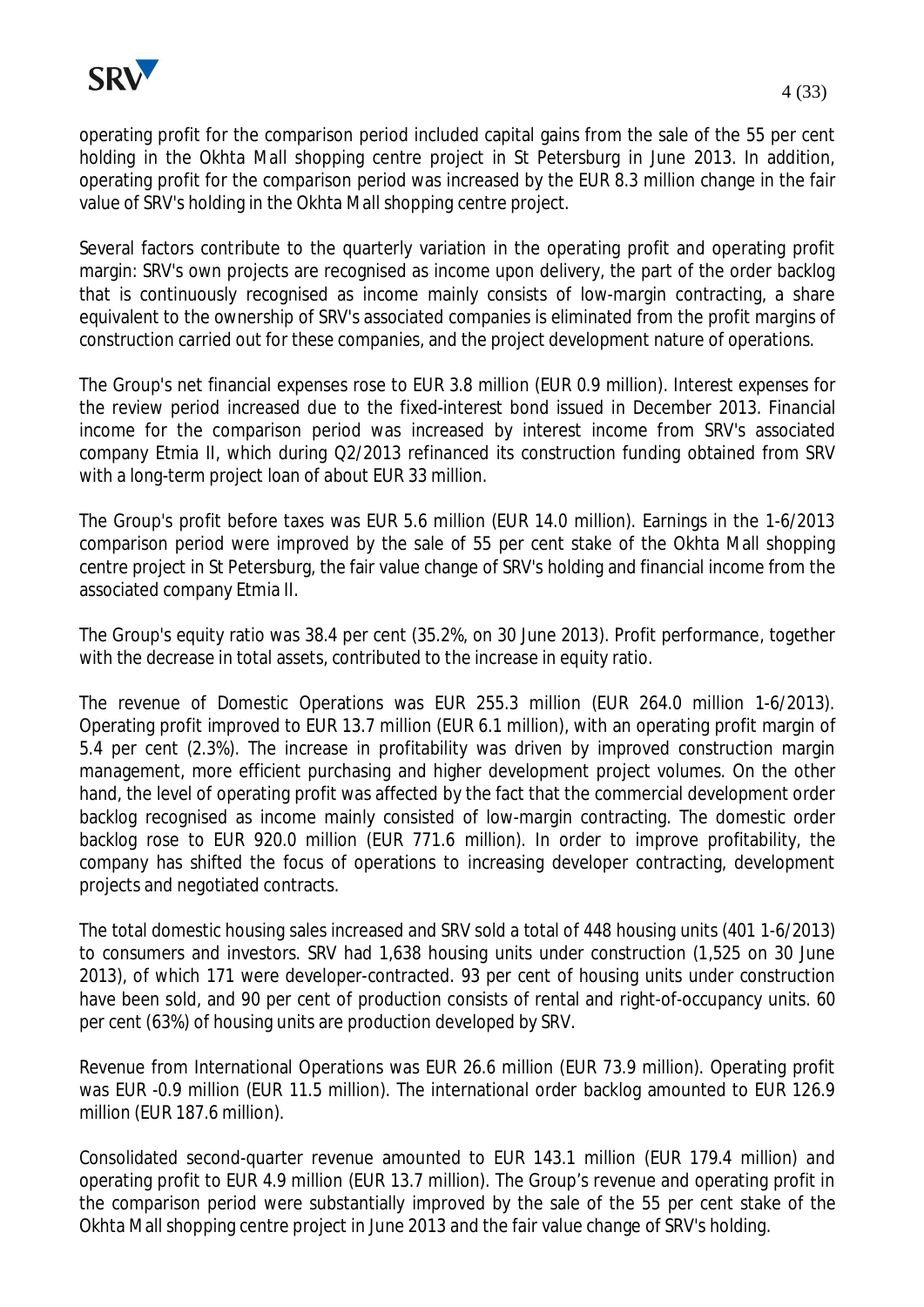Of SRV's major international projects, the Pearl Plaza shopping centre in St Petersburg was opened in August 2013, and the number of visitors has outperformed the target level. 96% of the shopping centre's premises have been leased. At the Okhta Mall shopping centre, that is under construction in St Petersburg, preliminary lease agreements have been signed for 40% of the retail space. For the Promenade shopping centre, in Moscow, an investor solution was accomplished and construction work has started. Co-ownership-based investor negotiations for the REDI shopping centre, SRV's large-scale project in Finland, and car park are underway.

SRV's own project development operations are paving the way for substantially increasing operating volumes in Finland. These projects require long-term development work and are carried out over the course of several years. Many of SRV's projects are so-called landmark projects – innovative new solutions for the needs of sustainable regional construction. Such projects include, for example, the Keilaniemi Towers housing project, the Kalasatama Centre, or REDI, in Helsinki, and a project to develop the area adjacent to the Niittykumpu metro station in Espoo. In St Petersburg and Moscow, SRV focuses on the development of shopping centre projects or developer-contracted shopping centre projects.

# **Key figures for the segments**

| Revenue                         | $1 - 6/$   | $1-6/$ | change,     | change,               | $4 - 6/$   | $4 - 6/$  | $1-12/$   |
|---------------------------------|------------|--------|-------------|-----------------------|------------|-----------|-----------|
| (EUR million)                   | 2014       | 2013   | <b>MEUR</b> | %                     | 2014       | 2013      | 2013      |
| <b>Domestic Operations</b>      | 255.3      | 264.0  | $-8.6$      | $-3.3$                | 131.0      | 128.9     | 574.8     |
| <b>International Operations</b> | 26.6       | 73.9   | $-47.3$     | $-64.1$               | 12.4       | 50.4      | 104.7     |
| Other operations                | 10.3       | 6.3    | 4.0         | 62.8                  | 5.4        | 3.0       | 13.0      |
| Eliminations                    | $-10.6$    | $-6.4$ | $-4.2$      |                       | $-5.7$     | $-3.0$    | $-13.1$   |
| Group, total                    | 281.6      | 337.8  | $-56.2$     | $-16.6$               | 143.1      | 179.4     | 679.4     |
| Operating profit                | $1-6/$     | $1-6/$ | change,     | change,               | $4 - 6/$   | $4 - 6/$  | $1 - 12/$ |
| (EUR million)                   | 2014       | 2013   | <b>MEUR</b> | %                     | 2014       | 2013      | 2013      |
| <b>Domestic Operations</b>      | 13.7       | 6.1    | 7.6         | 124.1                 | 7.0        | 2.7       | 21.4      |
| <b>International Operations</b> | $-0.9$     | 11.5   | $-12.4$     | $-108.1$              | $-0.4$     | 12.3      | 10.0      |
| Other operations                | $-3.4$     | $-2.7$ | $-0.7$      |                       | $-1.8$     | $-1.3$    | $-5.0$    |
| Eliminations                    | 0.0        | 0.0    | 0.0         |                       | 0.0        | 0.0       | 0.0       |
| Group, total                    | 9.3        | 14.9   | $-5.6$      | $-37.4$               | 4.9        | 13.7      | 26.4      |
| Operating profit, (%)           | $1-6/2014$ |        | $1-6/2013$  | $4-6/2014$            | $4-6/2013$ | 1-12/2013 |           |
| <b>Domestic Operations</b>      |            | 5.4    | 2.3         | 5.4                   | 2.1        |           | 3.7       |
| <b>International Operations</b> |            | $-3.5$ | 15.6        | $-2.9$                | 24.5       |           | 9.5       |
| Group, total                    |            | 3.3    | 4.4         | 3.4                   | 7.6        |           | 3.9       |
| Order backlog                   |            |        |             | change,<br><b>EUR</b> | change,    |           |           |
| (EUR million)                   | 6/2014     |        | 6/2013      | million               | %          | 12/2013   |           |
| <b>Domestic Operations</b>      |            | 920.0  | 771.6       | 148.4                 | 19.2       |           | 645.8     |
| <b>International Operations</b> |            | 126.9  | 187.6       | $-60.7$               | $-32.3$    |           | 180.1     |
| Group, total                    | 1,047.0    |        | 959.2       | 87.8                  | 9.2        |           | 825.8     |

- sold order backlog and the state is a state of the state is a state is a state is a state is a state is a st - unsold order backlog and the total transition of the 174 and 208 -39 -18.4 208

5 (33)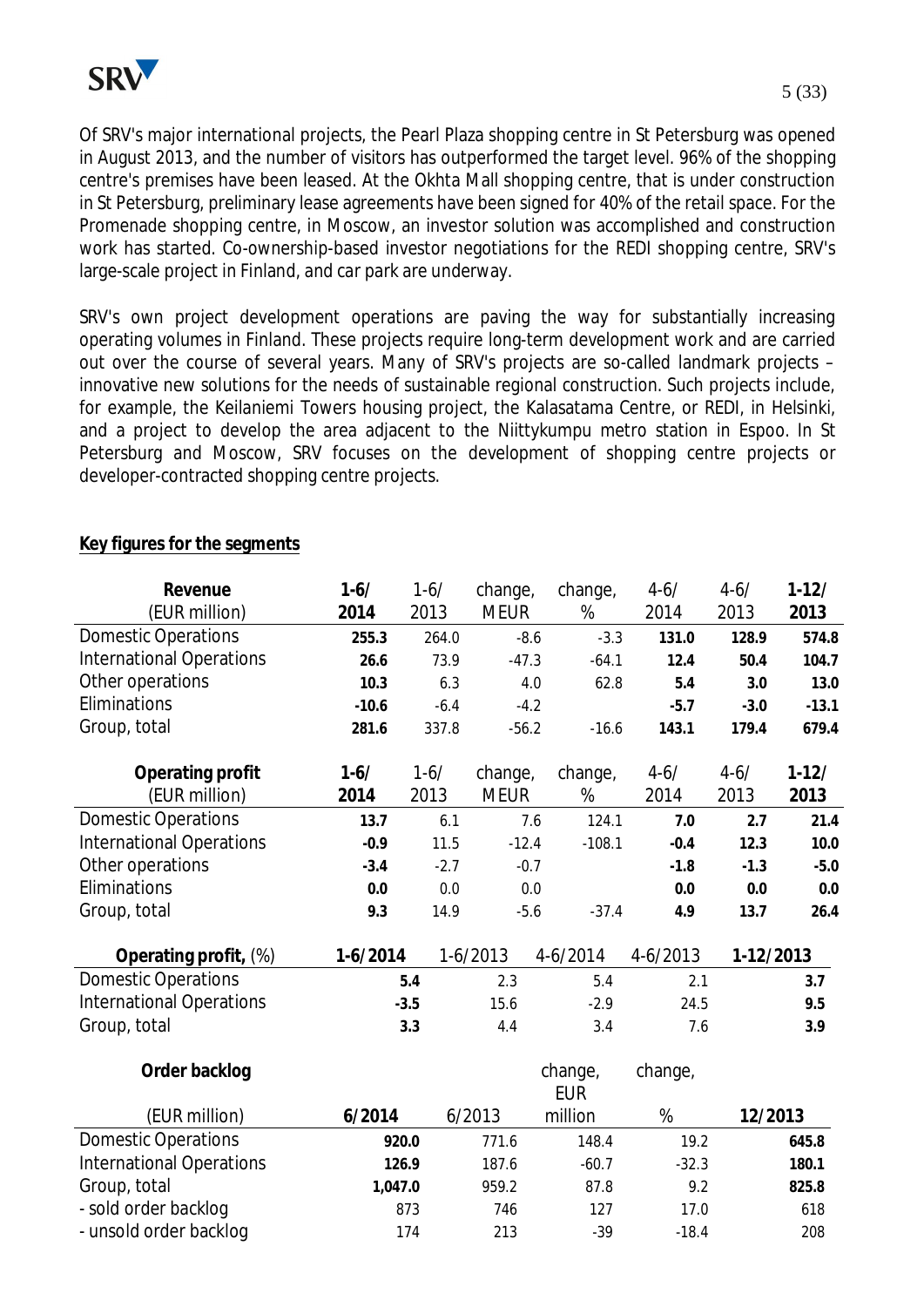

#### **Earnings trends of the segments**

| <b>Domestic Operations</b> | $1 - 6/$ | $1 - 6/$ | change,     | change, | $4 - 6/$ | $4 - 6/$ | $1 - 12/$ |
|----------------------------|----------|----------|-------------|---------|----------|----------|-----------|
| (EUR million)              | 2014     | 2013     | <b>MEUR</b> | %       | 2014     | 2013     | 2013      |
| Revenue                    | 255.3    | 264.0    | $-8.6$      | $-3.3$  | 131.0    | 128.9    | 574.8     |
| - business construction    | 151.5    | 142.1    | 9.3         | 6.6     | 82.5     | 74.6     | 319.2     |
| - housing construction     | 103.9    | 121.8    | $-17.9$     | $-14.7$ | 48.5     | 54.3     | 255.5     |
| Operating profit           | 13.7     | 6.1      | 7.6         | 124.1   | 7.0      | 2.7      | 21.4      |
| Operating profit, %        | 5.4      | 2.3      |             |         | 5.4      | 2.1      | 3.7       |
| Order backlog              | 920.0    | 771.6    | 148.4       | 19.2    |          |          | 645.8     |
| - business construction    | 633.1    | 458.7    | 174.4       | 38.0    |          |          | 392.8     |
| - housing construction     | 286.9    | 312.9    | $-25.9$     | $-8.3$  |          |          | 253.0     |
|                            |          |          |             |         |          |          |           |

The Domestic Operations segment consists of SRV's property development and construction operations in Finland. Operations are divided into housing construction and business construction, which comprises retail, office, logistics, earthworks, and rock construction operations.

Revenue for Domestic Operations totalled EUR 255.3 million (EUR 264.0 million 1-6/2013) and accounted for 91 per cent of the Group's revenue (78%). Operating profit was EUR 13.7 million (EUR 6.1 million), generating an operating profit margin of 5.4 per cent (2.3%). The fall in revenue was affected by decreased revenue in housing developer contracting. Growth in operating profit was driven by improved construction margin management, more efficient purchasing and higher development project volumes. The level of operating profit was affected by the fact that the commercial development order backlog recognised as income mainly consisted of low-margin contracting. The order backlog rose to EUR 920.0 million (EUR 771.6 million 6/2013) thanks to growth in negotiated contractor agreements for business construction.

Second-quarter revenue amounted to EUR 131.0 million (EUR 128.9 million 4-6/2013) and operating profit to EUR 7.0 million (EUR 2.7 million). The fall in revenue was attributable to declining revenue in developer-contracted housing projects. Growth in operating profit was driven by improved construction margin management, more efficient purchasing and higher development project volumes. During the second quarter, a total of 288 housing units (178) were sold to consumers and investors.

#### **Business construction**

Revenue from business construction totalled EUR 151.5 million (EUR 142.1 million). The order backlog was EUR 633.1 million (EUR 458.7 million). Competition for new contracts has remained tight.

Projects completed during the review period include the Äänekoski health centre, a daycare centre built in Joutseno, a Biltema in Vaasa, the extension of a postal centre in Oulu, and the Pitkäkoski tailwater tank of the Päijänne tunnel. In Tampere, SRV completed the construction of the Pispa Service Centre for the Tampereen Kotilinna Foundation as well as the extension of a vocational college and upper secondary school in Hervanta. In Southwest Finland, the company completed production facilities for Grene Noromaa in Paimio and Sandvik in Turku. Completed renovation projects included Chemicum C for the University of Helsinki and Phase II of the Brondankulma renovation project.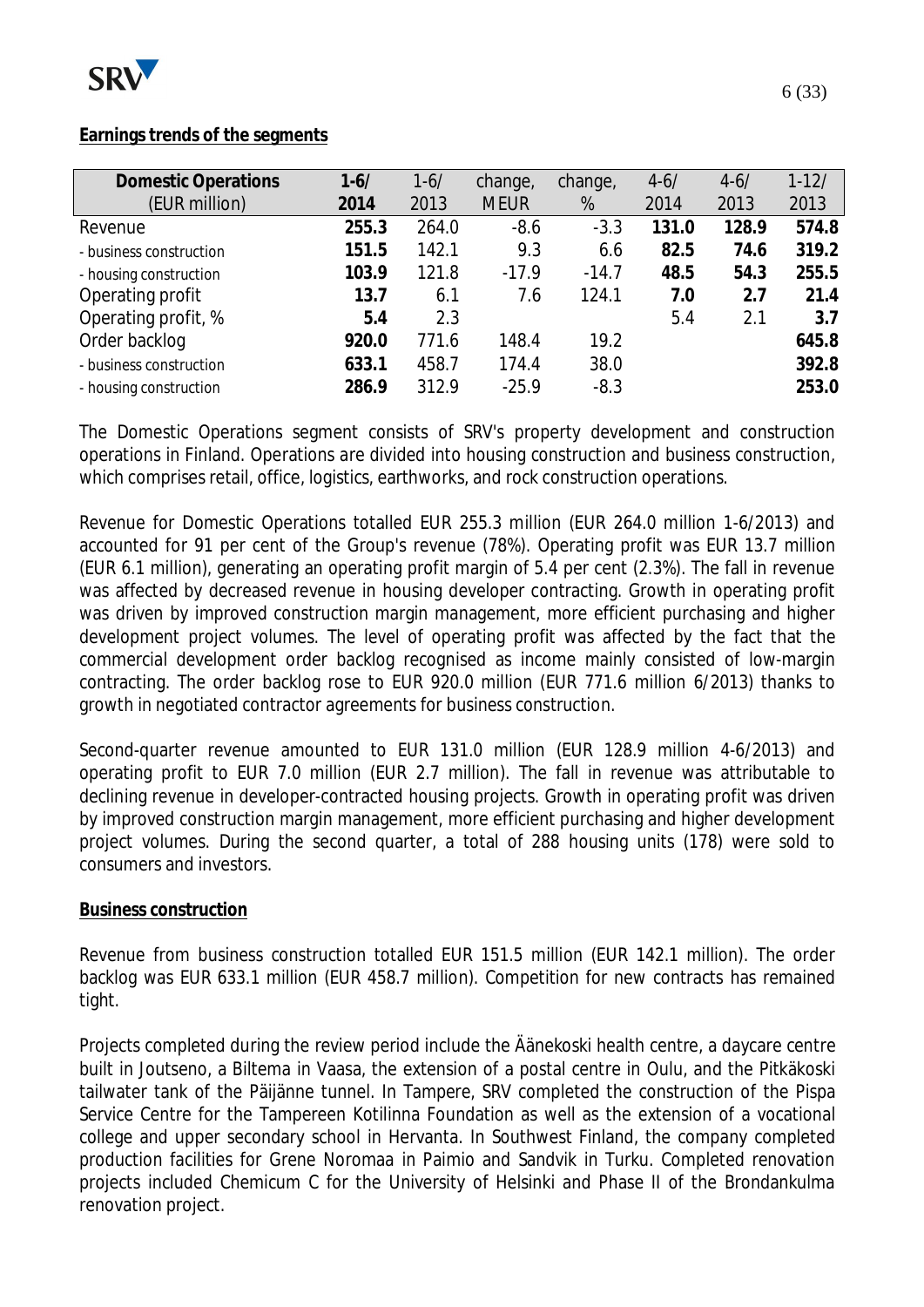

During the review period, new contractor agreements worth EUR 390.6 million were signed with external clients. The major agreements were for the construction of a new Children's Hospital in Meilahti, Helsinki (valued at about EUR 81 million), Phase I of the Tapiola urban centre in Espoo for Lähitapiola (about EUR 110 million), a central car park in Tapiola for Tapiolan keskuspysäköinti Oy (about EUR 40 million) as well as the Joensuu Court and Police Building, which will be carried out as an alliance-based project for Senate Properties (about EUR 30 million). In addition, SRV signed several contractor agreements with clients such as Länsimetro Oy for the construction of the Koivusaari metro station, the University of Jyväskylä for the basic renovation of the C building, Senate Properties for the construction of a Nuclear Safety House for VTT Technical Research Centre of Finland as an alliance-based project and ET-hoivakiinteistöt for the construction of an assistedliving house in Turku. In addition, the Fista international school will be built in Tampere and the Onervamäki school in Jyväskylä.

Construction work began on one of SRV's development projects, a logistics centre with approximately 30,000 m2 of floor area in Tuusula. The property developer and investor is pension company Ilmarinen, while Stockmann will be the tenant with a long-term lease. Construction work on the project will be completed during 2015.

In the Perkkaa district of Espoo, SRV owns a developer-contracted commercial project which consists of three office buildings with a total leasable floor area of about 19,000 m2. Phase I of the project was completed in August 2012, and the last two office buildings in June 2013. Among other tenants, the buildings house the head offices of Siemens Osakeyhtiö and SRV. About 95 per cent of the premises have been leased. SRV estimates that annual rental income from the project will amount to about EUR 4.3 million once it has been fully leased out. Sales efforts are currently under way.

During the review period, SRV completed a developer-contracted logistics facility in Kerca, Kerava. The facility has 4,300 m2 of leasable space, which has been fully leased out. Sales efforts are also under way at this facility.

#### **Housing construction**

Revenue from housing construction totalled EUR 103.9 million (EUR 121.8 million). The order backlog was EUR 286.9 million (EUR 312.9 million).

Projects for external clients that were completed during the review period included 133 units for Sato in Kalasatama, 16 units for YH in Turku, and, for VVO, 58 units on Klariksentie in Espoo and 34 units on Nuolialantie in Tampere. Furthermore, a total of 100 (213) developer-contracted housing units were completed during the first part of the year.

During the review period, contracts worth EUR 100.7 million were signed with external clients for the construction of 165 housing units. SRV signed contractor agreements with Sato for the construction of 77 units in the Töölö area of Helsinki and with Opiskelija-asunnot Oy for 39 student flats in Joensuu. Development projects sold to external clients will be built in Suurpelto, Espoo (129 units), Nihtisilta, Espoo (88 units), Sarfvik, Kirkkonummi (76 units) and Seppälä, Jyväskylä (54 units).

During the period, SRV launched the construction of 22 (177) developer-contracted housing units included in the RS system in the Telakkaranta area of Turku. In addition, SRV has greenlit the construction of 275 new developer-contracted housing units: 164 in Helsinki, 19 in Espoo and 92 in Tampere. These projects will go to order backlog when construction work begins.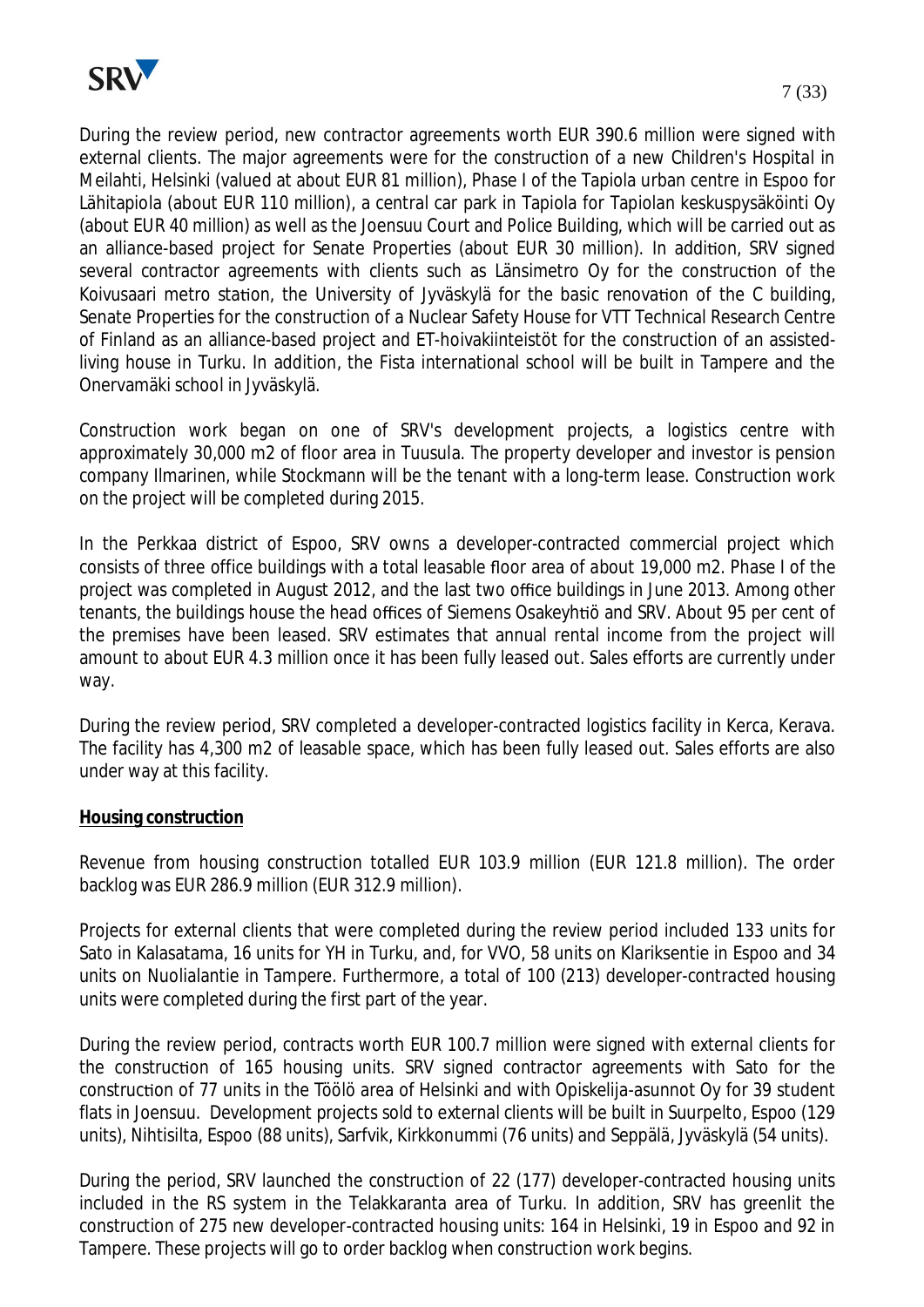During the review period, SRV sold a total of 448 (401) housing units. 101 (199) of the developercontracted housing units that fall within the scope of the RS system were sold during the review period and 347 (202) units were sold to investors under negotiated contracts.

At the end of the review period, SRV had a total of 1,638 (1,525) units under construction, 93 per cent of which (1,564 units) had been sold. A total of 171 (550) housing units for the consumer market were under construction, of which 108 (344) had not yet been sold. The number of completed but unsold housing units was 173 (89). Based on the current schedules, SRV estimates that a total of 186 developer-contracted housing units included in the RS system will be completed in 2014. During the third quarter, 86 units are scheduled for completion.

| Housing production in Finland (units)        | $1 - 6/$ | $1 - 6/$ | change, | $4 - 6/$       | $4 - 6/$ | $1 - 12/$ |
|----------------------------------------------|----------|----------|---------|----------------|----------|-----------|
|                                              | 2014     | 2013     | units   | 2014           | 2013     | 2013      |
| Housing sales, total                         | 448      | 401      | 47      | 288            | 178      | 701       |
| - sales, developer contracting               | 101      | 199      | $-98$   | 29             | 64       | 297       |
| - sales, negotiation contracts <sup>2)</sup> | 347      | 202      | 145     | 259            | 114      | 404       |
| Developer contracting                        |          |          |         |                |          |           |
| - start-ups                                  | 22       | 177      | $-155$  | $\overline{0}$ | 142      | 202       |
| - completed                                  | 100      | 213      | $-113$  | $\overline{0}$ | 109      | 539       |
| - completed and unsold 1)                    | 173      | 89       | 84      |                |          | 182       |
| Under construction, total <sup>1)</sup>      | 1,638    | 1,525    | 113     |                |          | 1,054     |
| - construction contracts <sup>1)</sup>       | 649      | 560      | 89      |                |          | 334       |
| - negotiation contracts $^{1/2}$             | 818      | 415      | 403     |                |          | 471       |
| - developer contracting 1)                   | 171      | 550      | $-379$  |                |          | 249       |
| - of which sold $1$                          | 63       | 206      | $-143$  |                |          | 71        |
| - of which unsold <sup>1)</sup>              | 108      | 344      | $-236$  |                |          | 178       |

1) at the end of the period 2) investor sales under negotiation contracts

The order backlog for housing construction was EUR 287 million (EUR 313 million 6/2013). The order backlog for contracts and negotiated contracts was EUR 179 million (EUR 192 million), accounting for 62 per cent (38%) of the total order backlog. Of the housing production order backlog, EUR 193 million (EUR 364 million) was sold. The completed but unsold order backlog was EUR 68 million (EUR 24 million). The developer-contracted unsold order backlog under construction totalled EUR 26 million (EUR 117 million).

| Order backlog, housing construction in |         |         | change,     |          |
|----------------------------------------|---------|---------|-------------|----------|
| Finland (EUR million)                  | 30.6.14 | 30.6.13 | <b>MEUR</b> | 31.12.13 |
| Negotiation and construction contracts | 179     | 121     | $-13$       | 122      |
| Under construction, sold developer     |         |         |             | 14       |
| contracting                            | 14      | 52      | $-38$       |          |
| Under construction, unsold developer   |         |         |             | 60       |
| contracting                            | 26      | 117     | -91         |          |
| Completed and unsold developer         |         |         |             | 57       |
| contracting                            | 68      | 24      | 44          |          |
| Housing construction, total            | 287     | 313     | $-26$       | 253      |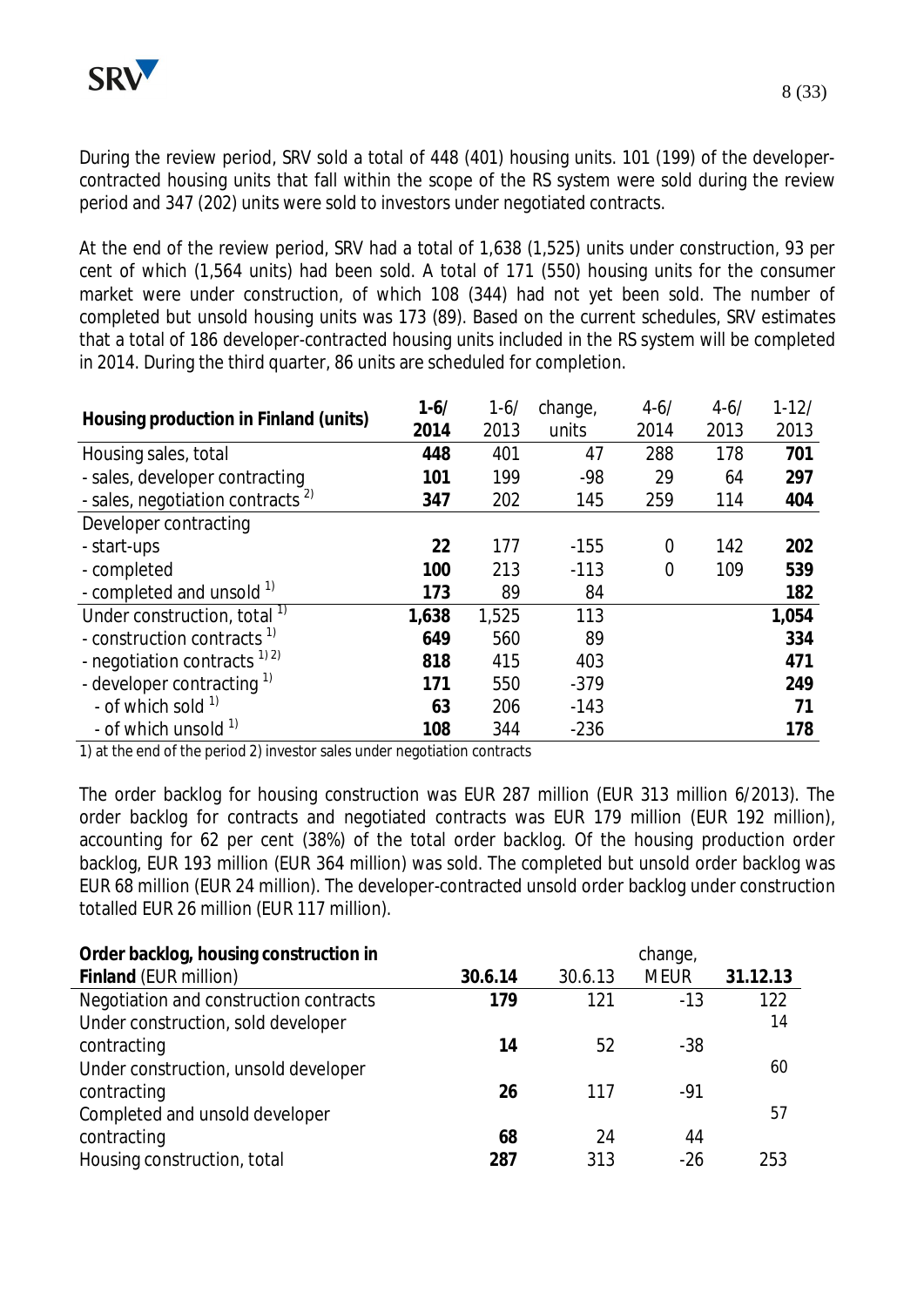# **Development of Domestic Operations**

SRV is a participant in two projects conducted as part of the Aalto University's Energizing Urban Ecosystems (EUE) programme, which seeks to identify operating models and solutions to the challenges and opportunities involved in urbanisation. In 2012, SRV joined the Nordic Built Charter initiative, a Nordic trade and industry policy programme aiming at green growth. The programme runs from 2012 to 2014. In the case of building systems, SRV focused particularly on energyefficient solutions and has already introduced energy consumption monitoring at several sites.

| International            | $1 - 6/$ | $1 - 6/$ | change,     | change,  | $4 - 6/$ | $4 - 6/$ | $1 - 12/$ |
|--------------------------|----------|----------|-------------|----------|----------|----------|-----------|
| Operations (EUR million) | 2014     | 2013     | <b>MEUR</b> | %        | 2014     | 2013     | 2013      |
| Revenue                  | 26.6     | 73.9     | $-47.3$     | $-64.1$  | 12.4     | 50.4     | 104.7     |
| Operating profit         | $-0.9$   | 11.5     | $-12.4$     | $-108.1$ | $-0.4$   | 12.3     | 10.0      |
| Operating profit, %      | $-3.5$   | 15.6     |             |          | $-2.9$   | 24.5     | 9.5       |
| Order backlog            | 126.9    | 187.6    | $-60.7$     | $-32.3$  |          |          | 180.1     |

International Operations comprises SRV's construction and property development business in Russia and Estonia. In addition, SRV aims to expand its business in Russia into shopping centre management.

Revenue from International Operations totalled EUR 26.6 million (EUR 73.9 million) and accounted for 9 per cent of the Group's revenue (22%). Construction of the Okhta Mall shopping centre generated most of the revenue. Revenue in the comparison period was improved by the construction volume of the final phase of the Pearl Plaza shopping centre as well as the sale of the 55 per cent stake of the Okhta Mall shopping centre project and the fair value change of SRV's holding. Operating profit was EUR -0.9 million (EUR 11.5 million). A proportion of the profit margin for construction, equivalent to the proportion under the ownership of SRV, is eliminated from the operating profit. Operating profit for the comparison period included capital gains from the sale of the 55 per cent holding in the Okhta Mall shopping centre project in St Petersburg in June 2013. Other contributing factors included the EUR 8.3 million change in the fair value of the holding in the Okhta Mall shopping centre following the surrender of SRV's controlling interest in a transaction carried out in June and the subsequent measurement of its remaining holding at fair value based on the sale of the majority holding. The order backlog was EUR 126.9 million (EUR 187.6 million).

Second-quarter revenue amounted to EUR 12.4 million (EUR 50.4 million 4-6/2012) and operating profit to EUR -0.4 million (EUR 12.3 million). Revenue and operating profit for the comparison period were affected by the sale of the holding in the Okhta Mall shopping centre, the valuation of the minority interest, and the construction volume of the final phase of the Pearl Plaza shopping centre.

#### **Russia**

SRV has been developing the extensive Okhta City project in the Okhta area of St Petersburg for several years. The project covers a total of 8.5 hectares. The plans for the area include constructing a commercial complex measuring over 400,000 m2, which will house a shopping centre, office and business premises, as well as premises for hotel, restaurant, and entertainment services. The project will be implemented in several phases. Phase I of the project commenced when the Russia Invest investment company owned by SRV, Ilmarinen, Sponda, Etera and Onvest made a decision to invest in the Okhta Mall shopping centre project. Under agreements signed in June 2013, Russia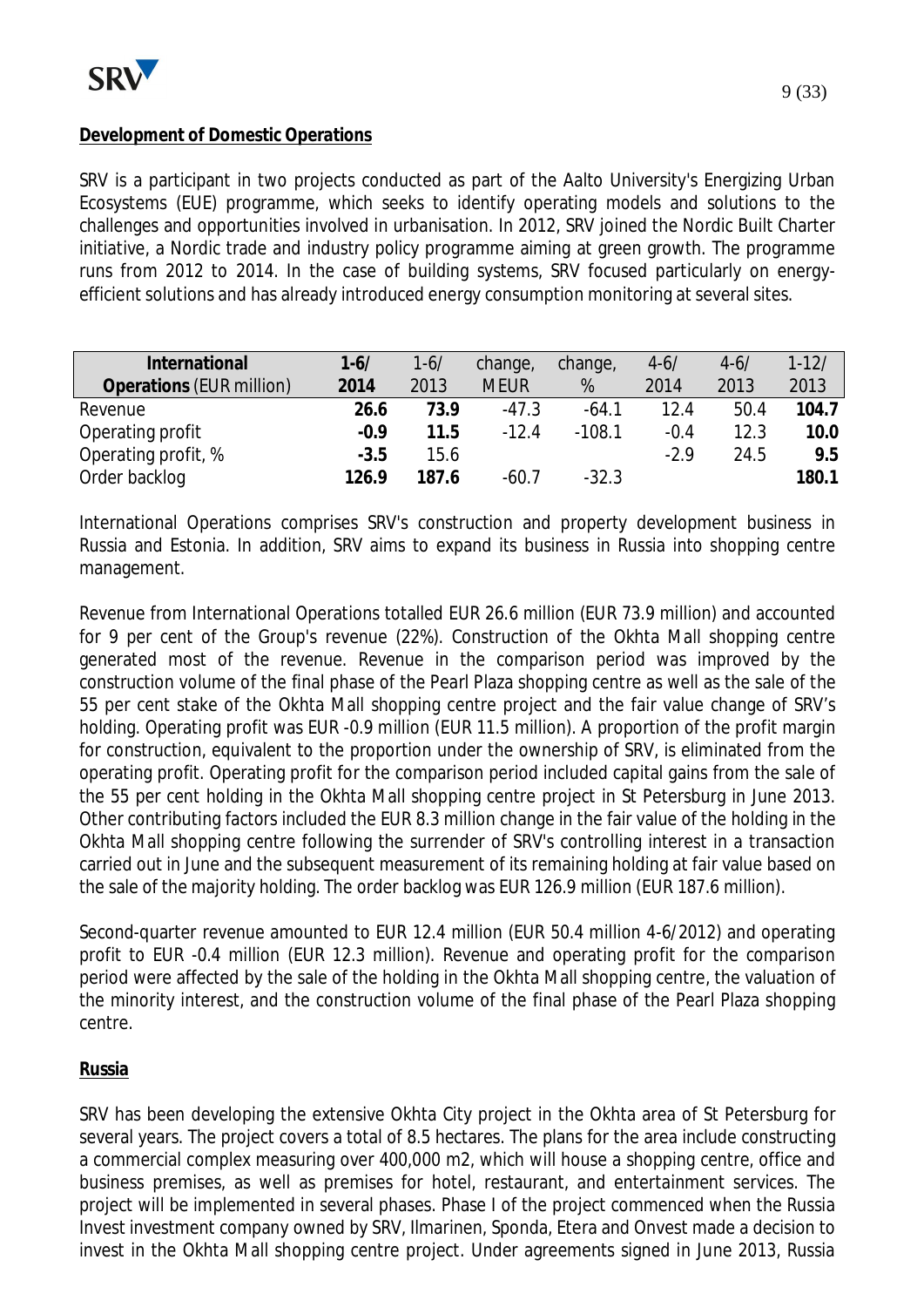

Invest acquired a 55 per cent holding in the shopping centre from SRV. In addition to its direct ownership of the remaining 45 per cent, SRV owns part of the project through its holding in Russia Invest. SRV maintains a 100 per cent holding of the other phases in the extensive Okhta City project.

Okhta Mall will be opened in spring 2016 and it will have about 144,000 m2 of floor area, with leasable space of about 75,000 m2. The centre will feature two underground parking levels, a hypermarket and four aboveground levels. Located close to the heart of St Petersburg, Okhta Mall will be the first shopping centre in the downtown area with a hypermarket. Leasing of the project has progressed according to plan. Lease agreements and preliminary BTS (Business Term Sheet) lease agreements have already been signed for around 40% of the leasable premises. The target for annual rental income from the shopping centre is around EUR 33 million. The shopping centre investment is currently budgeted at around EUR 225 million. In line with project management contractor agreements valued at a total of about EUR 140 million, SRV is responsible for planning, constructing, developing and leasing out the site. The financing plan for the investment is based on capital investments of about EUR 115 million from the owners as well as bank financing amounting to about EUR 110 million; loan agreement negotiations with the lender, a Russian bank, are expected to be completed in summer 2014. Construction has progressed according to plans and most of the owner financing has already been committed to the project. On the basis of the financing plan under the current budget, SRV estimates that its further investments in the project will amount to about FUR 9 million.

About EUR 70 million of the EUR 95.5 million investment capacity of the Russia Invest investment company will be earmarked for the Okhta Mall project. In the short term, arriving at new investment decisions will be challenging due to the Ukrainian crisis, and it is unlikely that the investment company will make any investments in new projects during 2014. SRV has a 27 per cent stake in the company.

The Pearl Plaza shopping centre, owned jointly by SRV and the Shanghai Industrial Investment Company, was opened to the public on 24 August 2013. The number of visitors has outperformed the target level. Pearl Plaza is also the first shopping centre managed by SRV in Russia. Total investment in the project amounts to approximately EUR 140 million. SRV's ownership in the joint venture is 50 per cent, and SRV has invested roughly EUR 23 million in the project. In addition to investment from the owners, bank financing has been secured with a EUR 95 million financing agreement with a partner from China. In line with the project management contractor agreements, SRV was responsible for planning, constructing, developing and leasing out the site. About 96 per cent of the premises have been leased and it is estimated that the premises will be fully leased by the time of the shopping centre's first anniversary. The target for annual rental income from the shopping centre is about EUR 18 million.

The design of Phase II of the Pearl Plaza shopping centre has begun and, according to preliminary plans, construction of Phase II can be launched towards the end of this year. Preliminary lease reservations have been made for about 30 per cent of the Phase II premises.

The start-up of Phase I of the Promenade shopping centre project, which SRV developed in the Moscow region, was confirmed in June when the Russian pension fund Blagosostoyanie became the company's new partner with a 55 per cent stake. The Finnish real-estate investment company Vicus Oy now holds a 26 per cent stake of the project. SRV's total holding amounts to 20 per cent. The shopping centre has more than 26,000 m2 of leasable space and preliminary lease agreements have already been signed for about 60 per cent of the leasable area. The shopping centre will be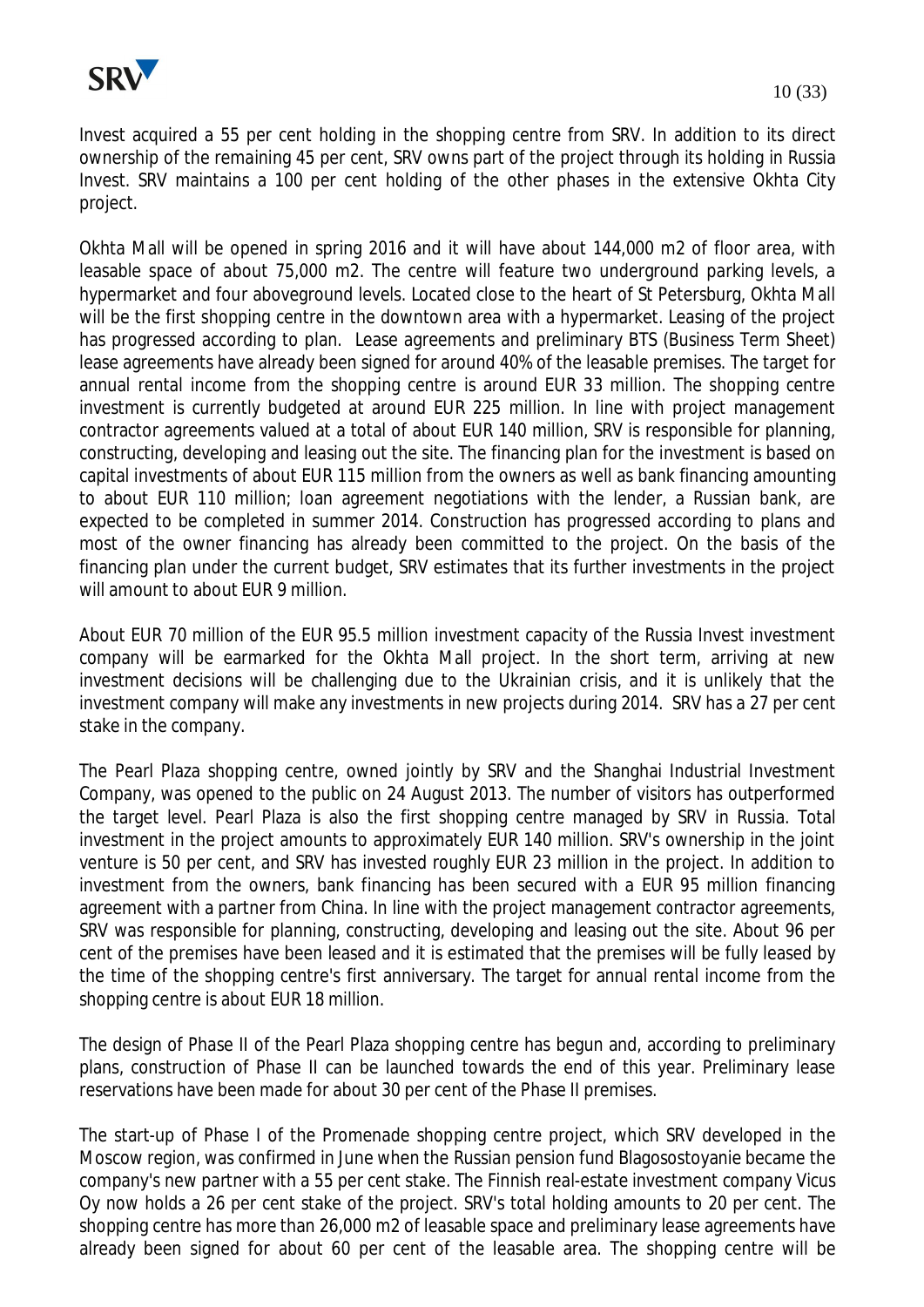

completed in early part of the 2016. The target for annual rental income is about EUR 10 million and total investment in Phase I of the project amounts to about EUR 75 million. SRV's total investment in the project is about EUR 7 million, of which around EUR 3.5 million will be committed during construction. In addition to capital from the owners, the investment will be financed with long-term project loan financing amounting to about EUR 40 million; these negotiations are ongoing. SRV serves as the project contractor and is responsible for leasing and marketing. The agreements signed in July are valued at a total of about EUR 50 million and are not included in the order backlog.

The existing office premises in the Etmia II office and car park project in downtown Moscow have been leased out in their entirety. Net rental income for 2014 is estimated at about EUR 4 million. SRV is a co-owner in the project with a 50 per cent stake, and was also responsible for its construction as the project management contractor. SRV's investment in the project amounts to about EUR 2 million. SRV estimates that in the current market it is unlikely that the project will be sold to investors in 2014.

SRV has invested EUR 6.3 million in a property fund that acquired an office and logistics property in Moscow in autumn 2011. The property is fully leased out. Development of the St Petersburg Eurograd logistics area has been temporarily suspended due to the local partner's financing difficulties. SRV has a 49 per cent holding in the Russian company that owns a 24.9 hectare land area located north of St Petersburg, in the immediate vicinity of the Ring Road.

Four apartments in the Papula residential area project in Vyborg were sold during the review period (6, 1-6/2013). At the end of the period, two completed units remained unsold (17). Construction of the next two buildings, which have a total of 111 units, has been temporarily suspended, but will be continued as soon as the market situation improves.

# **Estonia**

SRV began the construction of 48 developer-contracted housing units in Tartu.

| Other operations,<br>(EUR million) | $1 - 6/$<br>2014 | $1 - 6/$<br>2013 | change,<br><b>MEUR</b> | change,<br>% | $4 - 6/$<br>2014 | $4 - 6/$<br>2013 | $1 - 12/$<br>2013 |
|------------------------------------|------------------|------------------|------------------------|--------------|------------------|------------------|-------------------|
| Revenue                            | 10.3             | 6.3              | 4.0                    | 62.8         | 5.4              | 3.0              | 13.0              |
| Operating profit                   | $-3.4$           | $-2.7$           | $-0.1$                 |              | $-1.8$           | $-1.3$           | $-5.0$            |

Other Operations mainly comprise the SRV Group Plc and SRV Kalusto Oy businesses.

Revenue from Other Operations totalled EUR 10.3 million (EUR 6.3 million) and the operating profit was EUR -3.4 million (EUR -2.7 million). Revenue grew thanks to higher operating volumes. During the period, development costs expensed for projects totalled EUR 1.4 million (EUR 1.1 million). Second-quarter revenue amounted to EUR 5.4 million (EUR 3.0 million 4-6/2013) and operating profit to EUR -1.8 million (EUR -1.3 million). During the second quarter, project development costs of EUR 0.9 million were recognised as expenses (EUR 0.6 million).

| REDI - Kalasatama Centre |  |
|--------------------------|--|
|                          |  |

The city plan for SRV's large-scale REDI project – the Kalasatama Centre – entered into force in June 2013. The Administrative Court of Helsinki had dismissed a complaint regarding the city plan, and in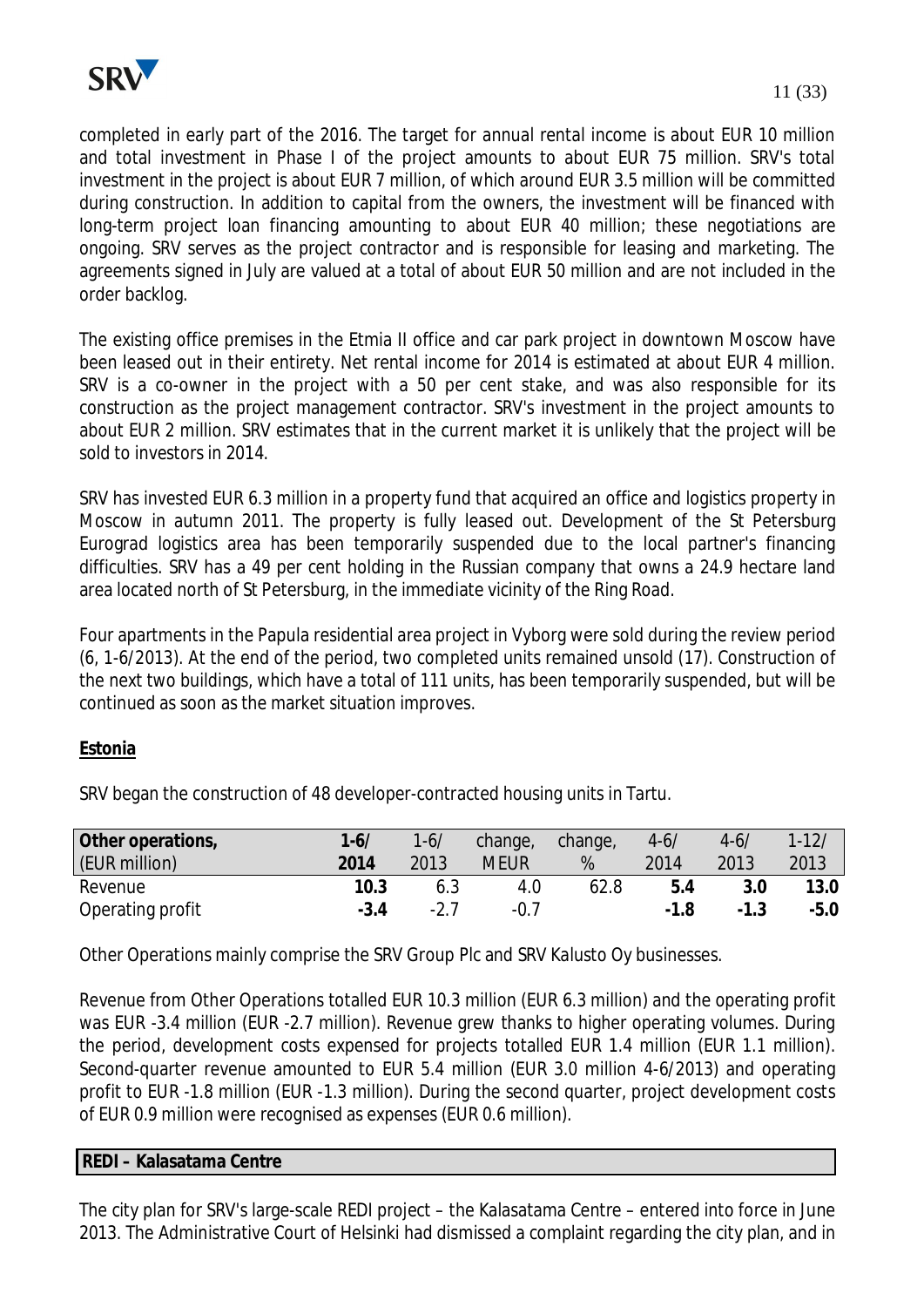

June the Supreme Administrative Court rejected the appellants' request to appeal against the ruling. The Helsinki City Building Control Department has granted SRV a building permit for the REDI shopping centre and the adjacent two residential towers.

REDI will consist of six residential towers, and a tower housing a hotel and offices. The towers will have 20–35 stories, with the highest tower reaching 126 metres. According to the plans, the towers will have 1,200 housing units with floor space of about 100,000 m2 for approximately 2,000 residents, 10,000 m2 of office space and a 10,000 m2 hotel. A 64,000 m2 commercial centre and a car park with around 2,000 parking spots will be built next to the towers. As part of the implementation of the Kalasatama Centre, SRV and the City of Helsinki have agreed that SRV will build a 10,000 m2 social and health services centre in Kalasatama and lease it to the city. REDI will be built in phases by 2021, accounting for the market situation. For the most part, the other public premises planned for the Kalasatama Centre have already been built, as the underground waste station and new metro bridge commissioned by the City of Helsinki reached completion in summer 2013.

The City of Helsinki and SRV have negotiated on changes to the city plan so that the City of Helsinki's social and health services centre can be built on the north side of the Kalasatama Centre. This would make it possible to further develop the scope of the station, the implementation schedule and the functionality of the premises to better match the city's plan to centralise social services. The Social Services and Healthcare Committee of the City of Helsinki has for its own part approved the revised plan. The City Council will take the final decision on the approval of the revised plan.

Phase I of the private-sector part of the project consists of the construction of the REDI shopping centre and a car park with a total of 2,000 parking spaces, which will also serve park-and-ride commuters at Kalasatama. The shopping centre will have about 64,000 m2 of leasable space. SRV aims to open the first sections of the shopping centre in 2017. The plans for the shopping centre include two daily consumer goods stores and a wide selection of services and brands, all located in the intersection of the city's best traffic connections and its most densely populated area. REDI will be Finland's first shopping centre that can be easily reached by public bus, metro, tram, car, bicycle, walking – and even by boat. 500,000 people live within a 15 minutes' drive from REDI and 1.1 million within 30 minutes. Each day, more than 100,000 cars use the three main roads that pass through Kalasatama, and the Helsinki city centre is only six minutes away by metro.

REDI leasing negotiations are under way with anchor tenants and a wide range of potential tenants. If the ongoing lease negotiations lead to agreements, 70 per cent of the retail space would be leased out. SRV estimates that the lease agreements signed by the end of the year account for about 20-30 per cent of the retail space.

Investor sales and financing negotiations for the REDI shopping centre and car park are likewise ongoing. The investor negotiations concern a co-ownership structure, as SRV intends to keep a 40- 50 per cent holding in the project. The total value of the shopping centre and car park investment will be approximately EUR 450 million, depending on the planned scope. Financing for project construction will be secured both as investments from the owners and as project loans. On the basis of the ongoing financing negotiations, SRV estimates that project financing will account for about 50 per cent of the total value of the investment, and thus SRV's investment in the project could amount to about EUR 90-120 million. SRV seeks to complete the investor and financing negotiations by the end of 2014. At the same time, SRV intends to sign a contractor agreement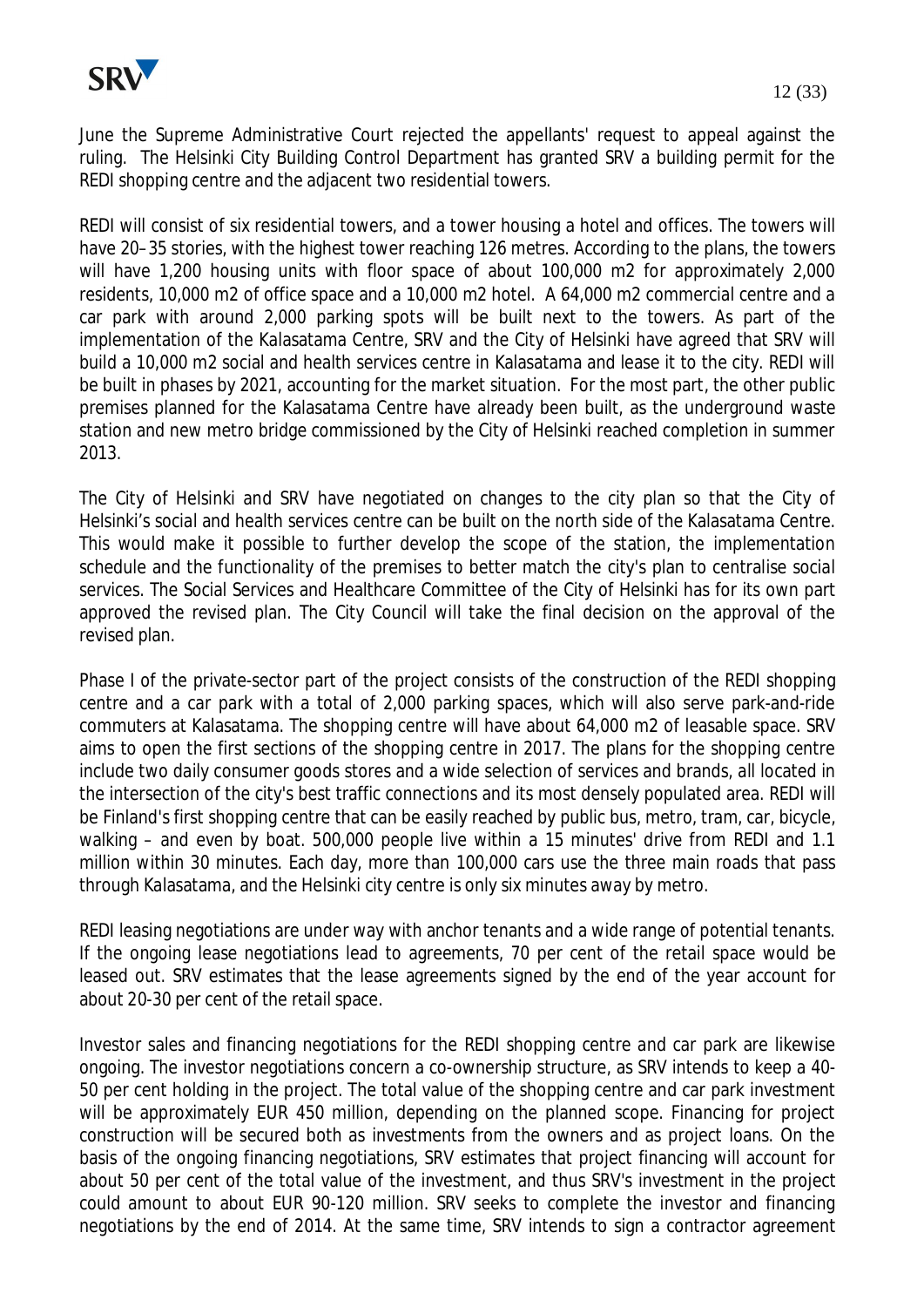

valued at around EUR 400 million for the implementation of the shopping centre and car park, and to begin construction work.

#### **Group project development**

The total scope of the Keilaniemi residential towers in Espoo, a project developed by SRV, is approximately 72,000 m2 of floor area of housing units in four residential towers. SRV has a planning reservation for the area and its city plan is in force. Project progress hinges on a tunnel for a section of Ring Road I as well as tunnelling and traffic arrangements. A complaint has been lodged in the Administrative Court of Helsinki against the approval of the general plan. Road planning has been delayed by this complaint. The aim is to begin construction in 2016.

SRV, Mutual Pension Insurance Company Varma and SATO Corporation are progressing with their project to develop the Niittykumpu district in Espoo. The Espoo City Board approved the cooperation and preliminary agreement made between Espoo, Länsimetro, SRV and SATO for the Niittykumpu metro station on 16 June 2014. The aim is to launch the construction of Phase I, measuring around 20,000 m2, in 2015. In addition, on 2 June 2014, Espoo decided to sell the area east of Haukilahdenkatu to SRV, SATO and Varma, enabling the construction of three apartment buildings with a total of about 180 housing units. The aim is to start construction once the property transactions and building permits have been secured.

SRV, Mutual Pension Insurance Company Ilmarinen and SATO Corporation are progressing with their project to develop their jointly owned area in the Perkkaa district of Espoo. The Espoo City Planning Committee is expected to review the approval of the proposed city plan for the area in late summer 2014. The scope of the project is being confirmed at about 100,000 m2 of housing building rights, of which SRV's share is approximately one third. The aim is to launch housing construction during 2015.

Construction of the Airut eco-quarter in the Jätkäsaari district of Helsinki is expected to begin in 2014 once the building permit has been secured. The project comprises a total of 22,000 m2 of floor area, including a rental apartment building for VVO and SRV's four market-financed owneroccupied apartment buildings, of which two will be built in accordance with HITAS terms. The design of the eco-quarter is based on a multipurpose concept that seeks to offer residents a wide range of services. The project focuses on energy monitoring and reporting on apartments' energy consumption, which enables the residents to optimise their energy use and uphold the principles of sustainable development in their daily lives.

SRV, Stora Enso Oyj and the Helsinki Housing Production Department (ATT) have a joint reservation for a quarter in the Jätkäsaari district of Helsinki. It is intended that a project showcasing industrial wood construction will be built in this quarter – named Wood City, it will consist of office, housing, hotel and commercial buildings. The total size of the quarter is approximately 27,000 m2 of floor area, of which a third will be housing units. The Helsinki City Council approved the city plan for the quarter on 4 June 2014. In the tender held by ATT for design-and-build apartment buildings for the quarter, SRV and Stora Enso submitted the most competitive proposal. The aim is to begin the construction of housing in the quarter during 2014. Construction of the office building will begin once investor and lease agreements so permit.

SRV organised an invitational architecture competition on the development of the block located at Lapinmäentie 1, in Munkkivuori in Helsinki, in collaboration with the building owner, WP Carey Inc.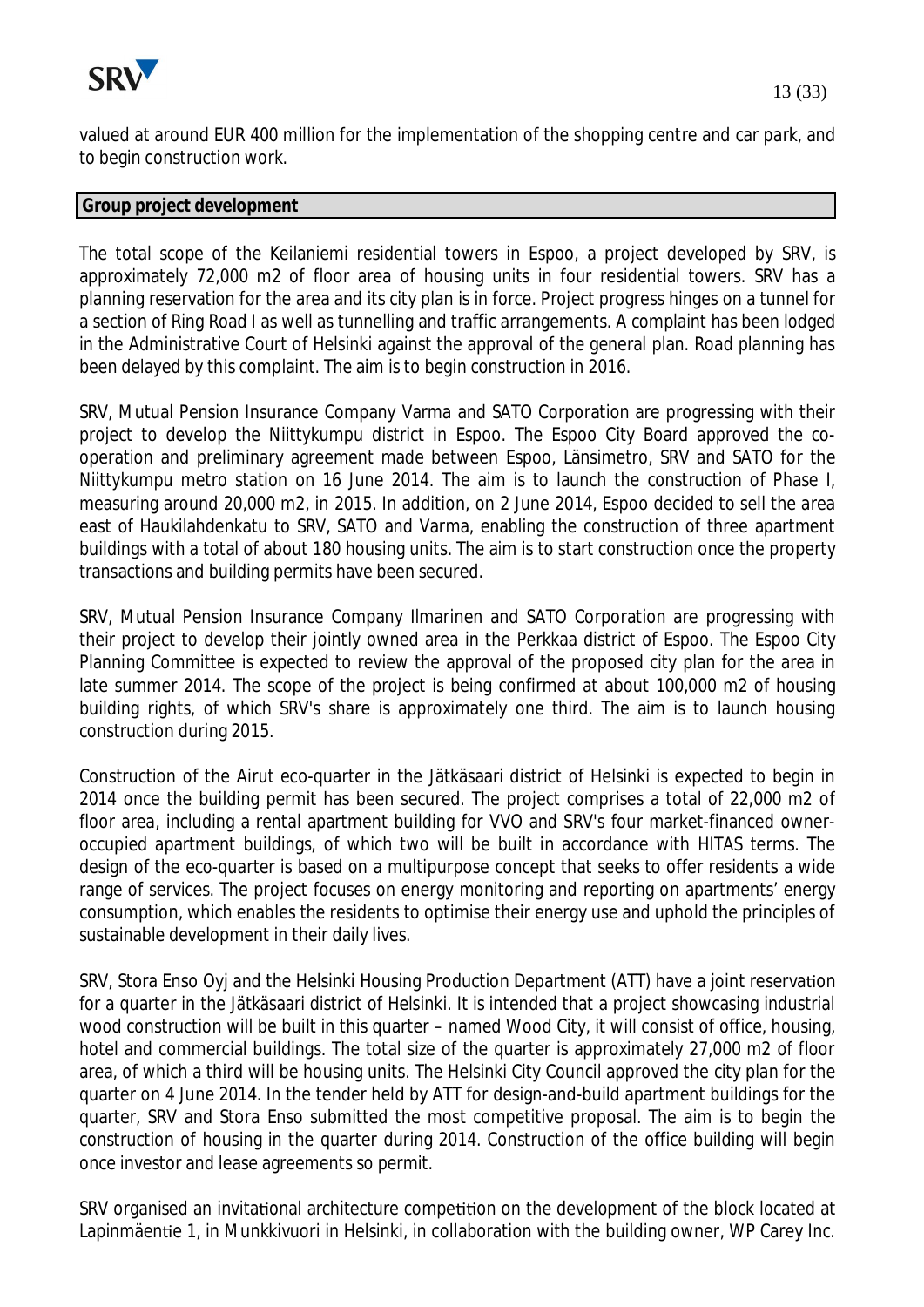

The competition result was announced in May 2014. The starting point for the competition phase was that a major part of the existing buildings will be demolished. The preliminary plan of the amount of new construction is approximately 50,000 m2 of floor area.

#### **Financing and financial position**

Net operational cash flow was EUR -28.3 million (EUR 28.1 million 1-6/2013) as inventories and trade and other receivables increased during the review period. The Group's inventories stood at EUR 456.1 million (EUR 435.0 million), of which land areas and plot-owning companies accounted for EUR 167.7 million (EUR 162.5 million). The Group's invested capital totalled EUR 492.3 million (EUR 510.9 million).

At the end of the review period, the Group's financing reserves totalled EUR 153 million with the Group's cash assets amounting to EUR 17 million, and open-ended account limits, committed undrawn financing reserves and loans to EUR 136 million. The financial covenant for SRV's loans is its equity ratio, which is also reported to financers for developer contracting projects as a ratio based on percentage of completion. SRV's equity ratio based on percentage of completion was 38.7 per cent (on 30 June 2014).

Capital committed to SRV's developer-contracted housing and business construction projects in Finland, both under construction and completed, totals around EUR 200 million, of which about EUR 47 million is tied up in infrastructure construction in the Kalasatama Centre. SRV estimates that the completion of these projects (excl. the Kalasatama Centre) requires another EUR 11 million. Undrawn housing corporation loans and receivables for housing construction projects and undrawn commercial construction financing total EUR 28 million. Capital committed to completed international projects amounts to EUR 1.3 million, of which EUR 0.1 million relates to unsold housing projects in Estonia and EUR 1.2 million to unsold housing projects in Vyborg. Capital committed to completed projects involving associated companies includes EUR 23 million related to the Pearl Plaza shopping centre and EUR 2 million related to the Etmia office project.

SRV's investment commitments amounted to EUR 0.7 million (EUR 51.2 million). Investment commitments declined in part due to the investments made in the Okhta Mall project and the ending of the investment commitment to the VTBC-Ashmore Real Estate Partners I fund in December 2013 (EUR 13.7 million). On the basis of the current budget, SRV estimates that about EUR 9 million will be invested in the Okhta Mall project and about EUR 3.5 million in the Promenade project; these sums are not included in investment commitments at the end of the review period.

Equity ratio stood at 38.4 per cent (35.2% on 30 June 2013). Profit performance, together with the decrease in total assets, contributed to the increase in equity ratio. The Group's shareholders' equity totalled EUR 222.9 million (EUR 217.8 million). The Group's net interest-bearing liabilities amounted to EUR 252.7 million (EUR 245.0 million). The Group's cash and cash equivalents at the end of the review period amounted to EUR 16.8 million. The amount of the Group's cash and cash equivalents rose to EUR 90 million on 31 December 2013, as SRV issued a 75 million senior unsecured note on 18 December 2013. The change in cash and cash equivalents during the review period was affected by amortization of loans and by increase in working capital. Return on investment was 3.7 per cent (6.6%) and return on equity 3.7 per cent (12.4%).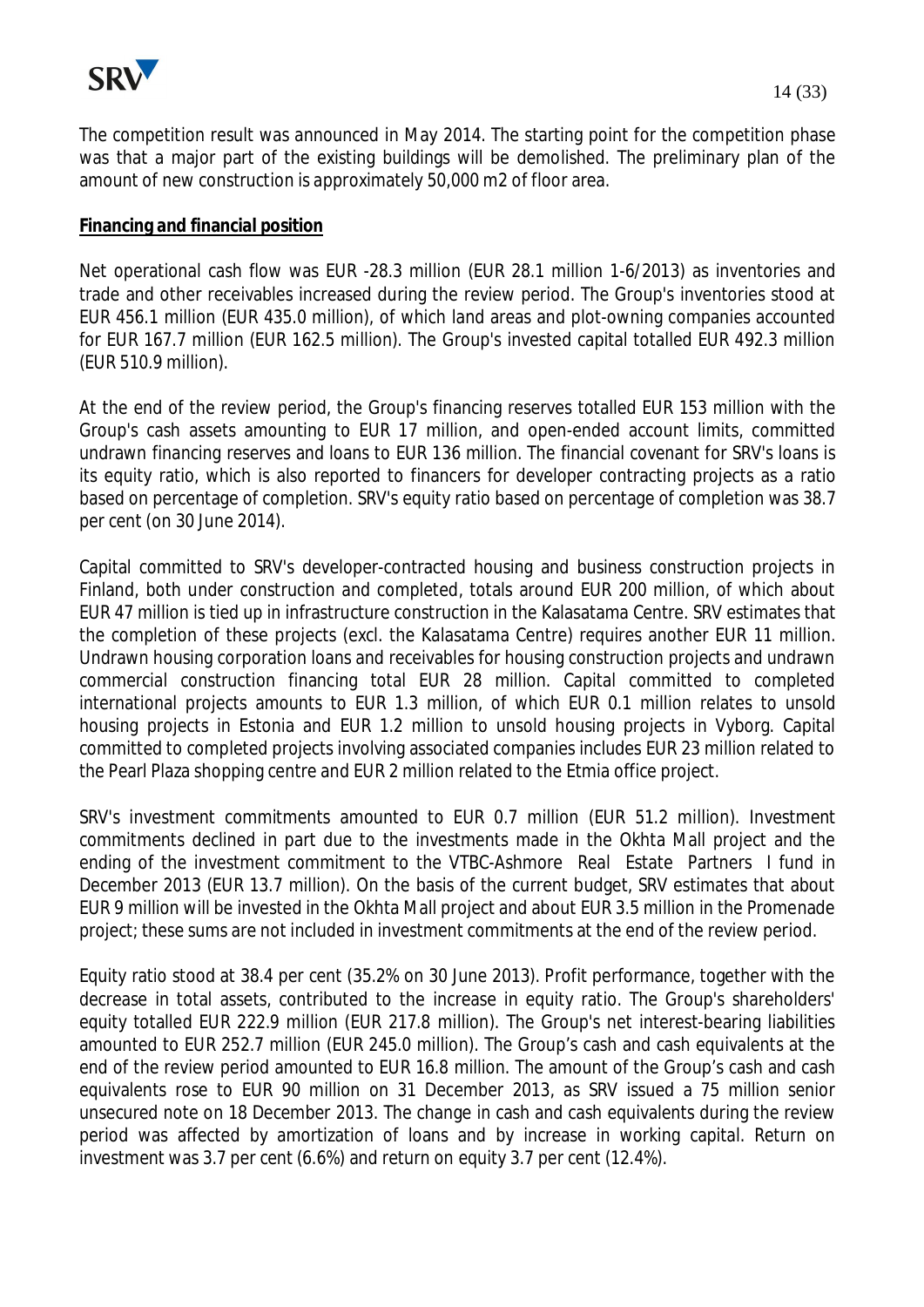

### **Investments**

The Group's investments totalled EUR 4.9 million (EUR 3.0 million), and mostly consisted of investments in unlisted shares in Russian real estate projects and the acquisition of machinery and equipment.

### **Unbuilt land areas, land acquisition commitments and land development agreements**

| Land reserves<br>30 June 2014                                                                     | <b>Business</b><br>construction | Housing<br>construction | International<br>Operations | Total     |
|---------------------------------------------------------------------------------------------------|---------------------------------|-------------------------|-----------------------------|-----------|
| Unbuilt land areas and land acquisition commitments                                               |                                 |                         |                             |           |
| Building rights <sup>*</sup> , $m^2$                                                              | 234 208                         | 371 185                 | 756 000                     | 1 361 393 |
| Land development                                                                                  |                                 |                         |                             |           |
| agreements                                                                                        |                                 |                         |                             |           |
| Building rights <sup>*</sup> , $m^2$                                                              | 150 900                         | 201 250                 | 52 000                      | 404 150   |
| * Building rights also include the estimated building rights/construction volume of unzoned land  |                                 |                         |                             |           |
| reserves and land areas covered by agreements in projects that are wholly or partly owned by SRV. |                                 |                         |                             |           |

#### **Group structure**

SRV is one of Finland's leading project management contractors. SRV builds, develops and owns commercial and business premises, housing units, and infrastructure projects. In addition to Finland, the company operates in Russia and Estonia. SRV Group Plc, the Group's parent company, is responsible for the Group's management, treasury, finance and administrative functions. The Property Development and Building Systems units support and serve all of the Group's business operations.

SRV's business segments are Domestic Operations, International Operations, and Other Operations. The Domestic Operations segment consists of property development and domestic construction operations led by SRV Construction Ltd. Domestic Operations are divided into housing construction and business premises construction, which includes business, office, logistics, earth and rock construction functions. International Operations comprises SRV's business activities in Russia and Estonia. Other Operations consists primarily of SRV Group Plc and SRV Kalusto Oy's operations.

#### **Personnel**

SRV had an average payroll of 918 (952) employees, of whom 700 (710) were salaried employees. The parent company had an average staff of 58 (54) salaried employees. At the close of the review period, the Group had 987 (1012) employees, of whom 61 (54) were employed by the parent company. 184 (158) employees were employed by international subsidiaries. SRV's Domestic Operations employed a total of 36 (38) trainees (students on work placements and students working on their thesis or diploma). SRV offers summer jobs to students and a wide range of trainee opportunities, particularly to those studying construction. Systematic cooperation with educational institutions and universities fosters continuity for SRV's own trainee programme, enabling young people to combine studying and work as naturally as possible.

SRV's human resources strategy is designed to ensure continued competence and leadership development, and to secure the availability and high motivation of personnel. In early 2014, systematic investments were continued in order to provide training in contract law and in the management of additional work and alterations. The extensive 360 feedback programme was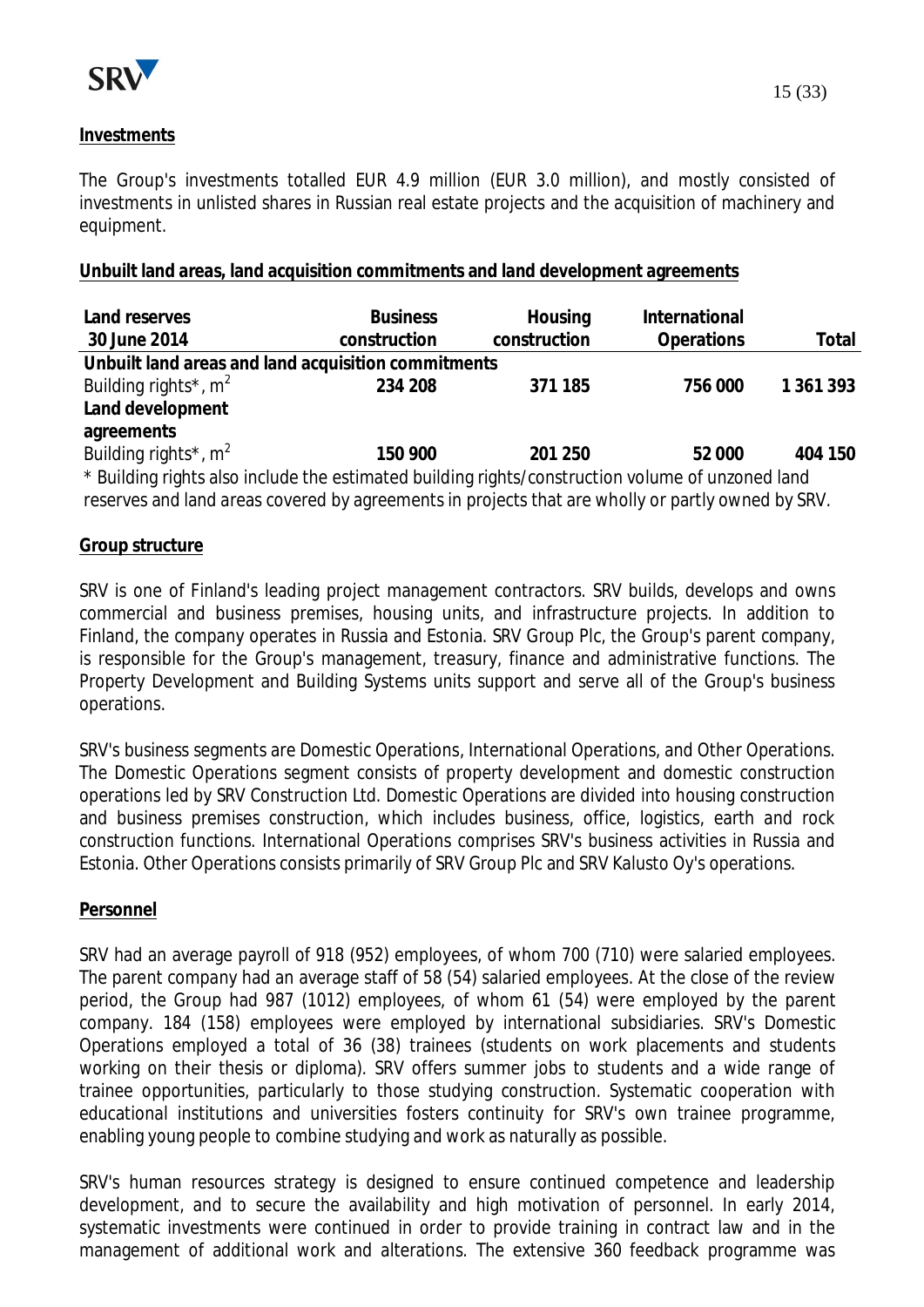

launched in the spring to develop leadership and interaction skills. 120 supervisors and experts participated in this programme. SRV made outlays on occupational wellbeing by means such as organising the KUNNONpäivät fitness days at the Salmisaari fitness centre in Helsinki.

|                            |           |           | Percentage of    |
|----------------------------|-----------|-----------|------------------|
| Personnel by segment       |           |           | Group personnel, |
|                            | 30.6.2014 | 30.6.2013 | 30 June 2014, %  |
| <b>Domestic Operations</b> | 708       | 765       | 71.8             |
| International Operations   | 184       | 158       | 18.6             |
| Other operations           | 95        | 89        | 9.6              |
| Group, total               | 987       | 1012      | 100.0            |

On 13 February 2014, the Board of Directors of SRV Group Plc approved a new share-based incentive scheme for the Group's key personnel. The purpose of the scheme is to align the objectives of shareholders and key personnel in order to increase the company's value, and to enhance key personnel's commitment to the company. The scheme covers 26 key SRV personnel. The key indicators for the scheme's performance period 2014–2016 are the Group's cumulative operating profit margin and return on equity. In addition, other business-specific indicators specified for 2014–2016 will affect the bonus earned. Personnel covered by the scheme must hold at least half of the shares received on the basis of the scheme until 31 December 2017 and at least half until 31 December 2018. If a key employee's employment ends during the above restriction period, he/she must hand over all shares to the company without compensation.

When the indicators are fulfilled, the bonus will be paid, partly in the company's shares and partly in cash. This scheme allows the conveyance, without consideration, of a maximum of 588,000 SRV Group Plc shares to key employees, and a cash payment for tax purposes corresponding to the value of the conveyed shares. The total recognised IFRS value of shares conveyed over the lifetime of the incentive scheme, 2014-2018, will be approximately EUR 2.8 million, to which the cash payments will be added. The Black & Scholes model, applied in the pricing of options, is used to calculate the theoretical market value of the shares, with the following assumptions: share price EUR 4.00, risk-free interest rate 0.86 per cent and volatility 32 per cent.

The cost of the share-based incentive scheme was around EUR 1.3 million (EUR 1.1 million).

#### **Outlook for construction**

The outlook for the world economy has turned slightly more optimistic, with developed countries leading the slow recovery. The Finnish economy shows few signs of improvement: the GDP growth estimate for 2014 is close to zero. In the construction sector, the weak business cycle continues for the third consecutive year. Total construction volumes are expected to decline by approximately one per cent from 2013 levels. The number of building construction start-ups is forecast to show a slight improvement. The rise in building costs has levelled out.

The poor economic situation and consumer uncertainty have contributed to the slowdown in housing production. The construction of about 27,800 housing units was begun in Finland in 2013, and the forecast for 2014 is about 26,500. Sales of new housing units have slackened, especially outside the Helsinki Metropolitan Area. Business with housing funds has partly compensated for weaker sales to individual households. Demand for housing is affected by major uncertainty. In the longer term, trends such as migration to population growth centres and the smaller size of households will maintain the need for housing construction in Finland.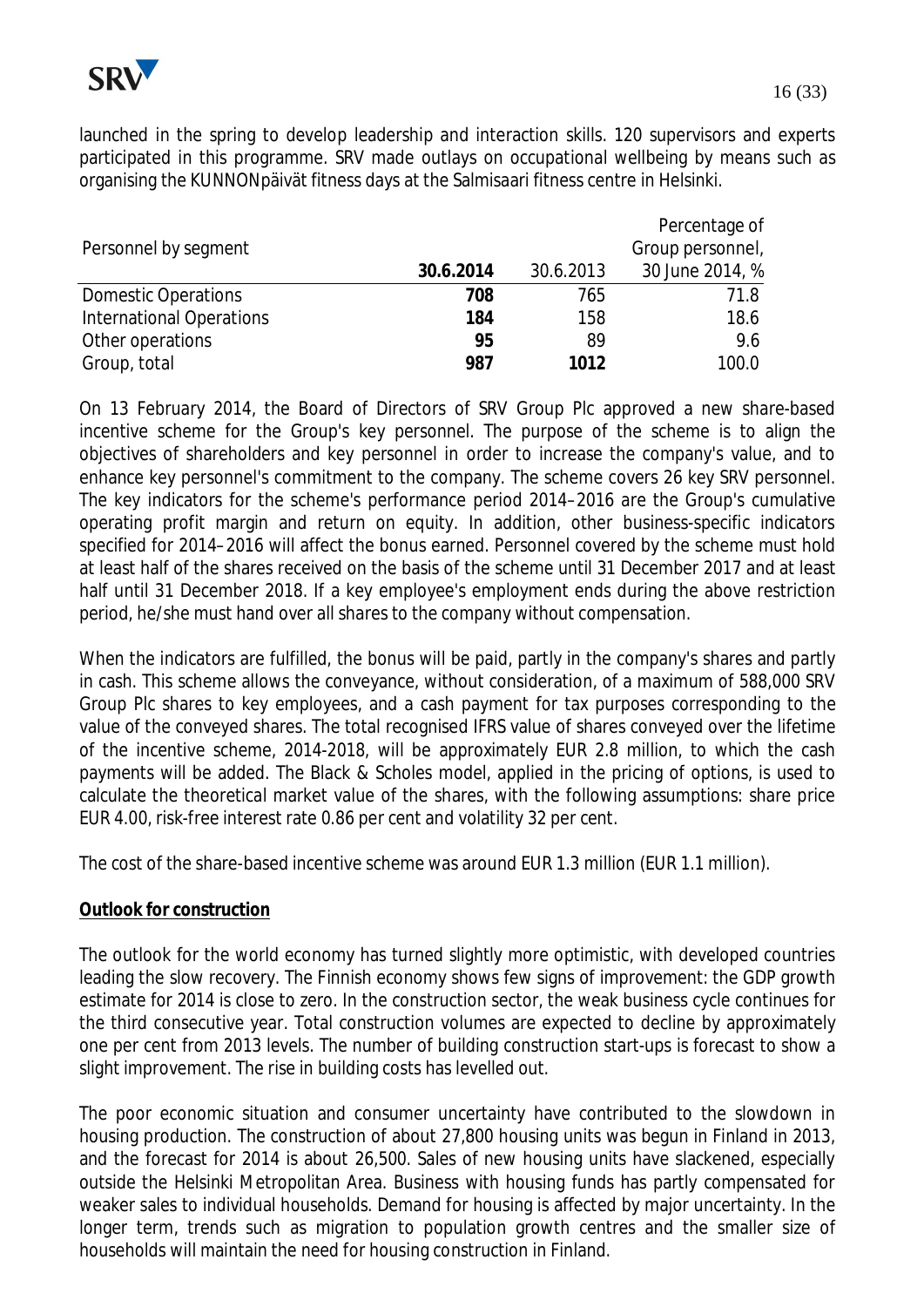

While commercial and office real-estate markets have shown small signs of recovery, the slow pace of economic growth has kept the number of empty offices high. However, there is a need for modern premises with good transport connections. The number of commercial and office construction start-ups is expected to take an upward turn in 2014.

Stable growth is forecast in renovation construction. An increase in building stock, the ageing of existing buildings, and modernisation requirements will also support renovation construction in the future. The situation in infrastructure construction has weakened due to the decline in new building construction work and the contraction of investments in highway construction and maintenance.

In Russia, GDP growth has continued to slacken, while the weakening of the rouble and the Ukrainian crisis have put the economy under even greater pressure. Investment and retail growth are stagnant. Russia is subject to major uncertainty in 2014, with GDP growth estimated to amount to about 0.0–0.5 per cent. It is estimated that the Estonian economy will grow by 1–2 per cent.

#### **Risks, risk management and corporate governance**

The general business cycle and changes in customers' business environments have immediate effects on the construction, property and financial markets, and this may, for example, alter the volume of SRV's order backlog and the profitability of operations as well as hinder the availability of financing. It may also lead to an increased amount of capital being tied up in projects for a longer time. A change in the general level of interest rates has direct impacts on both SRV's cash flow from operating activities and financing costs. The general economic climate is unstable, and the international country-level financial crisis adds to the economic uncertainty. This uncertainty and difficulties in securing financing are reducing demand for property investments and delaying the start-up of large-scale projects in particular.

SRV develops, owns and operates shopping centres in Russia. The Ukrainian crisis is affecting both the Russian economy and the availability of financing from investors and for projects. The sanctions on financial market, imposed by The United States and European Union, weaken the Russian bank sector's ability to grant loans. The decline in the rouble's exchange rate is impacting on consumer purchasing power and may weaken the rent-paying ability of tenants in shopping centres. Furthermore, the crisis is affecting the economies of Russia's major trading partners.

Stricter banking regulation will affect the availability of financing from banks, the length of loan periods and loan margin levels. Despite the extremely low interest rates, financing costs will grow as loan margins rise. If the availability of financing for clients continues to weaken, client receivables may grow and SRV will face tighter liquidity.

In developer-contracted projects, recognition of income is largely based on the completed contract method, and recognition depends on the percentage of sold premises in delivered projects. The delivery schedules of developer-contracted projects can have a material impact on the development of quarterly revenue and earnings. Factors that affect project sales include the occupancy rate of the project and the availability of financing for buyers. When sales are delayed, the recognition of revenue and operating profit are likewise postponed. To accelerate sales, the sales prices of slow-turnover projects might have to be lowered. Postponed start-ups in developercontracted projects increase development expenses, which are recognised as costs.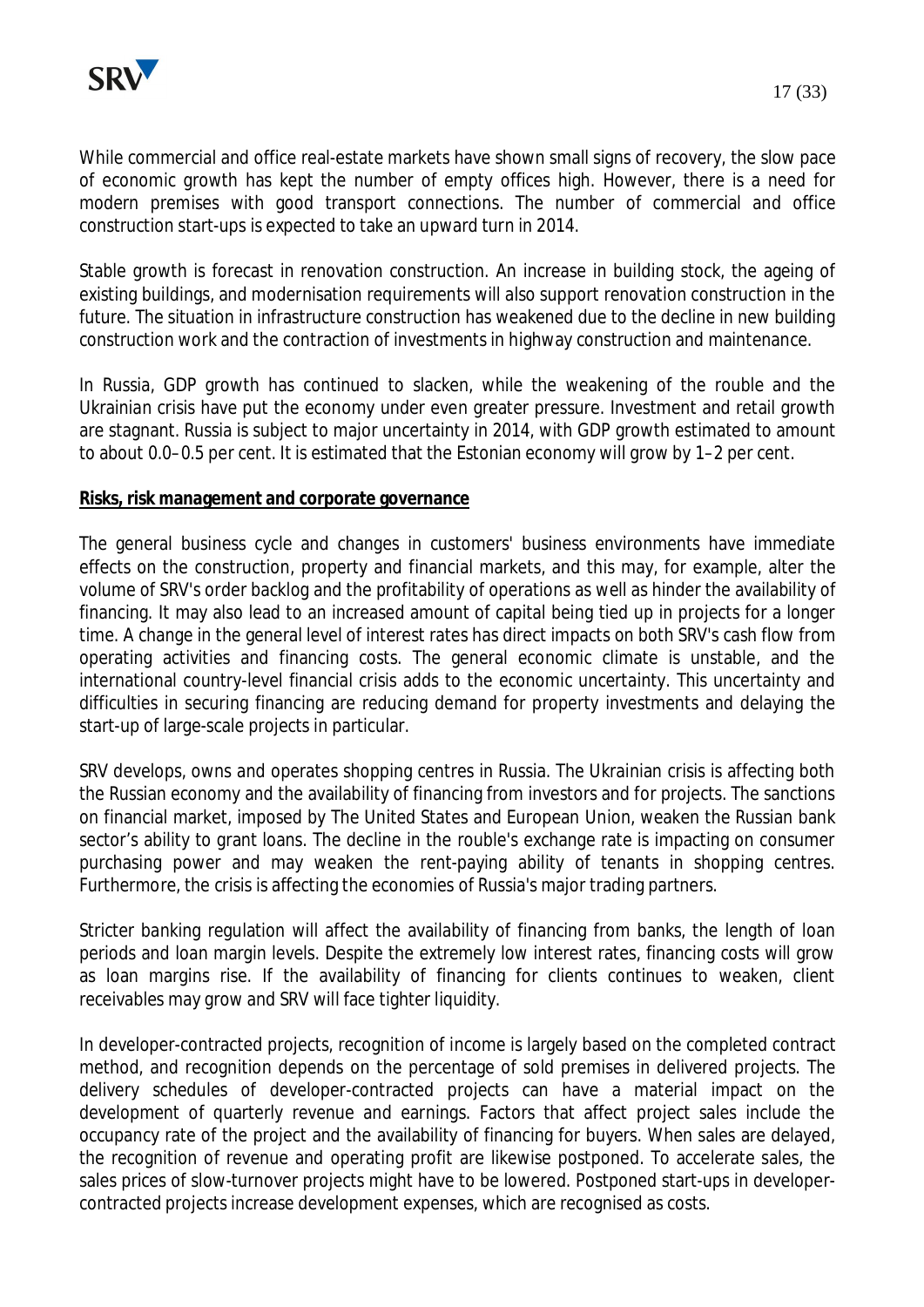

Slower sales increase sales and marketing costs and interest expenses in developer-contracted housing production. Economic uncertainty and tax hikes have weakened the outlook and volume in consumer sales. Key risks affecting demand for housing include changes in consumer confidence in the future, the availability of financing, and a strong rise in interest rates. Changes in demand for rental housing development projects for investors would affect the volume and profitability of SRV's new order backlog.

Construction is subject to significant cost risks relating to subcontracting and procurements. Longterm planning is vital to keep these risks under control. SRV's operating model requires an adequate supply of skilled and competent personnel. A weak economic climate increases the financial risks relating to subcontractors. The construction industry is now subject to greater administrative regulation, which requires enhanced accuracy. Post-construction warranty and liability obligations can last up to ten years after the handover. The rise in building costs has levelled out and the building cost index remained fairly steady in early 2014.

SRV's revenue is generated by construction projects, and the company's result depends on the profitability and progress of individual projects. Competition for new orders in the construction sector is fierce, and this might affect the volume and profitability of SRV's new order backlog. Contractor agreements in the construction industry are substantial in value. Their terms and conditions require all parties to achieve the agreed targets within a set timetable, and to adhere to agreed working methods. In particular, carrying out additional works and alterations may involve financial risks that increase in a poor economic climate. Project receivables can involve additional work and alterations that are subject to complaints or disputes over payment liability. Segment management estimates the provisions required for receivables; however, these provisions may prove to be insufficient. If no mutual agreement on payment liability is reached during the final financial analysis of a project, SRV may have to instigate legal proceedings against the client. The outcomes of legal proceedings involve uncertainties. In 2013, SRV initiated legal proceedings against clients with respect to two completed projects involving client complaints or disputes over payment liability for additional work and alterations. SRV's claims amount to around EUR 11 million (VAT 0%). SRV's management believes that these cases and their outcomes will not have a significant impact on SRV's financial position.

In addition to land acquisition risks, property projects face other risks, such as those related to the outcome of zoning, soil conditions, financing, the liquidity of funding based on financing commitments, the commercialisation of the project, implementation schedules and agreements, partners, the geographical location, and the type of project. In line with IFRS requirements, SRV measures its land reserves at acquisition cost. If the acquisition cost plus construction costs is lower than the sale value of the planned project, the value of the plot will be reduced. In accordance with its strategy, SRV has developed developer-contracting projects and invested in land acquisition in Finland and especially in Russia. SRV aims to carry out large-scale development projects in cooperation with real estate investors using project funding. The availability and terms of project and investor financing affect start-up decisions and the progress of development projects, their profitability for SRV, as well as the amount of SRV's financing tied to the project. SRV's investment commitments in projects entail maintaining sufficient liquidity and financing capacity. A decline in the availability of investor and project funding may increase SRV's own share of project funding, and this would lower the Group's equity ratio and weaken both the Group's liquidity and the availability of other funding.

The financial risks involved in SRV's operations are interest rate, currency, liquidity, capital structure, and contractual party risks. These are presented in more detail in the Notes to the 2013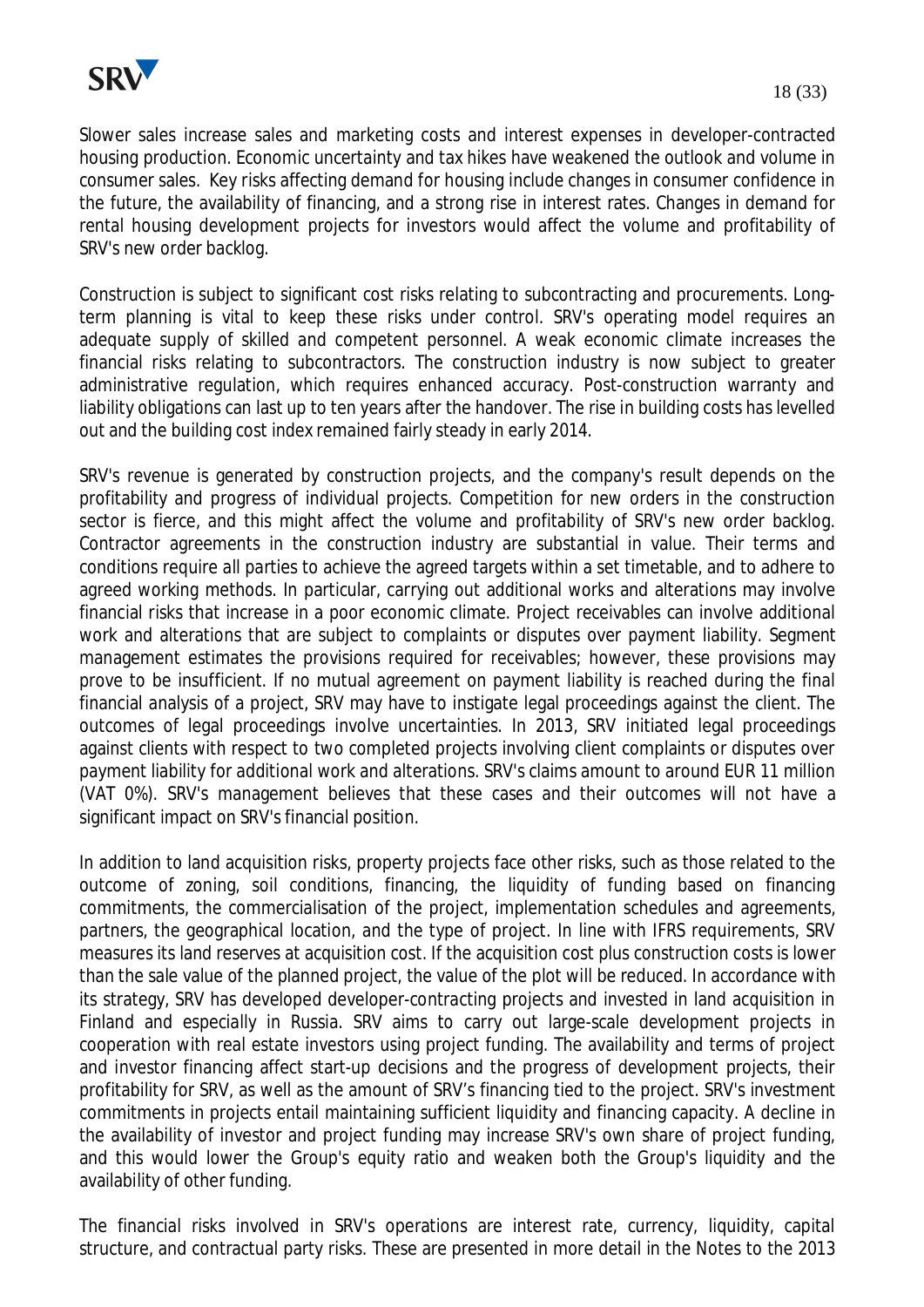

Financial Statements. Currency risks are divided into transaction risks and translation risks. Transaction risks are related to currency-denominated business and financing cash flows. Translation risks encompass investments made in foreign subsidiaries, the accounting effects of which are recorded in the translation differences for shareholders' equity in the consolidated figures.

Liquidity risks may have an effect on the Group's earnings and cash flow if the Group is unable to ensure sufficient financing for its operations. SRV maintains adequate liquidity through efficient management of cash flows and related solutions, such as binding lines of credit that are valid until further notice. The company has a long-term binding liquidity arrangement (EUR 100 million), which will mature in December 2015. The company's financing agreements are subject to customary terms and conditions. The financial covenant is the company's equity ratio, which is also reported to banks for developer contracting projects as a ratio based on percentage of completion.

Capital structure risks may adversely affect the availability of financing for the Group if the company's equity ratio falls too low. The Group does not have a public credit rating issued by a credit institution. In order to maintain its capital structure, the Group may adjust its dividend payment, issue new shares or float equity bonds. In order to maintain its equity ratio, the Group may be forced to downscale its business operations and use of capital. The equity ratio is affected by factors such as the profitability of business operations, postponements in the sale and handover of developer-contracted projects, plot investments, and other balance sheet growth. The Group monitors its capital structure using its equity ratio. The Group seeks to keep its share of the balance sheet total less advances received accounted for by shareholders' equity at no less than 30 per cent. On 28 December 2012, SRV issued a EUR 45 million domestic hybrid bond (equity bond). The bond has no maturity, but the company has the right to redeem it in four years' time. The interest payable on the bond will increase after the first redemption date.

The Group's risk management is carried out in line with the Group's operations system, and control is exercised in accordance with the Group strategy approved by the Board of Directors of the Group's parent company. SRV also makes every effort to cover operational risks by means of insurance and contractual terms.

A more detailed account of SRV's risks, risk management and corporate governance policies has been published in the 2013 Annual Report and Notes to the Financial Statements.

#### **Corporate governance and resolutions of general meetings**

The Annual General Meeting (AGM) of SRV Group Plc was held on 26 March 2014. The AGM adopted the Financial Statements and granted release from liability to the members of the Board of Directors and the President and CEO for the financial year 1 January–31 December 2013. As proposed by the Board of Directors, a dividend of EUR 0.12 per share was declared. The dividend was paid on 7 April 2014. Mr Ilpo Kokkila was elected chairman of the Board of Directors and Ms Minna Alitalo, Mr Arto Hiltunen, Mr Olli-Pekka Kallasvuo, Mr Timo Kokkila, and Mr Risto Kyhälä were elected to seats on the Board. The firm of public accountants PricewaterhouseCoopers Oy was elected as the company's auditor for the next term of office. Samuli Perälä, authorised public accountant, acts as the principal auditor.

The AGM authorised the Board of Directors to decide on the acquisition of the company's own shares using the company's unrestricted equity. The Board was authorised to acquire a maximum of 3,676,846 of the company's own shares in such a manner that, when combined with the shares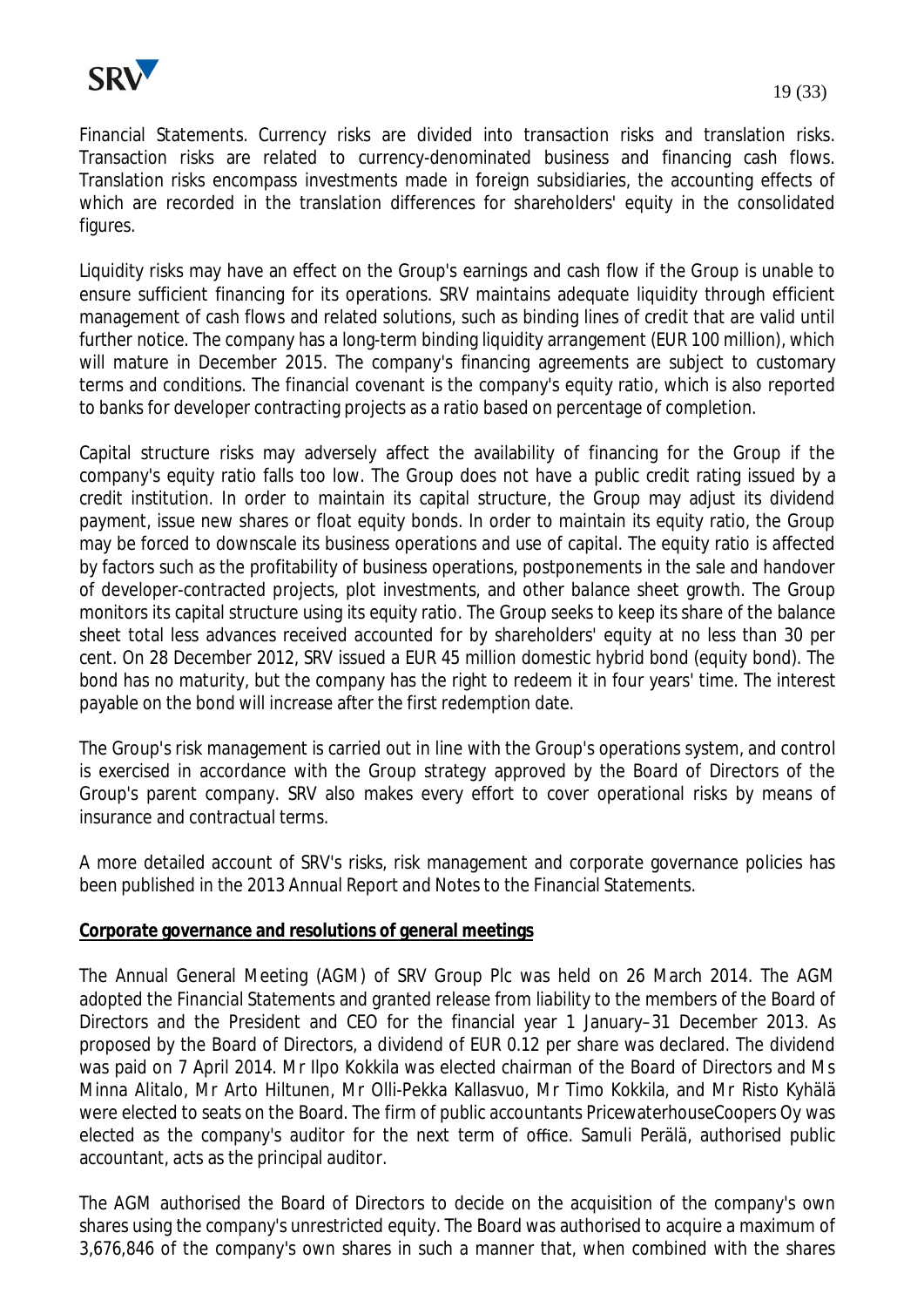

already owned by the company and its subsidiary, the number of shares acquired on the basis of this authorisation will not at any given time exceed 3,676,846 shares, or 10 per cent of all shares of the company. Based on this authorisation, the Board may acquire a maximum of 3,676,846 shares in public trading arranged by Nasdaq OMX Helsinki Oy at a market price valid at the moment of acquisition, as well as a maximum of 200,000 shares issued on the basis of incentive schemes to individuals employed by SRV Group without consideration, or for no more than the price at which an individual within the sphere of an incentive scheme is obliged to convey a share, such that the maximum number of acquired shares nevertheless remains at 3,676,846. The aforementioned authorisations include the right to acquire shares other than in proportion to the holdings of shareholders. Shares acquired on the basis of this authorisation may be acquired in one or several instalments.

The company's own shares can be acquired for use e.g. as payment in corporate acquisitions, when the company acquires assets relating to its business, as part of the company's incentive programmes or to be otherwise conveyed, held or cancelled. The authorisations as described above shall be in force for 18 months from the decision of the general meeting and cancel the authorisation granted by the Annual General Meeting to the Board of Directors on 20 March 2013. The Board of Directors shall decide on other terms relating to the acquisition.

The Board of Directors of SRV Group Plc held its organisation meeting on 26 March 2014. Minna Alitalo was elected as Chair of the Audit Committee, and Olli-Pekka Kallasvuo and Timo Kokkila as members. Ilpo Kokkila was elected as Chairman of the Nomination and Remuneration Committee, and Arto Hiltunen and Risto Kyhälä as members. Olli-Pekka Kallasvuo serves as Vice Chairman of the Board of SRV Group Plc.

#### **Shares and shareholders**

SRV Group Plc's share capital is EUR 3,062,520. The share has no nominal value and the number of registered shares is 36,768,468. The company has one class of shares. SRV had a total of 6,171 shareholders on 30 June 2014.

The share closing price at OMX Helsinki at the end of the review period was EUR 4.13 (EUR 4.05 on 31 December 2013, change 2.0%). The highest share price in the review period was EUR 4.38 and the lowest EUR 3.72. SRV's equity per share at the end of the review period amounted to EUR 4.99 (EUR 4.99 on 31 December 2013). During this period, the all-share index of the Helsinki Stock Exchange (OMX Helsinki) changed by 3.3 per cent, and the OMX Construction and Materials index by -8.4 per cent.

At the end of the review period, the company had a market capitalisation of EUR 147.0 million, excluding the Group's treasury shares. 2.3 million shares were traded during the period with a trade volume of EUR 9.3 million. At the end of the review period, SRV Group Plc held 1,169,307 SRV Group Plc shares (3.2 per cent of the total number of the company's shares and combined number of votes). On 5 August 2014, the Group held 1,169,307 shares (3.2 per cent of the total number of the company's shares and combined number of votes).

#### **Financial targets**

On 13 February 2014, SRV's Board of Directors confirmed the Group's strategic goals for 2014– 2018. The following strategic targets were set:

During the strategic period, SRV will focus on improving profitability rather than on growth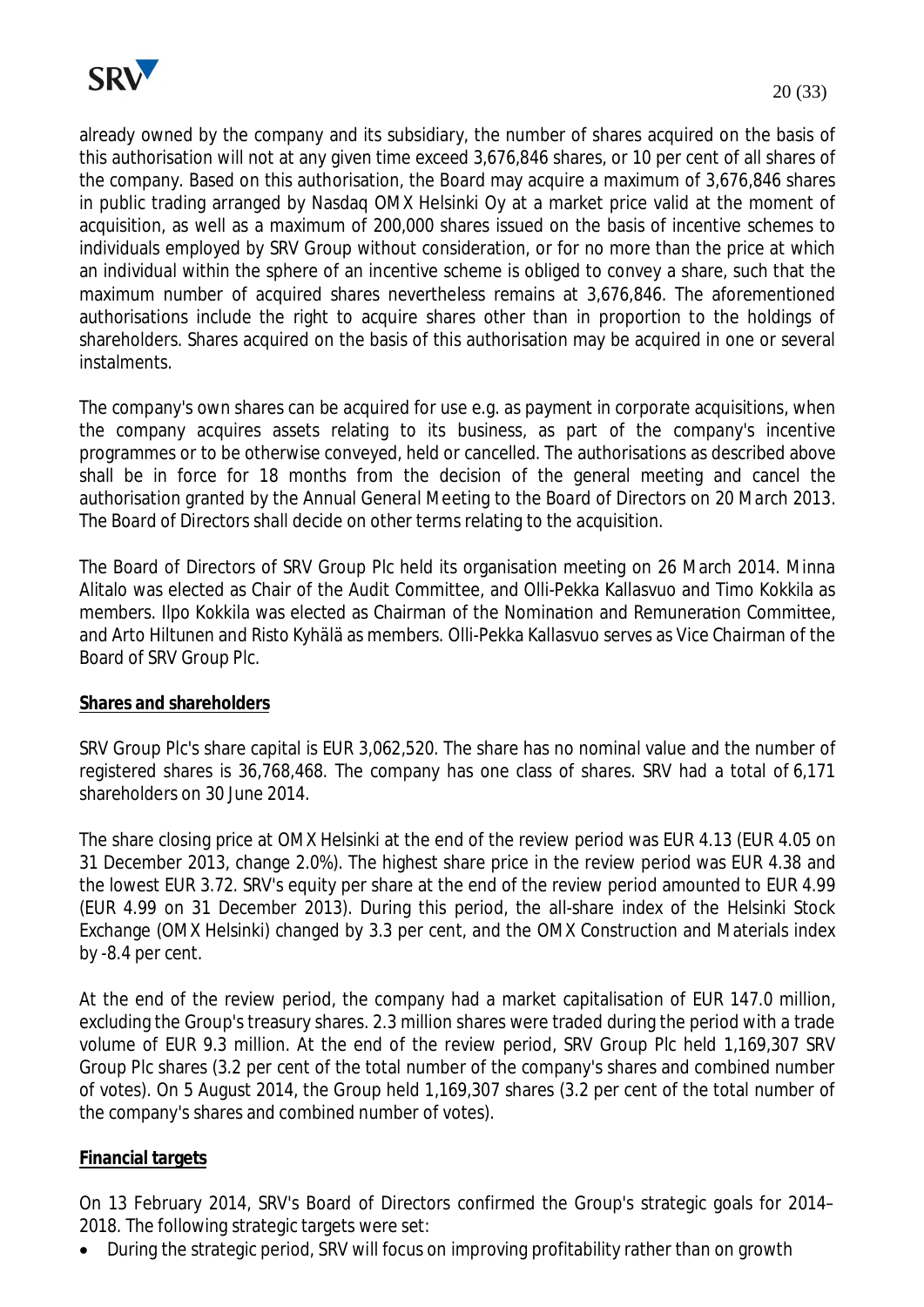

- The average annual revenue of International Operations will rise to more than EUR 150 million
- $\bullet$  The operating profit margin will reach 6 per cent
- The return on equity will be at least 15 per cent
- $\bullet$  The equity ratio will remain above 30 per cent
- A dividend payment equalling 30 per cent of the annual result, taking into account the capital needs of business operations

For the set targets to be achieved, the number of developer-contracted projects must be stepped up substantially.

# **Outlook for 2014 remains unchanged**

The quarterly variation and development of revenue and result in 2014 will be affected by several factors, such as: SRV's own projects are recognised as income upon delivery, the part of the order backlog that is continuously recognised as income mainly consists of low-margin contracting, the development of the order backlog's profit margins, the sales volume of developer-contracted housing and the completion schedules of the properties, the number of new contracts, the start-up of own projects, the project development nature of operations, and the realisation of planned project sales. Investor demand for commercial properties in Finland is estimated to remain muted and the outlook for 2014 does not include the sale of the Derby Business Park property. The construction of the REDI shopping centre that SRV is developing in Kalasatama is expected to start in 2014. Based on current completion schedules, SRV estimates that a total of 186 developercontracted housing units will be completed during 2014.

SRV estimates that its developer-contracting volume will increase in 2014. The recognition of revenue and earnings in 2014 will be affected by the recognition of income upon delivery and the elimination of a share equivalent to SRV's holding from profit margins. The Group's full-year revenue is expected to be on a par with the previous year (EUR 679.4 million 1-12/2013) and profit before taxes to amount to EUR 10–20 million (EUR 22.8 million 1-12/2013).

Espoo, 5 August 2014

#### Board of Directors

All forward-looking statements in this review are based on management's current expectations and beliefs about future events, and actual results may differ materially from the expectations and beliefs such statements contain.

For further information, please contact:

Jukka Hienonen, President and CEO, +358 (201) 455 213 Hannu Linnoinen, Executive Vice President, CFO +358 (201) 455 990, +358 (50) 523 5850 Taneli Hassinen, Vice President, Communications, +358 (201) 455 208, +358 (40) 504 3321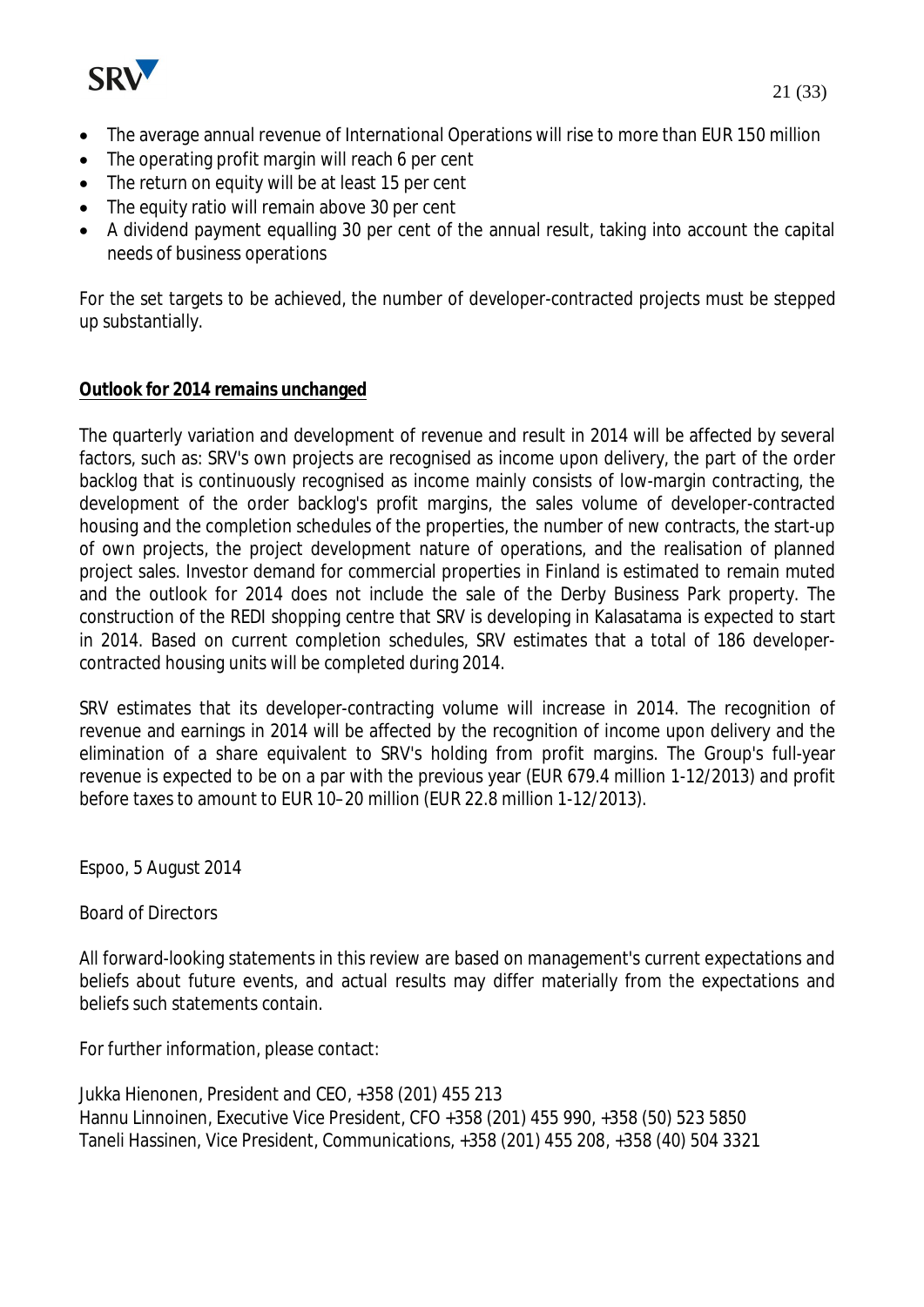

# **Key figures:**

|                                                         |                       | $1 - 6/$ | $1 - 6/$ | $4 - 6/$ | $4 - 6/$ | $1-12/$ |
|---------------------------------------------------------|-----------------------|----------|----------|----------|----------|---------|
|                                                         |                       | 2014     | 2013     | 2014     | 2013     | 2013    |
|                                                         | <b>EUR</b>            |          |          |          |          |         |
| Revenue                                                 | million               | 281.6    | 337.8    | 143.1    | 179.4    | 679.4   |
|                                                         | <b>EUR</b>            |          |          |          |          |         |
| Operating profit                                        | million               | 9.3      | 14.9     | 4.9      | 13.7     | 26.4    |
| Operating profit, % of revenue                          | %                     | 3.3      | 4.4      | 3.4      | 7.6      | 3.9     |
|                                                         | <b>EUR</b>            |          |          |          |          |         |
| Profit before taxes                                     | million               | 5.6      | 14.0     | 3.4      | 13.3     | 22.8    |
| Profit before taxes, % of revenue                       | $\%$                  | 2.0      | 4.1      | 2.4      | 7.4      | 3.4     |
| Net profit attributable to equity holders of the parent | <b>EUR</b>            |          |          |          |          |         |
| company                                                 | million               | 3.9      | 13.4     | 2.7      | 13.2     | 14.0    |
| Return on equity, $% ^{1}$                              | $\%$                  | 3.7      | 12.4     |          |          | 8.4     |
| Return on investment, $\%$ <sup>1)</sup>                | $\%$                  | 3.7      | 6.6      |          |          | 5.4     |
|                                                         | <b>EUR</b>            |          |          |          |          |         |
| Invested capital                                        | million               | 492.3    | 510.9    |          |          | 528.0   |
| Equity ratio                                            | $\%$                  | 38.4     | 35.2     |          |          | 36.4    |
|                                                         | <b>EUR</b>            |          |          |          |          |         |
| Net interest-bearing debt                               | million               | 252.7    | 245.0    |          |          | 215.8   |
| Gearing ratio                                           | $\%$                  | 113.4    | 112.5    |          |          | 97.1    |
|                                                         | <b>EUR</b><br>million | 1 047.0  | 959.2    |          |          | 825.8   |
| Order backlog                                           | <b>EUR</b>            |          |          |          |          |         |
| New agreements                                          | million               | 502.0    | 424.5    |          |          | 600.7   |
| Personnel on average                                    |                       | 918      | 951      |          |          | 949     |
|                                                         | <b>EUR</b>            |          |          |          |          |         |
| Property, plant and equipment investments               | million               | 4.9      | 3.0      | 3.5      | $-0.6$   | 9.9     |
| Property, plant and equipment investments, % of         |                       |          |          |          |          |         |
| revenue                                                 | $\%$                  | 1.7      | 0.9      | 2.5      | $-0.3$   | 1.5     |
| Earnings per share                                      | <b>EUR</b>            | 0.05     | 0.32     | 0.04     | 0.35     | 0.39    |
| Earnings per share (diluted)                            | <b>EUR</b>            | 0.05     | 0.32     | 0.04     | 0.35     | 0.39    |
| Equity per share                                        | <b>EUR</b>            | 4.99     | 4.86     |          |          | 4.99    |
| Dividend per share                                      | <b>EUR</b>            | 0.12     | 0.06     |          |          | 0.12    |
| Dividend payout ratio                                   | $\%$                  | 240.0    | 18.8     |          |          | 30.8    |
| Dividend yield                                          | $\%$                  | 2.9      | 1.8      |          |          | 3.0     |
| Price per earnings ratio                                |                       | 82.6     | 10.3     |          |          | 10.4    |
| Share price development                                 |                       |          |          |          |          |         |
| Share price at the end of the period                    | <b>EUR</b>            | 4.13     | 3.28     |          |          | 4.05    |
| Average share price                                     | <b>EUR</b>            | 4.06     | 3.30     |          |          | 3.75    |
| Lowest share price                                      | <b>EUR</b>            | 3.72     | 2.95     |          |          | 2.95    |
| Highest share price                                     | <b>EUR</b>            | 4.38     | 3.55     |          |          | 4.72    |
|                                                         | <b>EUR</b>            |          |          |          |          |         |
| Market capitalisation at the end of the period          | million               | 147.0    | 116.4    |          |          | 143.8   |
| Trading volume                                          | 1 0 0 0               | 2 2 7 6  | 1593     |          |          | 3 3 6 4 |
| Trading volume, %                                       | $\%$                  | 6.4      | 4.5      |          |          | 9.5     |
| Weighted average number of shares outstanding during    |                       |          |          |          |          |         |
| the period                                              | 1 0 0 0               | 35 517   | 35 4 9 6 |          |          | 35 4 95 |
| Weighted average number of shares outstanding during    |                       |          |          |          |          |         |
| the period (diluted)                                    | 1 0 0 0               | 35 4 73  | 35 5 36  |          |          | 35 5 95 |
| Number of shares outstanding at the end of the period   | 1 0 0 0               | 35 5 9 9 | 35 4 95  |          |          | 35 4 95 |

1) In calculating the key ratio, only the profit for the period has been annualized.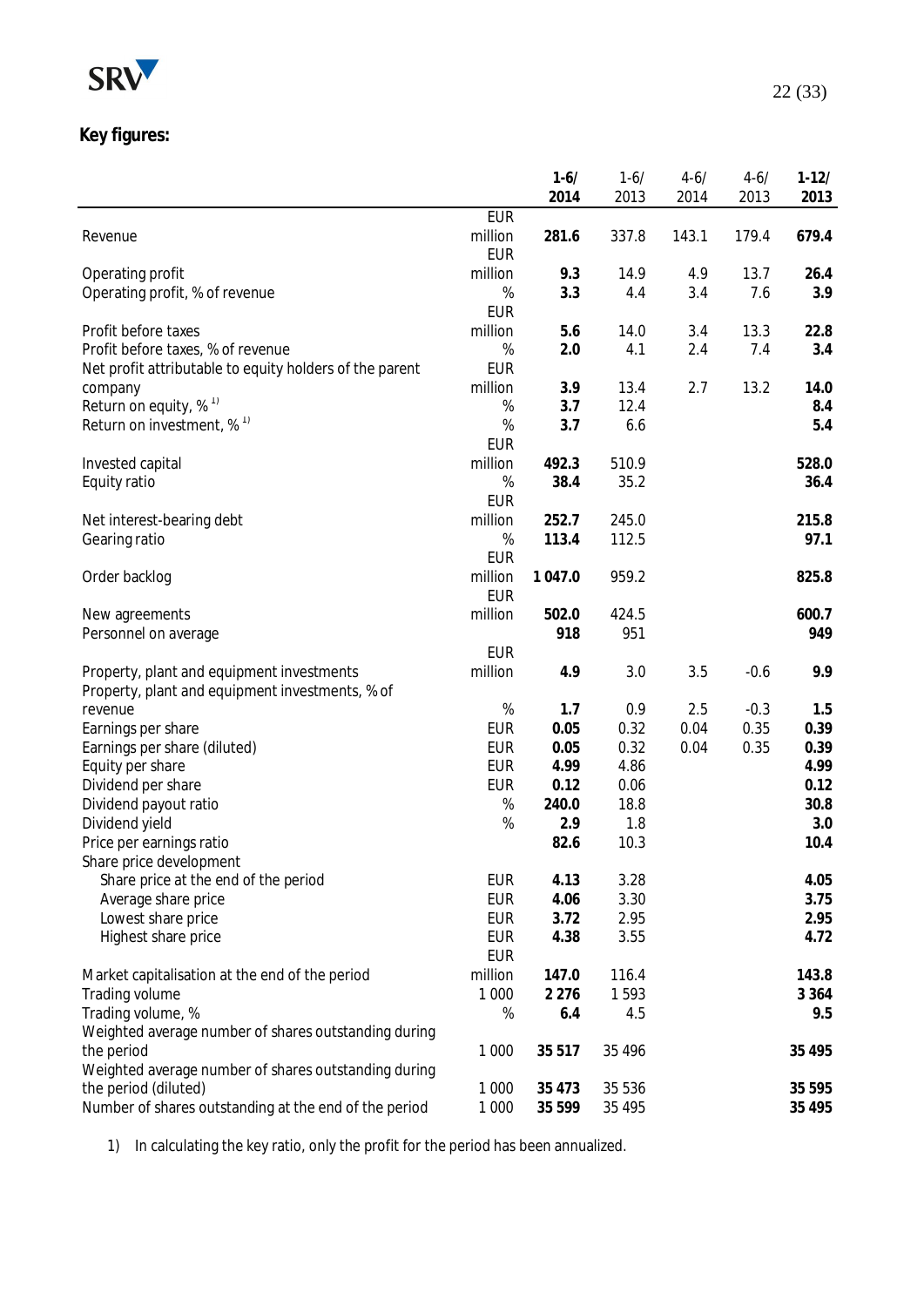

# **Calculation of key figures:**

| Gearing ratio, %                        |           | 100 x Net interest-bearing debt                                            |
|-----------------------------------------|-----------|----------------------------------------------------------------------------|
|                                         |           | Total equity                                                               |
|                                         |           |                                                                            |
| Return on equity, %                     | $=$       | 100 x Total comprehensive income for the period                            |
|                                         |           | Total equity, average                                                      |
|                                         |           |                                                                            |
| Return on investment, %                 |           | 100 x Result before taxes + interest and other financial expenses          |
|                                         |           | Invested capital, average                                                  |
| Equity ratio, %                         |           | 100 x Total equity                                                         |
|                                         |           | Total assets - advances received                                           |
|                                         |           |                                                                            |
| Invested capital                        | $=$       | Total assets - non-interest bearing debt - deferred tax liabilities -      |
|                                         |           | provisions                                                                 |
|                                         |           |                                                                            |
| Net interest-bearing debt               | $\equiv$  | Interest bearing debt - cash and cash equivalents                          |
|                                         |           |                                                                            |
|                                         |           |                                                                            |
| Earnings per share attributable         |           | Result for the period - non-controlling interest                           |
| to equity holders of the parent company | $\quad =$ | - hybrid bond interest                                                     |
|                                         |           | Average number of shares (share-issue adjusted)                            |
|                                         |           |                                                                            |
| Earnings per share attributable         |           |                                                                            |
| to equity holders of the parent company | $=$       | Result for the period - non-controlling interest<br>- hybrid bond interest |
| (diluted)                               |           | Average number of shares (share-issue adjusted, diluted)                   |
|                                         |           |                                                                            |
| Shareholders' equity                    | $=$       | Shareholders' equity attributable to equity holders of the parent          |
|                                         |           | company                                                                    |
|                                         |           | Average number of shares at end of period (share-issue adjusted)           |
|                                         |           |                                                                            |
| Price per earnings ratio (P/E-ratio)    | $\equiv$  | Share price at end of period                                               |
|                                         |           | Earnings per share                                                         |
|                                         |           |                                                                            |
| Dividend payout ratio, %                |           | 100 x Dividend per share                                                   |
|                                         |           | Earnings per share                                                         |
| Dividend yield, %                       |           | 100 x Dividend per share                                                   |
|                                         |           | Share price at end of period                                               |
|                                         |           |                                                                            |
| Average share price                     | $\equiv$  | Number of shares traded in euros during the period                         |
|                                         |           | Number of shares traded during the period                                  |
|                                         |           |                                                                            |
| Market capitalisation at the end of the | $=$       | Number of shares outstanding at the end of the period x share price        |
| period                                  |           | at the end of the period                                                   |
|                                         |           |                                                                            |
| Trading volume                          | $=$       | Number of shares traded during the period and their percentage of          |
|                                         |           | the weighted average number of shares outstanding                          |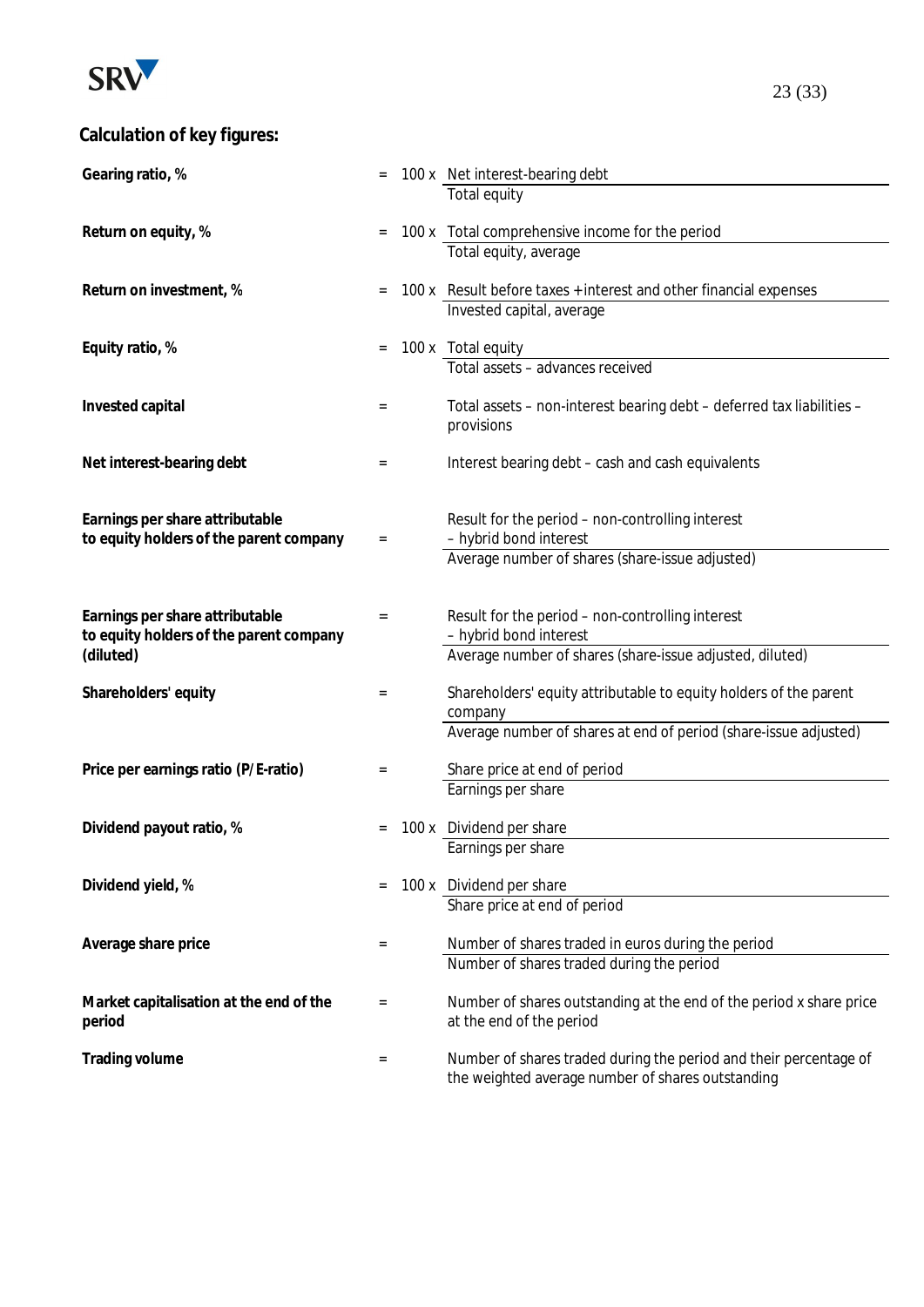

### **SRV Group Plc Interim Report, 1 January–30 June 2014: Tables**

APPENDIXES

1) Consolidated Group interim report information: income statement, balance sheet, cash flow statement, statement of changes in equity, commitments and contingent liabilities and derivative contracts liabilities

- 2) Quarterly development
- 3) Segment information, inventories and related-party transactions
- 4) Events after the reporting period

#### **1. Interim Report 1 January–30 June 2014**

This interim report has been prepared in accordance with the IAS standard 34, Interim Financial Reporting. In preparing this interim report, SRV has applied the same accounting principles as in its year-end financial statements for 2013. However, as of 1 January 2014, the Group began to apply the new or revised IFRS standards and IFRIC interpretations published by IASB, specified in the accounting principles of SRV's year-end financial statements for 2013. These new or revised standards and interpretations had no impact on the figures presented for this review period.

The calculation principles of key figures and the related calculation formulas remained unchanged as presented in SRV's year-end financial statements for 2013. The figures in this interim report have been rounded up to millions of euros, so the sum total of individual figures may deviate from the sum total presented.

The information disclosed in this interim report is unaudited.

SRV's reporting segments comprise Domestic Operations, International Operations, and Other Operations. The operating segment figures are disclosed in accordance with IFRS 8, following the accounting principles applied in the consolidated financial statements.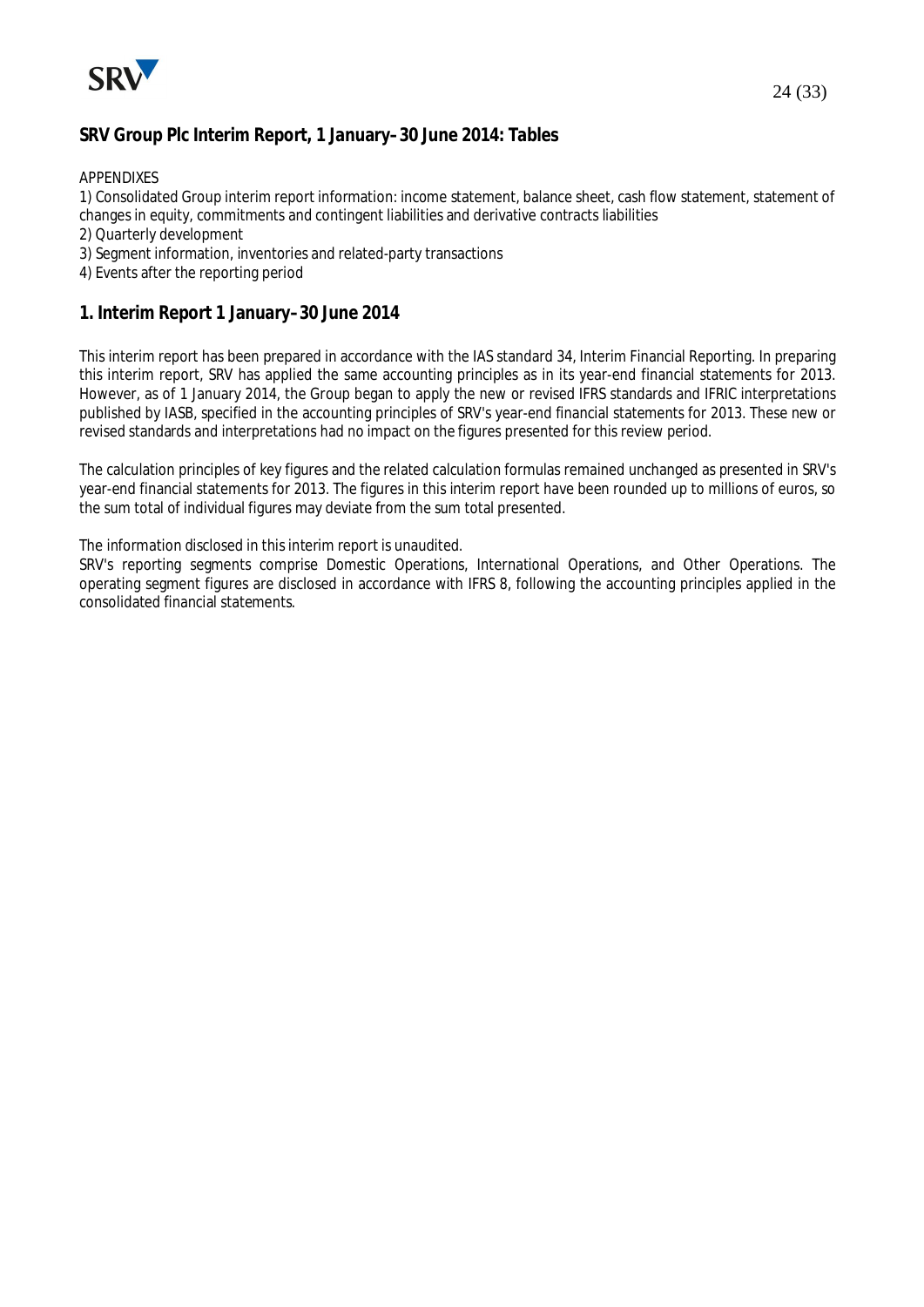

| Consolidated income statement<br>(EUR million)                                                                          | $1 - 6/$<br>2014 | $1 - 6/$<br>2013 | change,<br>meur | change,% | $4 - 6/$<br>2014 | $4 - 6/$<br>2013 | $1-12/$<br>2013 |
|-------------------------------------------------------------------------------------------------------------------------|------------------|------------------|-----------------|----------|------------------|------------------|-----------------|
| Revenue                                                                                                                 | 281.6            | 337.8            | $-56.2$         | $-16.6$  | 143.1            | 179.4            | 679.4           |
| Other operating income                                                                                                  | 2.9              | 2.1              | 0.8             | 39.7     | 1.6              | 1.1              | 4.1             |
| Change in inventories of finished                                                                                       |                  |                  |                 |          |                  |                  |                 |
| goods and work in progress                                                                                              | 16.3             | 28.3             | $-12.0$         | $-42.5$  | 15.4             | 19.9             | 18.7            |
| Use of materials and services                                                                                           | $-251.0$         | $-311.7$         | 60.7            | $-19.5$  | $-135.0$         | $-165.1$         | $-594.8$        |
| Employee benefit expenses<br>Share of results of associated                                                             | $-33.1$          | $-32.5$          | $-0.6$          | 1.9      | $-17.0$          | $-16.7$          | $-63.6$         |
| companies                                                                                                               | 0.2              | $-1.1$           | 1.3             | $-119.3$ | 0.2              | $-1.0$           | $-2.0$          |
| Depreciation and impairments                                                                                            | $-1.4$           | $-1.4$           | 0.1             | $-4.3$   | $-0.7$           | $-0.7$           | $-3.1$          |
| Other operating expenses                                                                                                | $-6.1$           | $-6.6$           | 0.5             | $-7.0$   | $-2.7$           | $-3.2$           | $-12.3$         |
| Operating profit                                                                                                        | 9.3              | 14.9             | $-5.6$          | $-37.4$  | 4.9              | 13.7             | 26.4            |
| Financial income                                                                                                        | 0.5              | 2.0              | $-1.5$          | $-76.6$  | 0.5              | 1.0              | 1.8             |
| Financial expenses<br>Financial income and expenses,                                                                    | $-4.2$           | $-2.9$           | $-1.4$          | 47.3     | $-2.0$           | $-1.4$           | $-5.4$          |
| total                                                                                                                   | $-3.8$           | $-0.9$           | $-2.9$          | 315.3    | $-1.5$           | $-0.4$           | $-3.6$          |
| Profit before taxes                                                                                                     | 5.6              | 14.0             | $-8.4$          | $-60.3$  | 3.4              | 13.3             | 22.8            |
| Income taxes                                                                                                            | $-1.5$           | $-0.7$           | $-0.8$          | 125.6    | $-0.7$           | $-0.1$           | $-4.5$          |
| Net profit for the period                                                                                               | 4.1              | 13.3             | $-9.3$          | $-69.4$  | 2.6              | 13.2             | 18.3            |
| Attributable to                                                                                                         |                  |                  |                 |          |                  |                  |                 |
| Equity holders of the parent                                                                                            |                  |                  |                 |          |                  |                  |                 |
| company                                                                                                                 | 3.9              | 13.4             |                 |          | 2.7              | 13.2             | 14.0            |
| Hybrid bond investors                                                                                                   |                  |                  |                 |          |                  |                  | 4.3             |
| Non-controlling interests<br>Earnings per share attributable to<br>equity holders of the parent                         | 0.2              | 0.0              |                 |          | 0.0              | 0.0              | 0.0             |
| company                                                                                                                 | 0.05             | 0.32             |                 |          | 0.04             | 0.35             | 0.39            |
| Earnings per share attributable to<br>equity holders of the parent                                                      |                  |                  |                 |          |                  |                  |                 |
| company (diluted)                                                                                                       | 0.05             | 0.32             |                 |          | 0.04             | 0.35             | 0.39            |
| 1) The unpaid hybrid bond interest has been taken into account in calculating earnings per share.                       |                  |                  |                 |          |                  |                  |                 |
| The unpaid hybrid bond interest                                                                                         | 2,1              | 2,1              |                 |          | 1,1              | 1,1              |                 |
|                                                                                                                         |                  |                  |                 |          |                  |                  |                 |
| Statement of comprehensive                                                                                              |                  |                  |                 |          |                  |                  |                 |
| income                                                                                                                  |                  |                  | $1 - 6/$        | $1 - 6/$ | $4 - 6/$         | $4 - 6/$         | $1-12/$         |
| (EUR million)                                                                                                           |                  |                  | 2014            | 2013     | 2014             | 2013             | 2013            |
| Net profit for the period                                                                                               |                  |                  | 4.1             | 13.3     | 2.6              | 13.2             | 18.3            |
| Other comprehensive income<br>Other comprehensive income to be reclassified to profit or<br>loss in subsequent periods: |                  |                  |                 |          |                  |                  |                 |
| Gains and losses arising from translating the financial                                                                 |                  |                  |                 |          |                  |                  |                 |
| statements of a foreign operation                                                                                       |                  |                  | $-0.3$          | 0.0      | 0.5              | 0.0              | 0.0             |
| Other comprehensive income for the period, net of tax                                                                   |                  |                  | $-0.3$          | 0.0      | 0.5              | 0.0              | 0.0             |
| Total comprehensive income for the period                                                                               |                  |                  | 3.8             | 13.4     | 3.1              | 13.2             | 18.3            |
| Attributable to                                                                                                         |                  |                  |                 |          |                  |                  |                 |
| Equity holders of the parent company                                                                                    |                  |                  | 3.6             | 13.4     | 3.1              | 13.2             | 14.0            |
| Hybrid bond investors                                                                                                   |                  |                  |                 |          |                  |                  | 4.3             |
| Non-controlling interests                                                                                               |                  |                  | 0.2             | 0.0      | 0.0              | 0.0              | 0.0             |
|                                                                                                                         |                  |                  |                 |          |                  |                  |                 |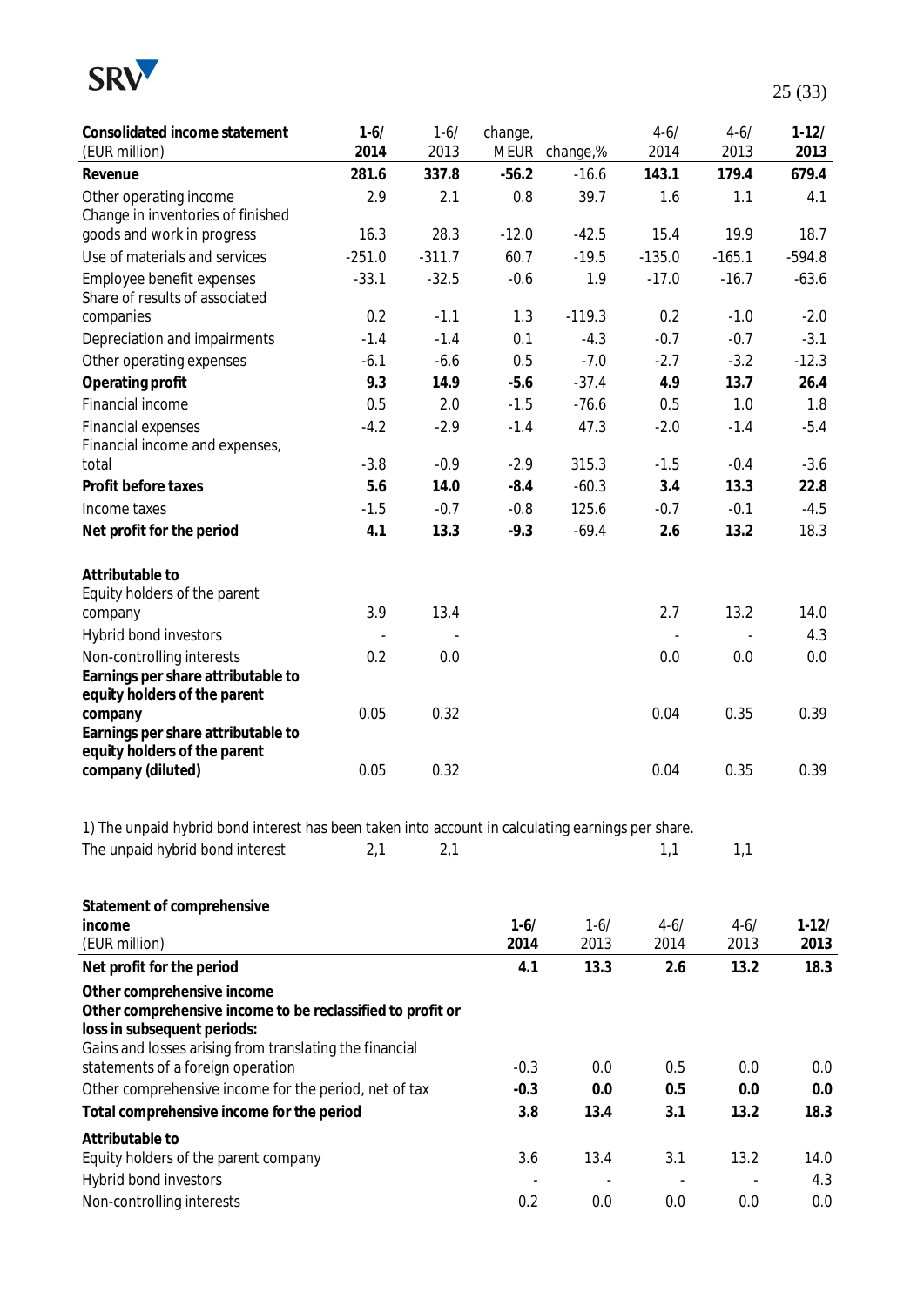

| Consolidated balance sheet (EUR million)       | 30.6.14 | 30.6.13 | change, %         | 31.12.13 |
|------------------------------------------------|---------|---------|-------------------|----------|
| <b>ASSETS</b>                                  |         |         |                   |          |
| Non-current assets                             |         |         |                   |          |
| Property, plant and equipment                  | 12.1    | 13.0    | $-6.7$            | 12.6     |
| Goodwill                                       | 1.7     | 1.7     | 0.0               | 1.7      |
| Other intangible assets                        | 0.7     | 0.7     | 8.7               | 0.8      |
| Other financial assets                         | 21.3    | 13.1    | 62.1              | 18.2     |
| Receivables                                    | 4.5     | 2.1     | 115.6             | 5.1      |
| Loan receivables from associated companies and |         |         |                   |          |
| joint ventures                                 | 23.0    | 30.4    | $-24.2$           | 23.8     |
| Deferred tax assets                            | 7.6     | 6.2     | 23.3              | 7.5      |
| Non-current assets, total                      | 71.0    | 67.2    | 5.7               | 69.7     |
| Current assets                                 |         |         |                   |          |
| Inventories                                    | 456.1   | 435.0   | 4.8               | 425.4    |
| Trade and other receivables                    | 90.4    | 124.6   | $-27.4$           | 75.0     |
| Loan receivables from associated companies and |         |         |                   |          |
| joint ventures                                 | 1.1     | 1.1     | 0.0               | 1.1      |
| Current tax receivables                        | 1.6     | 1.4     | 9.5               | 1.8      |
| Cash and cash equivalents                      | 16.8    | 48.1    | $-65.1$           | 90.0     |
| Current assets, total                          | 565.9   | 610.2   | $-7.3$            | 593.3    |
| ASSETS, TOTAL                                  | 636.9   | 677.4   | $-6.0$            | 663.0    |
| Consolidated balance sheet (EUR million)       | 30.6.14 | 30.6.13 | change, %         | 31.12.13 |
| <b>EQUITY AND LIABILITIES</b>                  |         |         |                   |          |
| Equity attributable to equity holders of the   |         |         |                   |          |
| parent company                                 |         |         |                   |          |
| Share capital                                  | 3.1     | 3.1     | 0.0               | 3.1      |
| Invested free equity fund                      | 92.3    | 92.2    | 0.1               | 92.2     |
| <b>Translation differences</b>                 | $-0.3$  | 0.0     |                   | 0.0      |
| Fair value reserve                             | 0.0     | 0.0     |                   | 0.0      |
| Retained earnings                              | 82.5    | 77.4    | 6.6               | 81.7     |
| Equity attributable to equity holders of the   |         |         |                   |          |
| parent company, total                          | 177.5   | 172.6   | 2.8               | 177.0    |
| Non-controlling interests                      | 0.8     | 0.6     | 32.7              | 0.6      |
| Hybrid bond                                    | 44.6    | 44.6    | 0.0               | 44.6     |
| Equity, total                                  | 222.9   | 217.8   | 2.3               | 222.2    |
| Non-current liabilities                        |         |         |                   |          |
| Deferred tax liabilities                       | 2.7     | 1.5     | 79.4              | 2.7      |
| Provisions                                     | 5.8     | 4.9     | 18.7              | 4.0      |
| Interest-bearing liabilities                   | 148.4   | 107.7   | 37.8              | 179.1    |
| Other liabilities                              | 0.0     | 0.1     | $-128.4$          | 1.4      |
| Non-current liabilities, total                 | 156.9   | 114.2   | 37.5              | 187.1    |
| <b>Current liabilities</b>                     |         |         |                   |          |
| Trade and other payables                       | 130.4   | 156.1   | $-16.5$           | 118.9    |
| Current tax payables                           | 2.3     | 0.7     | 221.2             | 2.3      |
| Provisions                                     | 3.3     | 3.2     | 5.6               | 5.7      |
|                                                | 121.0   | 185.4   | $-34.7$           |          |
| Interest-bearing liabilities                   |         |         |                   | 126.7    |
| Current liabilities, total                     | 257.1   | 345.4   | $-25.6$<br>$-9.9$ | 253.6    |
| Liabilities, total                             | 414.0   | 459.5   |                   | 440.8    |
| EQUITY AND LIABILITIES                         | 636.9   | 677.4   | $-6.0$            | 663.0    |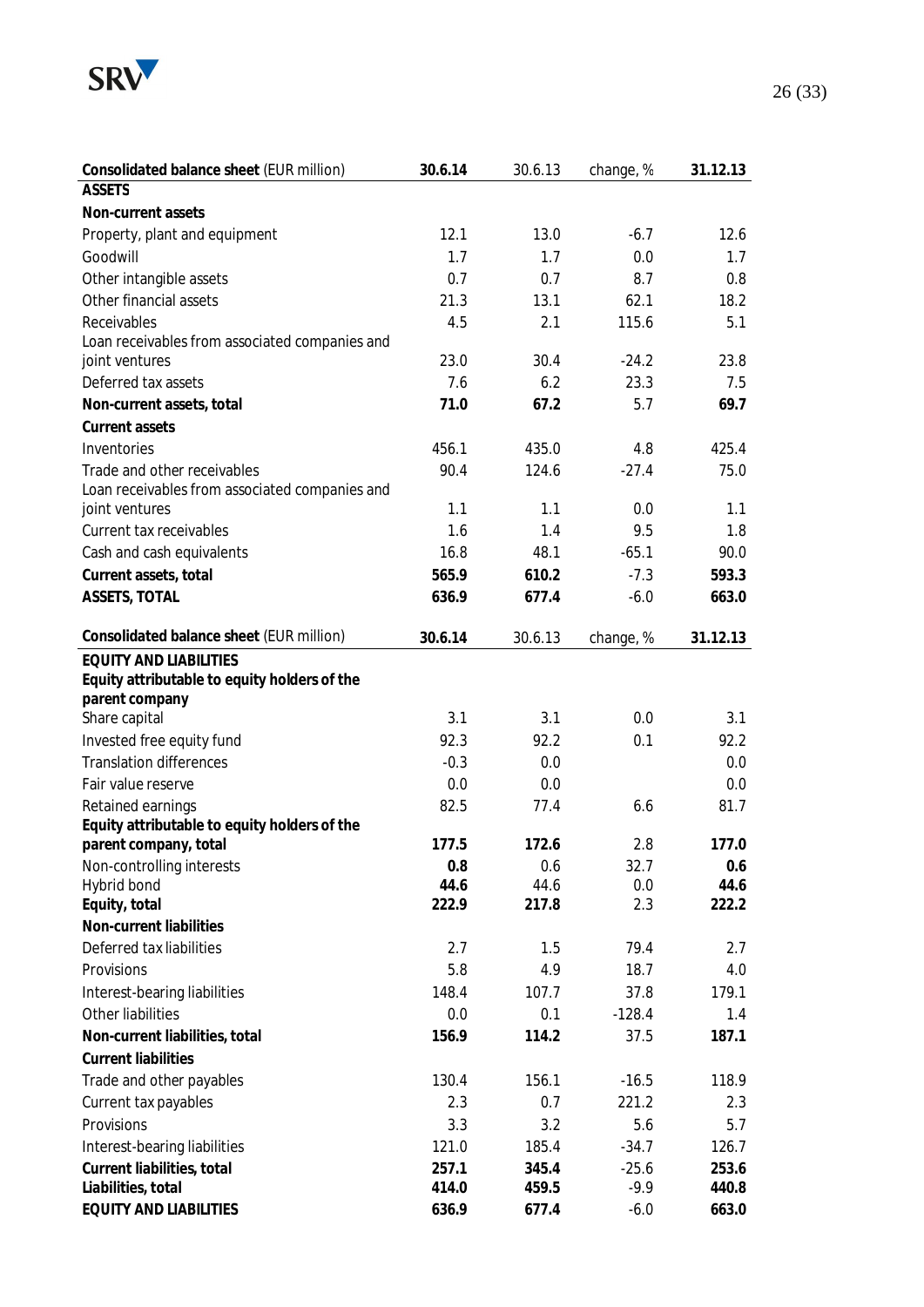

| Consolidated balance sheet (EUR million)                    | $1-6/2014$ | $1-6/2013$ | 1-12/2013 |
|-------------------------------------------------------------|------------|------------|-----------|
| Cash flows from operating activities                        |            |            |           |
| Net profit for the period                                   | 3.9        | 13.4       | 18.3      |
| (excluding non-controlling interests)                       |            |            |           |
| Adjustments:                                                |            |            |           |
| Depreciation and impairments                                | 1.4        | 1.4        | 3.1       |
| Non-cash transactions                                       | 1.6        | $-11.4$    | 10.5      |
| Financial income and expenses                               | 3.8        | 0.9        | 3.6       |
| Capital gains on sales of tangible and intangible assets    | 0.0        | 0.0        | 0.0       |
| Income taxes                                                | 1.5        | 0.7        | 4.5       |
| Adjustments, total                                          | 8.2        | $-8.4$     | 21.7      |
| Changes in working capital:                                 |            |            |           |
| Change in Ioan receivables                                  | 0.7        | 2.9        | 18.5      |
| Change in trade and other receivables                       | $-15.1$    | 10.4       | 47.7      |
| Change in inventories                                       | $-30.2$    | 2.6        | $-2.1$    |
| Change in trade and other payables                          | 7.8        | 4.7        | $-30.4$   |
| Changes in working capital, total                           | $-36.8$    | 20.6       | 33.8      |
| Interest paid                                               | $-2.5$     | $-3.2$     | $-14.0$   |
| Interest received                                           | 0.1        | 3.4        | 3.3       |
| Income taxes paid                                           | $-1.2$     | 2.3        | $-0.7$    |
| Net cash flow from operating activities                     | $-28.3$    | 28.1       | 62.3      |
| Cash flow from investing activities                         |            |            |           |
| Purchase of property, plant and equipment                   | $-1.1$     | $-0.7$     | $-2.1$    |
| Purchase of intangible assets                               | $-0.3$     | $-0.1$     | $-0.3$    |
| Purchase of other financial assets                          | $-3.1$     | $-2.2$     | $-7.4$    |
| Sale of property, plant and equipment and intangible assets | 0.2        | 0.0        | 0.3       |
| Sale of financial assets                                    | 0.0        | 0.0        | 0.2       |
| Net cash used in investing activities                       | $-4.3$     | $-3.0$     | $-9.4$    |
| Cash flows from financing activities                        |            |            |           |
| Proceeds from loans                                         | 1.0        | 9.4        | 86.6      |
| Repayments of loans                                         | $-5.3$     | $-17.8$    | $-75.8$   |
| Change in housing corporation loans                         | $-16.9$    | $-16.0$    | $-17.0$   |
| Net change in short-term loans                              | $-15.1$    | 16.4       | 12.4      |
| Purchase and sale of treasury shares                        | 0.1        | 0.0        | 0.0       |
| Dividends paid                                              | $-4.3$     | $-2.2$     | $-2.2$    |
| Net cash from financing activities                          | $-40.6$    | $-10.1$    | 4.0       |
| Net change in cash and cash equivalents                     | $-73.2$    | 15.0       | 56.9      |
| Cash and cash equivalents at the beginning of period        | 90.0       | 33.1       | 33.1      |
| Cash and cash equivalents at the end of period              | 16.8       | 48.1       | 90.0      |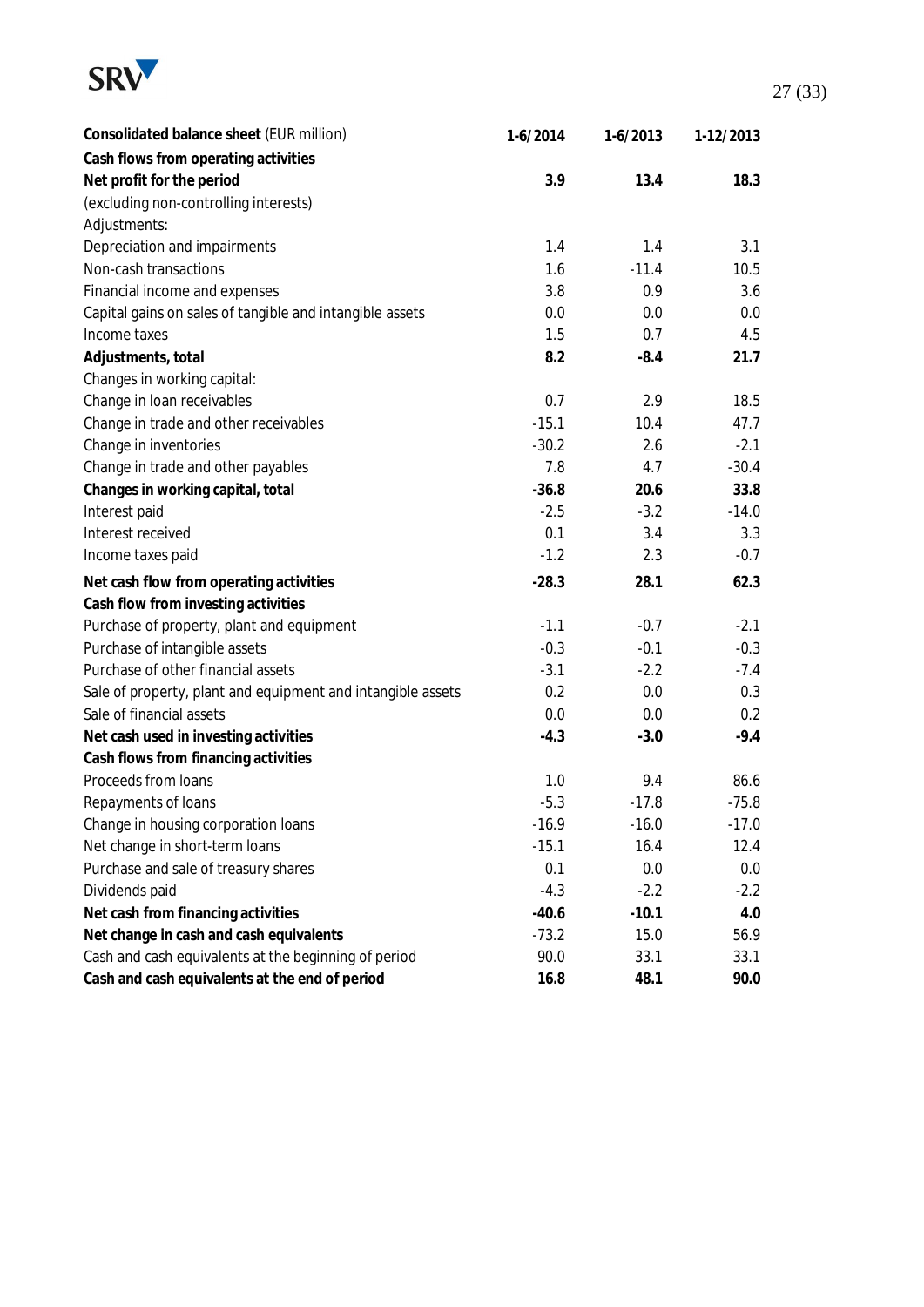

|                                               | Equity attributable to the equity holders of the parent |                                    |                                                                                |                              |                      |        |                                  |                |                 |
|-----------------------------------------------|---------------------------------------------------------|------------------------------------|--------------------------------------------------------------------------------|------------------------------|----------------------|--------|----------------------------------|----------------|-----------------|
|                                               |                                                         |                                    | company                                                                        |                              |                      |        |                                  |                |                 |
|                                               | Share<br>capital                                        | Invested<br>free<br>equity<br>fund | Translation<br>differences                                                     | Fair<br>value<br>reser<br>ve | Retained<br>earnings | Total  | Non-<br>controlling<br>interests | Hybrid<br>bond | Total<br>equity |
|                                               |                                                         |                                    | Statement of changes in Group equity 1 January -30 June 2014 (EUR million)     |                              |                      |        |                                  |                |                 |
| Equity on 1 January 2014                      | 3.1                                                     | 92.2                               | 0.0                                                                            | 0.0                          | 81.7                 | 177.0  | 0.6                              | 44.6           | 222.2           |
| Income and expenses for                       |                                                         |                                    |                                                                                |                              |                      |        |                                  |                |                 |
| the period                                    | 0.0                                                     | 0.0                                | $-0.3$                                                                         | 0.0                          | 3.9                  | 3.6    | 0.2                              | 0.0            | 3.8             |
| Dividends paid                                | 0.0                                                     | 0.0                                | 0.0                                                                            | 0.0                          | $-4.2$               | $-4.2$ | 0.0                              | 0.0            | $-4.2$          |
| Share-based incentive plan                    | 0.0                                                     | 0.0                                | 0.0                                                                            | 0.0                          | 0.8                  | 0.8    | 0.0                              | 0.0            | 0.8             |
| Purchase of treasury shares                   | 0.0                                                     | 0.0                                | 0.0                                                                            | 0.0                          | 0.0                  | 0.0    | 0.0                              | 0.0            | 0.0             |
| Sale of treasury shares                       | 0.0                                                     | 0.1                                | 0.0                                                                            | 0.0                          | 0.2                  | 0.2    | 0.0                              | 0.0            | 0.2             |
| Hybrid bond                                   | 0.0                                                     | 0.0                                | 0.0                                                                            | 0.0                          | 0.0                  | 0.0    | 0.0                              | 0.0            | 0.0             |
| Other changes                                 | 0.0                                                     | 0.0                                | 0.0                                                                            | 0.0                          | 0.0                  | 0.0    | 0.0                              | 0.0            | 0.0             |
| Transactions with<br>shareholders             | 0.0                                                     | 0.1                                | 0.0                                                                            | 0.0                          | $-3.2$               | $-3.1$ | 0.0                              | 0.0            | $-3.1$          |
| Equity on 30 June 2014                        | 3.1                                                     | 92.3                               | $-0.3$                                                                         | 0.0                          | 82.5                 | 177.5  | 0.8                              | 44.6           | 222.9           |
|                                               |                                                         |                                    | Statement of changes in Group equity 1 January -30 June 2013 (EUR million)     |                              |                      |        |                                  |                |                 |
| Equity on 1 January 2013                      | 3.1                                                     | 92.2                               | 0.0                                                                            | 0.0                          | 68.9                 | 164.2  | 3.5                              | 44.6           | 212.3           |
| Income and expenses for                       |                                                         |                                    |                                                                                |                              |                      |        |                                  |                |                 |
| the period                                    | 0.0                                                     | 0.0                                | 0.0                                                                            | 0.0                          | 13.4                 | 13.4   | 0.0                              | 0.0            | 13.4            |
| Dividends paid                                | 0.0                                                     | 0.0                                | 0.0                                                                            | 0.0                          | $-2.2$               | $-2.2$ | 0.0                              | 0.0            | $-2.2$          |
| Share-based incentive plan                    | 0.0                                                     | 0.0                                | 0.0                                                                            | 0.0                          | 1.0                  | 1.0    | 0.0                              | 0.0            | 1.0             |
| Purchase of treasury shares                   | 0.0                                                     | 0.0                                | 0.0                                                                            | 0.0                          | 0.0                  | 0.0    | 0.0                              | 0.0            | 0.0             |
| Sale of treasury shares                       | 0.0                                                     | 0.0                                | 0.0                                                                            | 0.0                          | 0.0                  | 0.0    | 0.0                              | 0.0            | 0.0             |
| Hybrid bond                                   | 0.0                                                     | 0.0                                | 0.0                                                                            | 0.0                          | $-1.6$               | $-1.6$ | 0.0                              | 0.0            | $-1.6$          |
| Other changes *<br>Transactions with          | 0.0                                                     | 0.0                                | 0.0                                                                            | 0.0                          | $-2.1$               | $-2.1$ | $-2.9$                           | 0.0            | $-5.0$          |
| shareholders                                  | 0.0                                                     | 0.0                                | 0.0                                                                            | 0.0                          | $-4.9$               | $-4.9$ | $-2.9$                           | 0.0            | $-7.8$          |
| Equity on 30 June 2013                        | 3.1                                                     | 92.2                               | 0.0                                                                            | 0.0                          | 77.4                 | 172.6  | 0.6                              | 44.6           | 217.8           |
|                                               |                                                         |                                    | Statement of changes in Group equity 1 January -31 December 2013 (EUR million) |                              |                      |        |                                  |                |                 |
| Equity on 1 January 2013                      | 3.1                                                     | 92.2                               | 0.0                                                                            | 0.0                          | 68.9                 | 164.2  | 3.5                              | 44.6           | 212.3           |
| Income and expenses for<br>the financial year | 0.0                                                     | 0.0                                | 0.0                                                                            | 0.0                          | 18.3                 | 18.3   | 0.0                              | 0.0            | 18.3            |
| Dividends paid                                | 0.0                                                     | 0.0                                | 0.0                                                                            | 0.0                          | $-2.1$               | $-2.1$ | 0.0                              | 0.0            | $-2.1$          |
| Share-based incentive plan                    | 0.0                                                     | 0.0                                | 0.0                                                                            | 0.0                          | 2.0                  | 2.0    | 0.0                              | 0.0            | 2.0             |
| Purchase of treasury shares                   | 0.0                                                     | 0.0                                | 0.0                                                                            | 0.0                          | 0.0                  | 0.0    | 0.0                              | 0.0            | 0.0             |
| Sale of treasury shares                       | 0.0                                                     | 0.0                                | 0.0                                                                            | 0.0                          | 0.0                  | 0.0    | 0.0                              | 0.0            | 0.0             |
| Hybrid bond                                   | 0.0                                                     | 0.0                                | 0.0                                                                            | 0.0                          | $-3.2$               | $-3.2$ | 0.0                              | 0.0            | $-3.2$          |
| Other changes *                               | 0.0                                                     | 0.0                                | 0.0                                                                            | 0.0                          | $-2.2$               | $-2.2$ | $-2.9$                           | 0.0            | $-5.1$          |
| Transactions with                             |                                                         |                                    |                                                                                |                              |                      |        |                                  |                |                 |
| shareholders                                  | 0.0                                                     | 0.0                                | 0.0                                                                            | 0.0                          | $-5.5$               | $-5.5$ | $-2.9$                           | 0.0            | $-8.4$          |
| Equity on 31 December<br>2013                 | 3.1                                                     | 92.2                               | $0.0\,$                                                                        | $0.0\,$                      | 81.7                 | 177.0  | 0.6                              | 44.6           | 222.2           |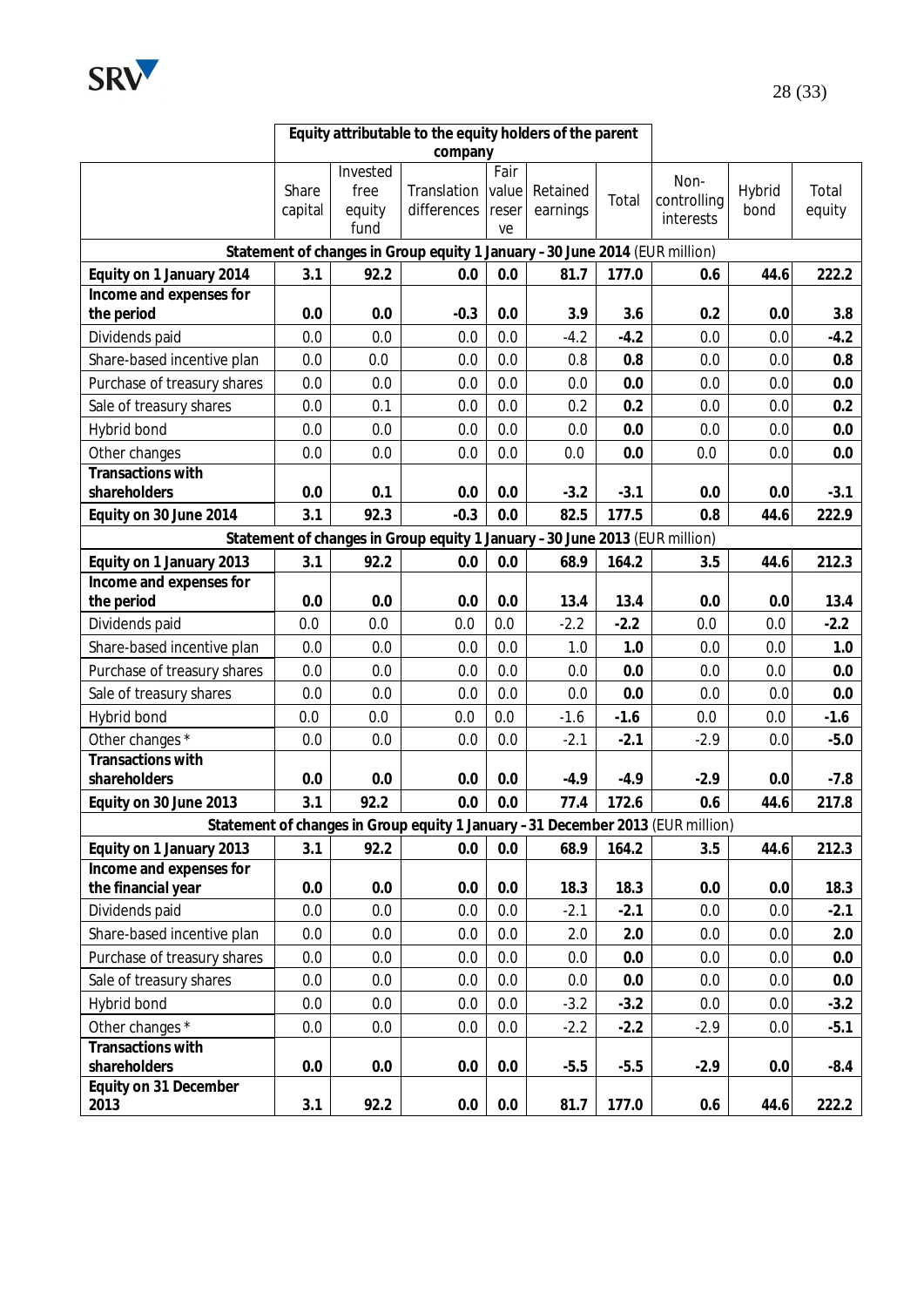

| Commitments and contingent liabilities (EUR million)     | 30.6.14 |       | 30.6.13 change, % | 31.12.13 |
|----------------------------------------------------------|---------|-------|-------------------|----------|
| Collateral given for own liabilities                     |         |       |                   |          |
| Real estate mortgages given <sup>1)</sup>                | 126.0   | 318.9 | $-60.5$           | 212.4    |
| Pledges given                                            | 0.0     | 0.0   |                   | 0.0      |
| Other commitments                                        |         |       |                   |          |
| Guarantees given for liabilities on uncompleted projects | 0.0     | 0.0   |                   | 0.0      |
| Investment commitments given                             | 0.7     | 51.2  | $-98.7$           | 14.0     |
| Plots purchase commitments                               | 157.5   | 122.7 | 28.3              | 157.8    |

1) Real estate mortgages include the total amount of mortgages given as collateral for developer contracting housing production against the housing corporation loans of uncompleted and unsold completed projects.

| Fair and nominal values of                                                                              |                    |          |                    |          |                    |          |  |
|---------------------------------------------------------------------------------------------------------|--------------------|----------|--------------------|----------|--------------------|----------|--|
| derivative instruments                                                                                  | 6/2014             |          | 6/2013             |          |                    | 12/2013  |  |
| (EUR million)                                                                                           | <b>Fair Values</b> |          | <b>Fair Values</b> |          | <b>Fair Values</b> |          |  |
| Hedge accounting not applied                                                                            | Positive           | Negative | Positiv.           | Positive | <b>Negative</b>    | Positiv. |  |
| Foreign exchange forward contracts                                                                      | 0.0                | 0.0      | 0.0                | 0.0      | 0.0                | 0.0      |  |
| Interest rate swaps                                                                                     | 0.0                | 0.0      | 0.0                | 0.8      | 0.0                | 0.4      |  |
| Nominal values of derivative instruments                                                                |                    | 6/2014   |                    | 6/2013   |                    | 12/2013  |  |
| Foreign exchange forward contracts                                                                      |                    | 0.0      |                    | 0.0      |                    | 0.0      |  |
| Interest rate swaps                                                                                     |                    | 0.0      |                    | 30.0     |                    | 30.0     |  |
| The fair values of derivative instruments are based on market prices at the end of the conorting period |                    |          |                    |          |                    |          |  |

The fair values of derivative instruments are based on market prices at the end of the reporting period. Open foreign exchange forward contracts are hedging the financing cash flow.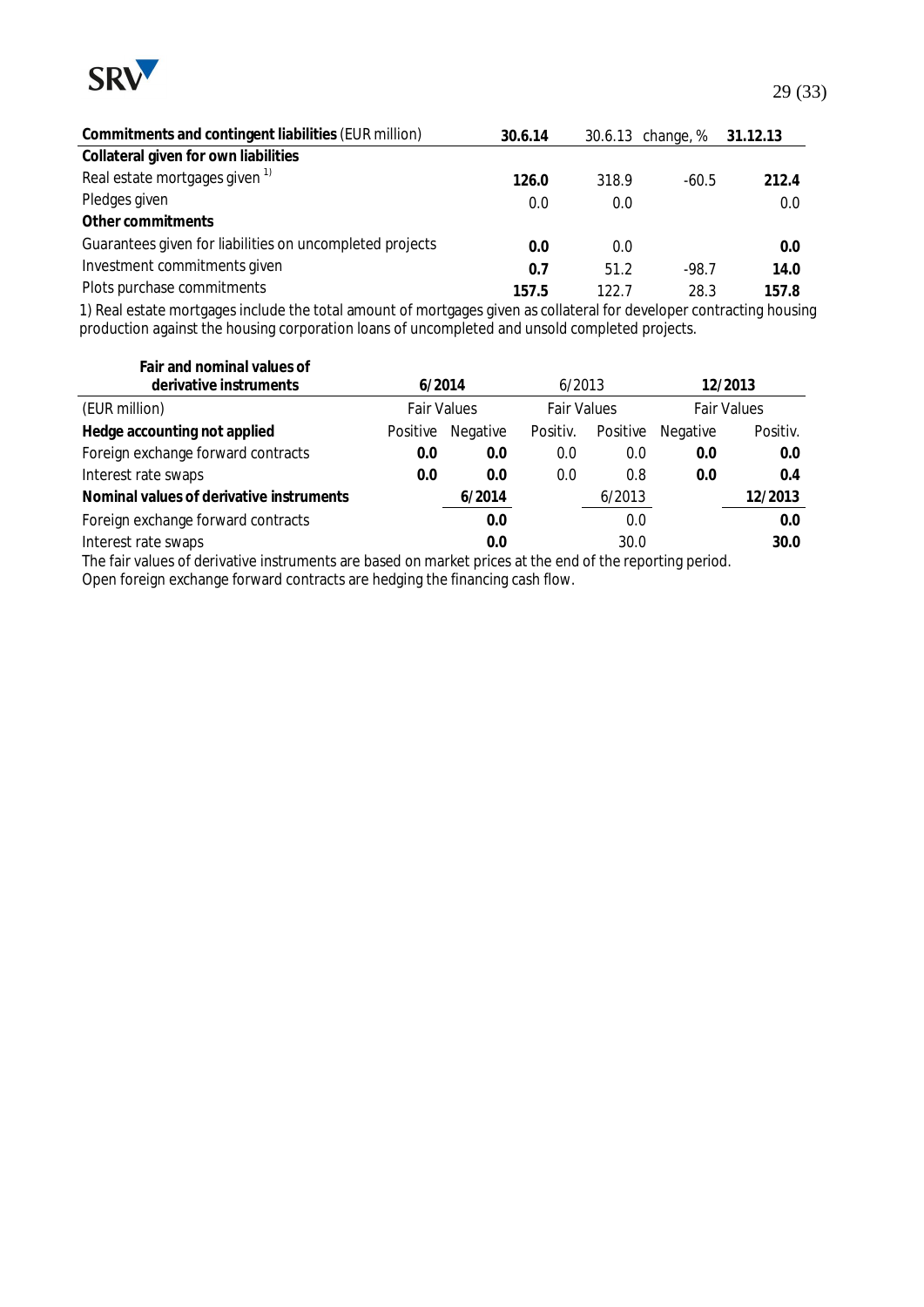

# **2. Group and Segment information by quarter**

| SRV Group (EUR million)                 | $4 - 6/14$ |            | 1-3/14 10-12/13 | $7 - 9/13$ | $4 - 6/13$ | $1 - 3/13$ |
|-----------------------------------------|------------|------------|-----------------|------------|------------|------------|
| Revenue                                 | 143.1      | 138.5      | 171.6           | 170.0      | 179.4      | 158.4      |
| Operating profit                        | 4.9        | 4.4        | 4.6             | 6.9        | 13.7       | 1.2        |
| Financial income and expenses,          |            |            |                 |            |            |            |
| total                                   | $-1.5$     | $-2.3$     | $-1.0$          | $-1.7$     | $-0.4$     | $-0.5$     |
| Profit before taxes                     | 3.4        | 2.2        | 3.6             | 5.2        | 13.3       | 0.7        |
| Order backlog <sup>1)</sup>             | 1 047.0    | 880.2      | 825.8           | 911.5      | 959.2      | 726.7      |
| New agreements                          | 317.3      | 184.7      | 68.3            | 107.9      | 384.5      | 40.0       |
| Earnings per share, EUR                 | 0.05       | 0.01       | 0.01            | 0.06       | 0.35       | $-0.03$    |
| Equity per share, EUR <sup>1)</sup>     | 4.99       | 4.88       | 4.99            | 4.95       | 4.86       | 4.50       |
| Share closing price, EUR <sup>1)</sup>  | 4.13       | 3.76       | 4.05            | 4.41       | 3.28       | 3.36       |
| Equity ratio, $%$ <sup>1)</sup>         | 38.4       | 39.0       | 36.4            | 39.3       | 35.2       | 34.3       |
| Net interest-bearing debt <sup>1)</sup> | 252.7      | 225.3      | 215.8           | 227.1      | 245.0      | 277.7      |
| Gearing, % <sup>1)</sup>                | 113.4      | 103.0      | 97.1            | 102.8      | 112.5      | 135.6      |
| 1) at the end of the period             |            |            |                 |            |            |            |
| Revenue (EUR million)                   | $4 - 6/14$ | $1 - 3/14$ | 10-12/13        | $7 - 9/13$ | $4 - 6/13$ | $1 - 3/13$ |
| <b>Domestic Operations</b>              | 131.0      | 124.4      | 155.8           | 155.0      | 128.9      | 135.0      |
| - business construction                 | 82.5       | 69.0       | 89.1            | 88.1       | 74.6       | 67.5       |
| - housing construction                  | 48.5       | 55.4       | 66.8            | 66.9       | 54.3       | 67.5       |
| <b>International Operations</b>         | 12.4       | 14.2       | 15.7            | 15.1       | 50.4       | 23.5       |
| Other operations                        | 5.4        | 4.9        | 3.8             | 2.9        | 3.0        | 3.3        |
| Eliminations                            | $-5.7$     | $-4.9$     | $-3.8$          | $-2.9$     | $-3.0$     | $-3.4$     |
| Group, total                            | 143.1      | 138.5      | 171.6           | 170.0      | 179.4      | 158.4      |
| Operating profit (EUR million)          | $4 - 6/14$ |            | 1-3/14 10-12/13 | $7 - 9/13$ | $4 - 6/13$ | $1 - 3/13$ |
| <b>Domestic Operations</b>              | 7.0        | 6.6        | 8.0             | 7.3        | 2.7        | 3.4        |
| International Operations                | $-0.4$     | $-0.6$     | $-1.7$          | 0.2        | 12.3       | $-0.8$     |
| Other operations                        | $-1.8$     | $-1.6$     | $-1.7$          | $-0.6$     | $-1.3$     | $-1.4$     |
| Eliminations                            | 0.0        | 0.0        | 0.0             | 0.0        | 0.0        | 0.0        |
| Group, total                            | 4.9        | 4.4        | 4.6             | 6.9        | 13.7       | 1.2        |
|                                         |            |            |                 |            |            |            |
| Operating profit (%)                    | $4 - 6/14$ |            | 1-3/14 10-12/13 | $7 - 9/13$ | $4 - 6/13$ | $1 - 3/13$ |
| Domestic operations                     | 5.4        | 5.3        | 5.1             | 4.7        | 2.1        | 2.5        |
| International operations                | $-2.9$     | $-4.0$     | $-10.7$         | 1.1        | 24.5       | $-3.6$     |
| Group, total                            | 3.4        | 3.2        | 2.7             | 4.0        | 7.6        | 0.8        |
| Order backlog (EUR million)             | 30.6.14    | 31.3.14    | 31.12.13        | 30.9.13    | 30.6.13    | 31.3.13    |
| Domestic operations                     | 920.0      | 721.5      | 645.8           | 727.8      | 771.6      | 686.9      |
| - business construction                 | 633.1      | 477.2      | 392.8           | 451.1      | 458.7      | 389.9      |
| - housing construction                  | 286.9      | 244.2      | 253.0           | 276.6      | 312.9      | 296.9      |
| International operations                | 126.9      | 158.8      | 180.1           | 183.7      | 187.6      | 39.8       |
| Group, total                            | 1 047.0    | 880.2      | 825.8           | 911.5      | 959.2      | 726.7      |
| - sold order backlog                    | 873        | 698        | 618             | 704        | 746        | 532        |
| - unsold order backlog                  | 174        | 182        | 208             | 207        | 213        | 194        |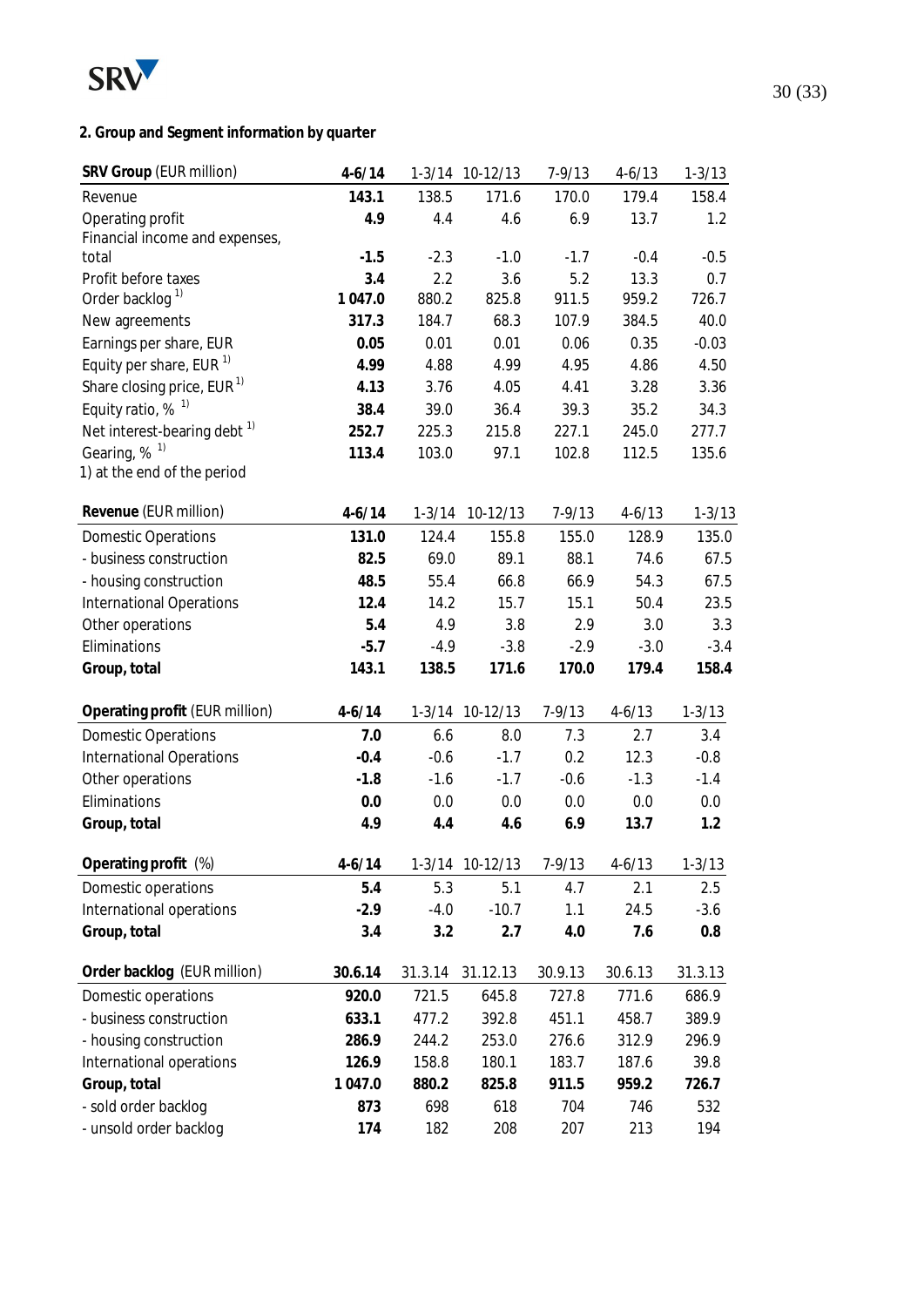

# **Order backlog, housing construction in Finland**

| (EUR million)                                                             | 30.6.14          | 31.3.14  | 31.12.13        | 30.9.13     | 30.6.13  | 31.3.13          |  |
|---------------------------------------------------------------------------|------------------|----------|-----------------|-------------|----------|------------------|--|
| Negotiation and construction                                              |                  |          |                 |             |          |                  |  |
| contracts                                                                 | 179              | 130      | 122             | 119         | 121      | 120              |  |
| Under construction, sold                                                  | 14               | 13       | 14              | 31          | 52       | 56               |  |
| Under construction, unsold                                                | 26               | 27       | 60              | 87          | 117      | 99               |  |
| Completed and unsold                                                      | 68               | 74       | 57              | 40          | 24       | 21               |  |
| Housing construction, total                                               | 287              | 244      | 253             | 277         | 313      | 297              |  |
| Invested capital (EUR million)                                            | 30.6.14          | 31.3.14  | 31.12.13        | 30.9.13     | 30.6.13  | 31.3.13          |  |
| Domestic operations                                                       | 303.1            | 275.3    | 274.8           | 286.5       | 291.2    | 292.7            |  |
| International operations                                                  | 192.8            | 181.7    | 177.9           | 171.7       | 179.0    | 195.4            |  |
| Other operations and<br>eliminations                                      | $-3.6$           | 10.7     | 75.4            | 8.7         | 40.6     | 10.5             |  |
| Group, total                                                              | 492.3            | 467.7    | 528.0           | 466.9       | 510.9    | 498.6            |  |
|                                                                           |                  |          |                 |             |          |                  |  |
| Housing production in Finland<br>(units)                                  | $4-6/14$         |          | 1-3/14 10-12/13 | $7 - 9/13$  | $4-6/13$ | $1 - 3/13$       |  |
| Housing sales, total                                                      | 288              | 160      | 117             | 183         | 178      | 223              |  |
| - sales, developer contracting                                            | 29               | 72       | 29              | 69          | 64       | 135              |  |
| - sales, negotiation contracts <sup>2)</sup>                              | 259              | 88       | 88              | 114         | 114      | 88               |  |
| Developer contracting                                                     |                  |          |                 |             |          |                  |  |
| - start-ups                                                               | $\boldsymbol{0}$ | 22       | $\mathbf 0$     | 25          | 142      | 35               |  |
| - completed                                                               | $\mathbf 0$      | 100      | 151             | 175         | 109      | 104              |  |
| - completed and unsold                                                    | 173              | 198      | 182             | 128         | 89       | 75               |  |
| Under construction, total <sup>1)</sup>                                   | 1638             | 1 1 8 5  | 1 0 5 4         | 1 3 9 8     | 1525     | 1633             |  |
| - construction contracts <sup>1)</sup>                                    | 649              | 455      | 334             | 550         | 560      | 795              |  |
| - negotiation contracts <sup>1)2)</sup>                                   | 818              | 559      | 471             | 448         | 415      | 321              |  |
| - developer contracting <sup>1)</sup>                                     | 171              | 171      | 249             | 400         | 550      | 517              |  |
| - of which sold 1)                                                        | 63               | 59       | 71              | 139         | 206      | 237              |  |
| - of which unsold <sup>1)</sup>                                           | 108              | 112      | 178             | 261         | 344      | 280              |  |
| 1) at the end of the period 2) investor sales under negotiation contracts |                  |          |                 |             |          |                  |  |
| 3. Segmenttien tiedot                                                     |                  |          |                 |             |          |                  |  |
| Assets                                                                    |                  |          |                 | change,     | change,  |                  |  |
| (EUR million)                                                             |                  | 30.6.14  | 30.6.13         | <b>MEUR</b> |          | %<br>31.12.13    |  |
| Domestic operations                                                       |                  | 419.7    | 429.7           | $-10.0$     |          | 383.2<br>$-2.3$  |  |
| International operations                                                  |                  | 218.6    | 203.2           |             | 15.4     | 7.6<br>209.1     |  |
| <b>Other Operations</b>                                                   |                  | 365.3    | 307.4           |             | 58.0     | 18.9<br>389.7    |  |
| Eliminations                                                              |                  | $-366.7$ | $-262.9$        | $-103.8$    |          | $-319.0$         |  |
| Group, total                                                              |                  | 636.9    | 677.4           | $-40.4$     |          | $-6.0$<br>663.0  |  |
| Liabilities                                                               |                  |          |                 | change,     | change,  |                  |  |
| (EUR million)                                                             |                  | 30.6.14  | 30.6.13         | <b>MEUR</b> |          | %<br>31.12.13    |  |
| Domestic operations                                                       |                  | 273.1    | 374.3           | $-101.2$    |          | $-27.0$<br>326.7 |  |
| International operations                                                  |                  | 149.6    | 198.8           | $-49.2$     |          | $-24.8$<br>199.0 |  |
| <b>Other Operations</b>                                                   |                  | 187.7    | 122.2           |             | 65.5     | 53.6<br>207.0    |  |
| Eliminations and other adjustments                                        |                  | $-196.4$ | $-235.8$        |             | 39.4     | $-291.9$         |  |
| Group, total                                                              |                  | 414.0    | 459.5           | $-45.5$     |          | 440.8<br>$-9.9$  |  |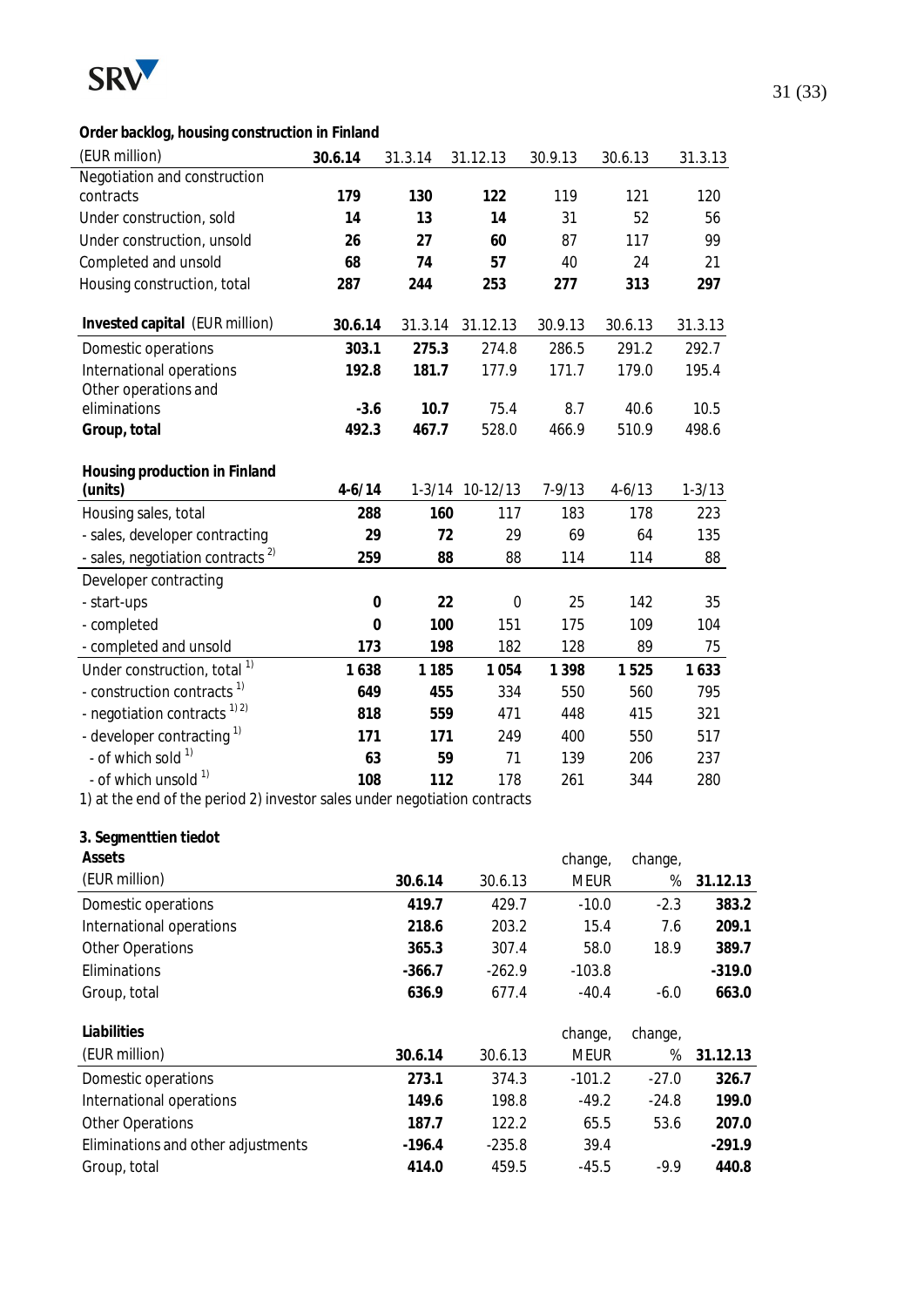

| Invested capital         |          |          | change,     | change,  |          |
|--------------------------|----------|----------|-------------|----------|----------|
| (EUR million)            | 30.6.14  | 30.6.13  | <b>MEUR</b> | %        | 31.12.13 |
| Domestic operations      | 303.1    | 291.2    | 11.9        | 4.1      | 274.8    |
| International operations | 192.8    | 179.0    | 13.8        | 7.7      | 177.9    |
| Other and eliminations   | $-3.6$   | 40.6     | $-44.3$     | $-108.9$ | 75.4     |
| Group, total             | 492.3    | 510.9    | $-18.5$     | $-3.6$   | 528.0    |
| Return on investment %   | $1-6/14$ | $1-6/13$ | $1-12/13$   |          |          |
| Domestic operations      | 9.3      | 4.5      | 7.3         |          |          |
| International operations | $-0.9$   | 13.8     | 6.3         |          |          |
| Group, total             | 3.7      | 6.6      | 5.4         |          |          |

| Inventories                                        |         |         | change,     |          |
|----------------------------------------------------|---------|---------|-------------|----------|
| (MEUR)                                             | 30.6.14 | 30.6.13 | <b>MEUR</b> | 31.12.13 |
| Land areas and plot-owning companies               | 167.7   | 162.5   | 5.2         | 151.3    |
| Domestic operations                                | 97.5    | 91.7    | 5.8         | 83.1     |
| International operations                           | 70.2    | 70.8    | $-0.6$      | 68.2     |
| Work in progress                                   | 77.8    | 124.8   | $-47.0$     | 92.1     |
| Domestic operations                                | 74.0    | 123.3   | $-49.3$     | 87.8     |
| International operations                           | 3.8     | 1.5     | 2.3         | 4.3      |
| Shares in completed housing corporations and real  |         |         |             |          |
| estate companies                                   | 129.3   | 90.0    | 39.3        | 114.8    |
| Domestic operations                                | 128.1   | 86.4    | 41.6        | 112.9    |
| International operations                           | 1.2     | 3.5     | $-2.3$      | 1.9      |
| Other inventories                                  | 81.3    | 57.8    | 23.6        | 67.2     |
| Domestic operations                                | 9.8     | 8.0     | 1.8         | 8.4      |
| International operations                           | 71.5    | 49.7    | 21.8        | 58.9     |
| Inventories, total                                 | 456.1   | 435.0   | 21.1        | 425.4    |
| Domestic operations                                | 309.4   | 309.5   | $-0.1$      | 292.2    |
| - share of associated companies and joint ventures | 3.6     | 1.9     | 1.7         | 2.6      |
| International operations                           | 146.7   | 125.5   | 21.1        | 133.2    |
| - share of associated companies and joint ventures | 67.5    | 47.6    | 19.9        | 57.9     |